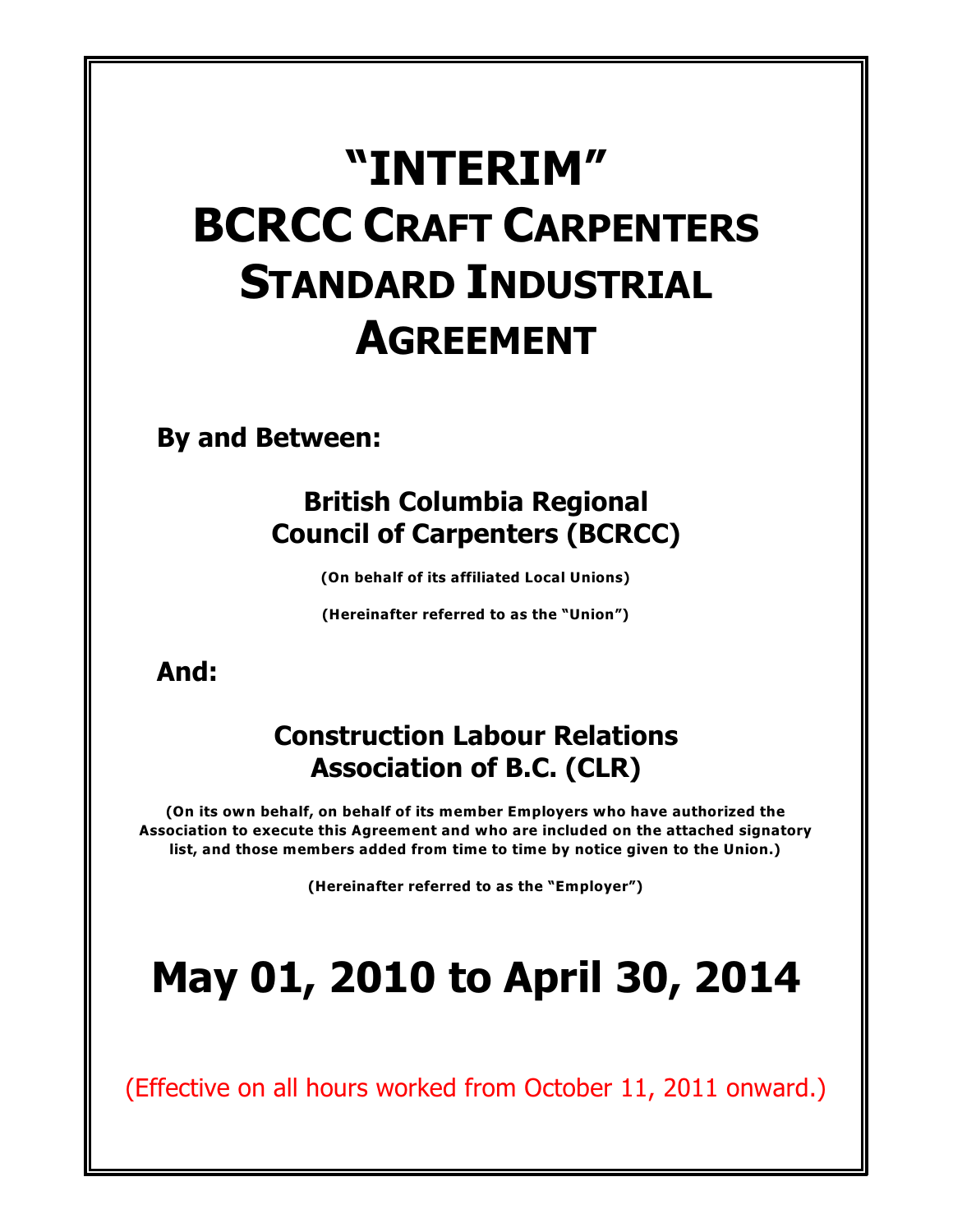# **Table of Contents**

| <b>Article</b> | 1.000                 |  |
|----------------|-----------------------|--|
| <b>Article</b> | 2.000                 |  |
| <b>Article</b> | 3.000                 |  |
| <b>Article</b> | 4.000                 |  |
| <b>Article</b> | 5.000                 |  |
| <b>Article</b> | 6.000                 |  |
| <b>Article</b> | 7.000                 |  |
| <b>Article</b> | 8.000                 |  |
| <b>Article</b> | 9.000                 |  |
|                | <b>Article 10.000</b> |  |
|                | <b>Article 11.000</b> |  |
|                | <b>Article 12,000</b> |  |
|                | <b>Article 13,000</b> |  |
|                | <b>Article 14.000</b> |  |
|                | <b>Article 15.000</b> |  |
|                |                       |  |

### **Minimum Straight Time Hourly Wage Rates and Breakdown of Monetary Package:**

| <b>Schedule "A1"</b> |  |
|----------------------|--|
|                      |  |
| <b>Schedule "A3"</b> |  |

### **Employer Contributions and Employee Deductions:**

| <b>Schedule "B1"</b> |  |
|----------------------|--|
|                      |  |
| <b>Schedule "B3"</b> |  |

## **Appendices:**

| Appendix "A" |  |
|--------------|--|
| Appendix "B" |  |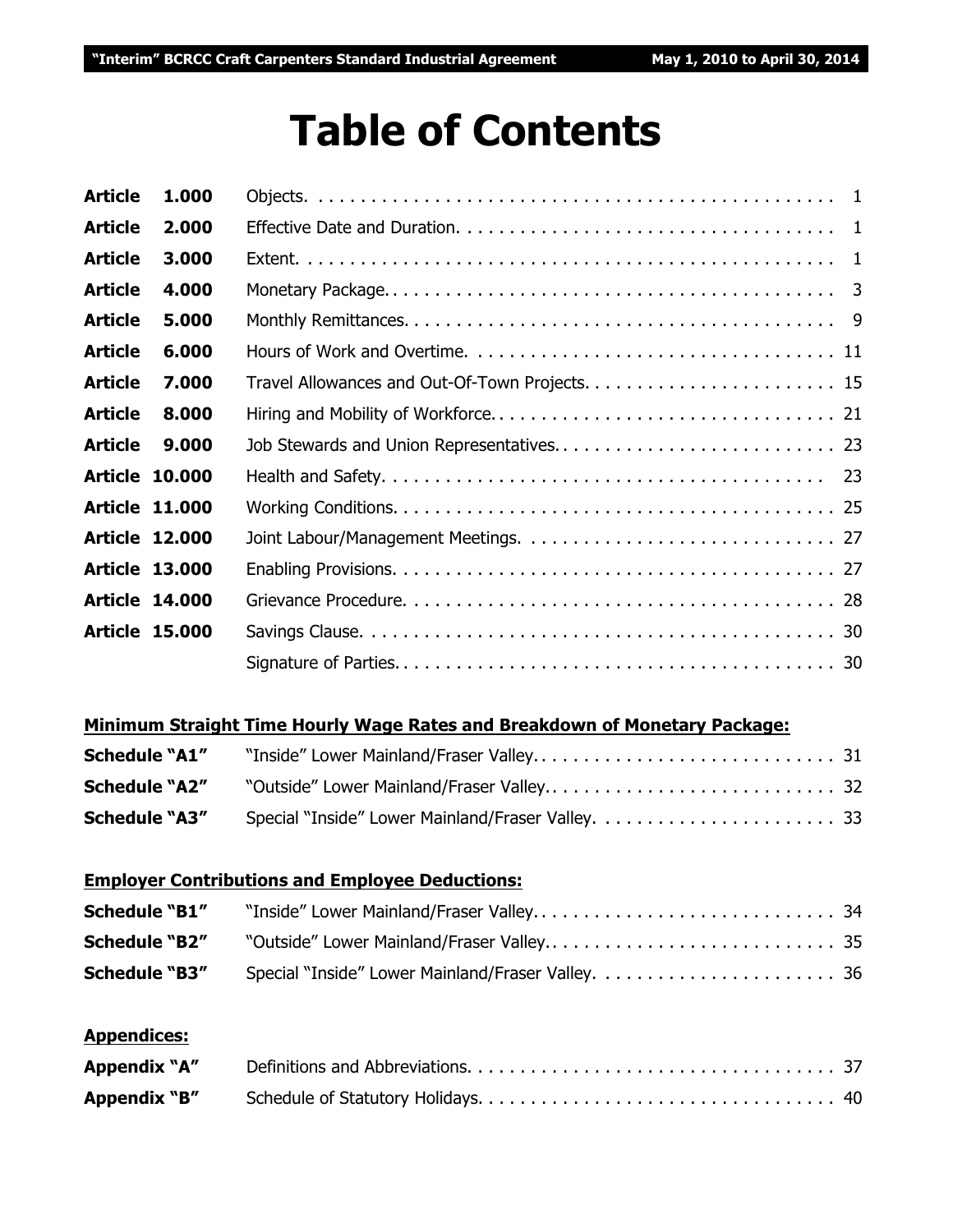#### **ARTICLE 1.000 - OBJECTS**

The objects of this Agreement are to establish fair, reasonable and safe working conditions which will provide a mutually beneficial employment relationship between employees and Employers; an effective training strategy which will contribute to the development of a qualified and multi-skilled workforce that will elevate the trade; a mutually agreed upon method to facilitate the peaceful resolution of all disputes and grievances; prevent strikes and lockouts; and to avoid unnecessary waste of time and expense in the settlement of disputes connected with the industry.

#### **ARTICLE 2.000 - EFFECTIVE DATE AND DURATION**

- **2.100** This Agreement shall be for the period from and including May 1, 2010, to and including April 30, 2014, and from year to year thereafter subject to the right of either party to this Agreement, within four (4) months immediately preceding the date of expiry of such Agreement, which is April 30, 2014, or immediately preceding the last day of April in any year thereafter, by written notice to require the other party to such Agreement to commence collective bargaining.
- **2.200** Should either party give written notice to the other party pursuant hereto, this Agreement shall thereafter continue in full force and effect until the Union shall give notice of strike, or the Employer shall give notice of a lockout, or the parties shall conclude a renewal or revision of this Agreement, or a new collective agreement.
- **2.300** The operation of Section 50 (2) and Section 50 (3) of the *Labour Relations Code* is hereby excluded.
- **2.400** A copy of this Agreement shall be filed with the LRB.

#### **ARTICLE 3.000 - EXTENT**

#### **3.100 Recognition**

The Employer recognizes the Union as the exclusive bargaining agent for all employees in the bargaining unit, and the Union recognizes CLR as the exclusive bargaining agent for all CLR members who have authorized the Association to sign this Agreement on their behalf.

#### **3.200 Management Rights and Subcontracting**

The Employer has the right to operate and manage its business in all respects, including subcontracting, subject only to the limitations expressly stated within this Agreement. Notwithstanding the foregoing, the Employer shall not subcontract work which is governed by this Agreement, including scaffold work, except to a BCRCC signatory employer(s). The parties agree that the work jurisdiction referenced within Article 3.301 (b) is not governed by this Agreement.

#### **3.300 Application, Work Jurisdiction and Affiliation**

Without restricting Article 3.000 in any way, the parties expressly agree to the following.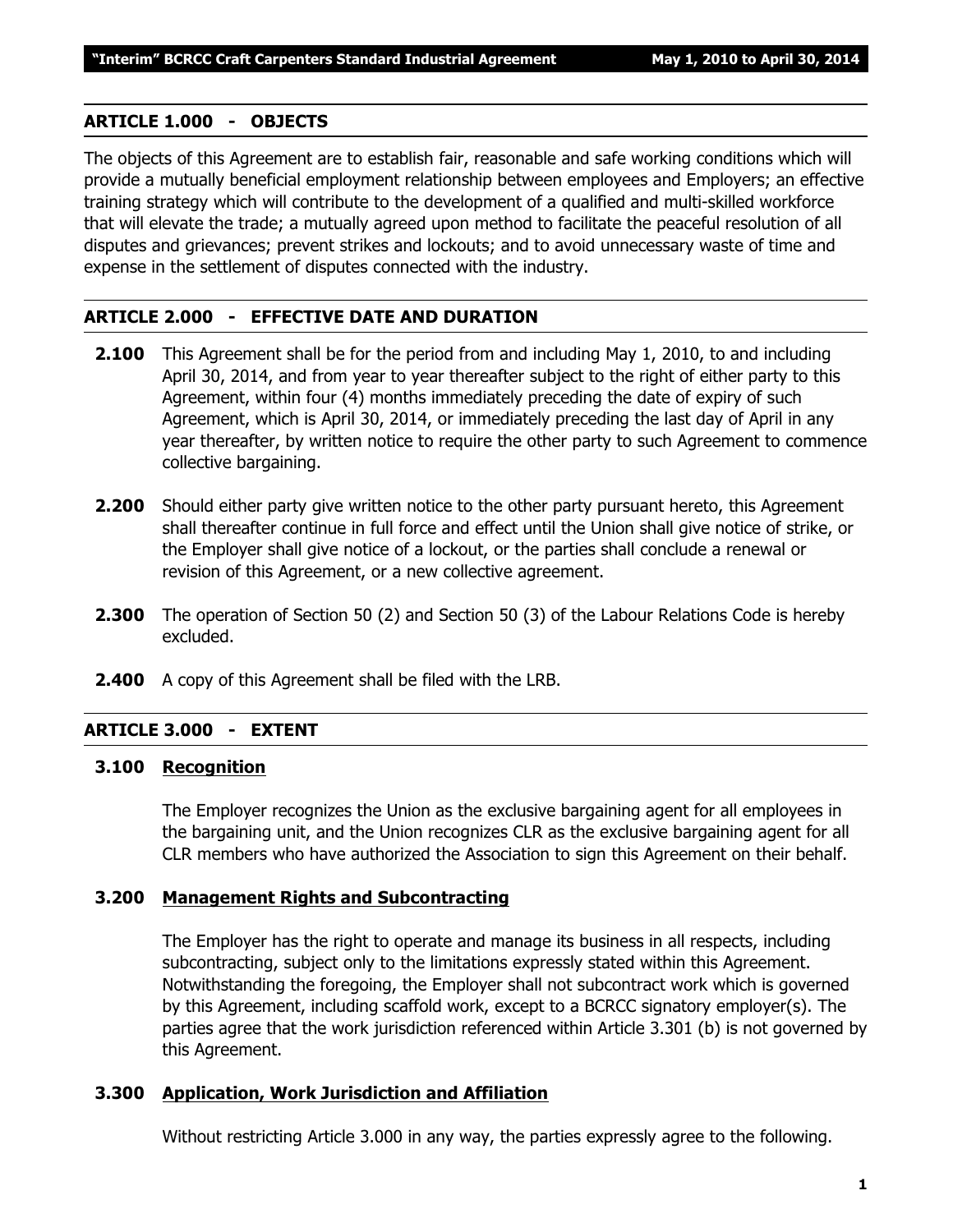#### **3.301 Application**

- **(a)** This Agreement shall govern only industrial work which is within the work jurisdiction of the carpenter and which is being performed by bargaining unit members who are employees of the Employer on a project. Refer also to Article 3.302.
- **(b)** Notwithstanding any/all contrary provisions of this Agreement, the Employer shall have no restriction/limitation with respect to self performing the work jurisdiction of the carpenter lather, floorlayer, millwright and/or piledriver.
- **(c)** The BCRCC Scaffolders All Employee Standard Industrial Agreement shall apply to any/all scaffold work which may be self performed by an Employer signatory to this Agreement. Notwithstanding the foregoing, an Employer retains the right to self perform "secondary or supplementary" scaffold work under the terms of this Agreement providing the crew used to perform such work consists primarily of individuals who have historically worked as carpenters (as opposed to scaffolders). The parties agree that where scaffold work constitutes the predominant portion of the total work on a project, such scaffold work shall not be considered as being "secondary or supplementary".

#### **3.302 Work Jurisdiction**

- **(a)** The work jurisdiction of the carpenter shall be determined from time to time by the Umpire of the Jurisdictional Assignment Plan.
- **(b)** All work performed within the work jurisdiction of the carpenter shall be performed by a member of the Union unless otherwise permitted in accordance with this Agreement. Notwithstanding the foregoing, one (1) employer representative who is not a member of the Union shall be permitted to work and/or provide direction on a project.

#### **3.303 Affiliation**

- **(a)** Subject to reasonable notice given to the Employer, it shall not be a violation of this Agreement for the Union to withdraw its members from a project(s) for rendering assistance to labour organizations, and/or refusal on the part of Union members to handle any materials, equipment or product declared unfair by Building Trade Councils, or manufactured, assembled, or produced by an Employer whose employees are on strike against or are locked out by an Employer.
- **(b)** Notwithstanding Article 3.303 (a), the Union shall not restrict/limit, in any way or for any reason, an Employer's right to contract for work on a project and to complete such work in a cost efficient manner. The foregoing shall apply regardless of the union affiliation, or lack thereof, of any individual who may also be working on such project, and/or the work such individual(s) may be performing.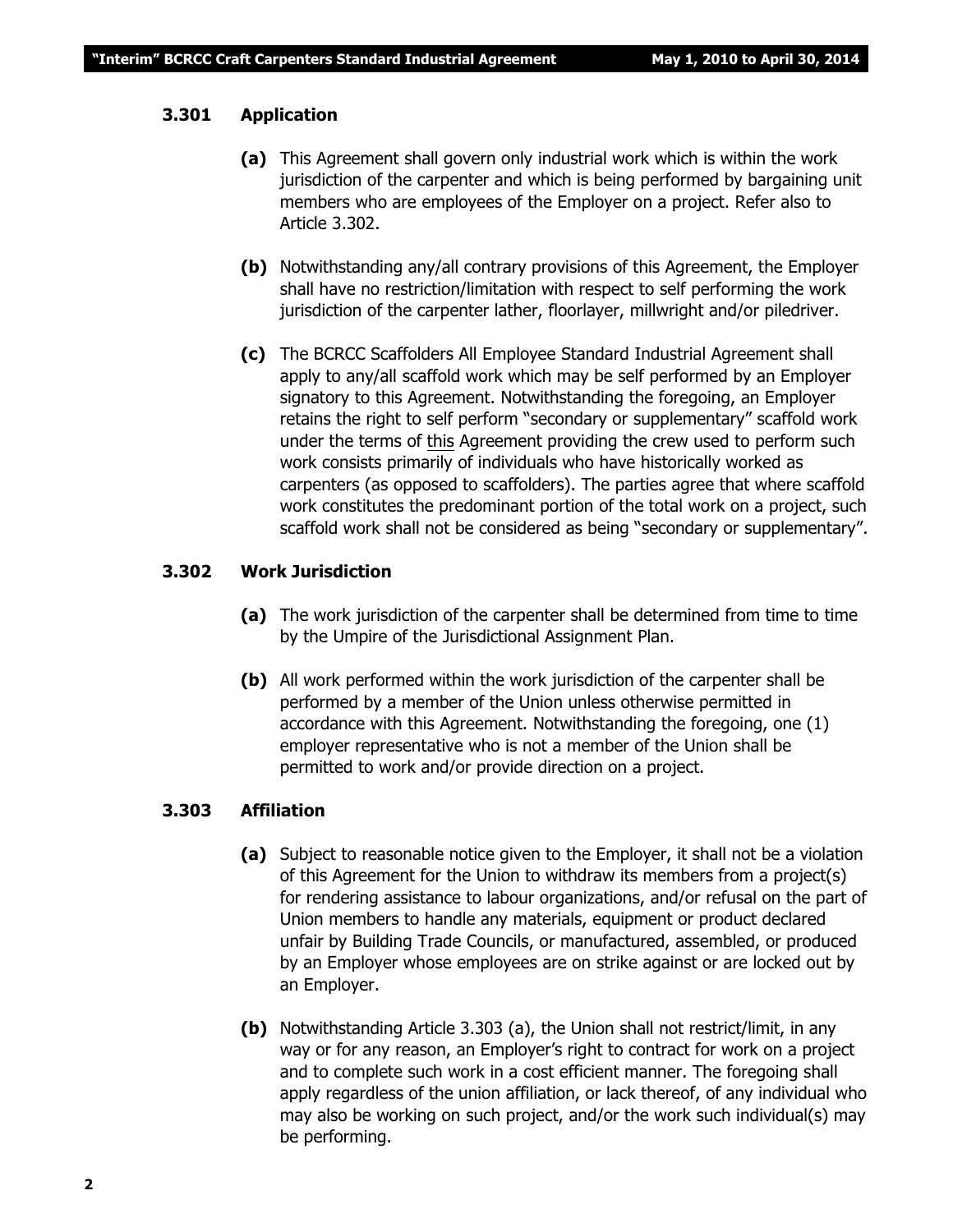**(c)** Without restricting/limiting the application of Article 3.303 (b), the Union shall not attempt to exert pressure upon an Employer for performing work on any project, nor shall the Union withdraw its members from any project or threaten to do so, unless otherwise permitted by the *Labour Relations Code*.

#### **ARTICLE 4.000 - MONETARY PACKAGE**

#### **4.100 Monetary Package**

Refer to Schedules "A1", "A2" and "A3".

#### **4.200 Allocation of Monetary Package**

No monies may be transferred from the wage package (inclusive of wages plus annual vacation and statutory holiday pay) to Employer contributions (inclusive of the Union Benefit Plan, the Union Group RSP, and all other Employer contributions) without the prior mutual agreement, in writing, of the parties. Such mutual agreement shall not be unreasonably withheld.

#### **4.300 Wages and Premiums**

#### **4.301 Minimum Straight Time Hourly Wage Rates**

The schedules of minimum straight time hourly wage rates as provided for within Schedules "A1", "A2" and "A3" shall apply to all work performed in accordance with this Agreement. Notwithstanding the foregoing, refer to Articles 4.302 through Article 4.305 for important clarifications and exceptions.

#### **4.302 Metro Travel Premium**

The payment of a metro travel premium has been discontinued effective October 11, 2011. In its place, from such date onward, a premium of one dollar (\$1.00) per hour earned shall apply to the Certified Journeyperson's minimum straight time hourly wage rate for work performed inside the Lower Mainland/Fraser Valley. All other employee classifications shall be re-calculated accordingly.

#### **4.303 First Aid Attendant**

An employee who acts as a first aid attendant shall have his/her otherwise applicable straight time hourly wage rate increased by seventy-five cents (\$0.75) per hour earned.

#### **4.304 Swing Stage and Bosun Chair**

An employee who works on a swing stage and/or in a bosun chair shall have his/her otherwise applicable straight time hourly wage rate increased by fifty cents (\$0.50) per hour earned. Such increase shall be paid for actual hours worked each day, or four (4) hours, whichever is greater.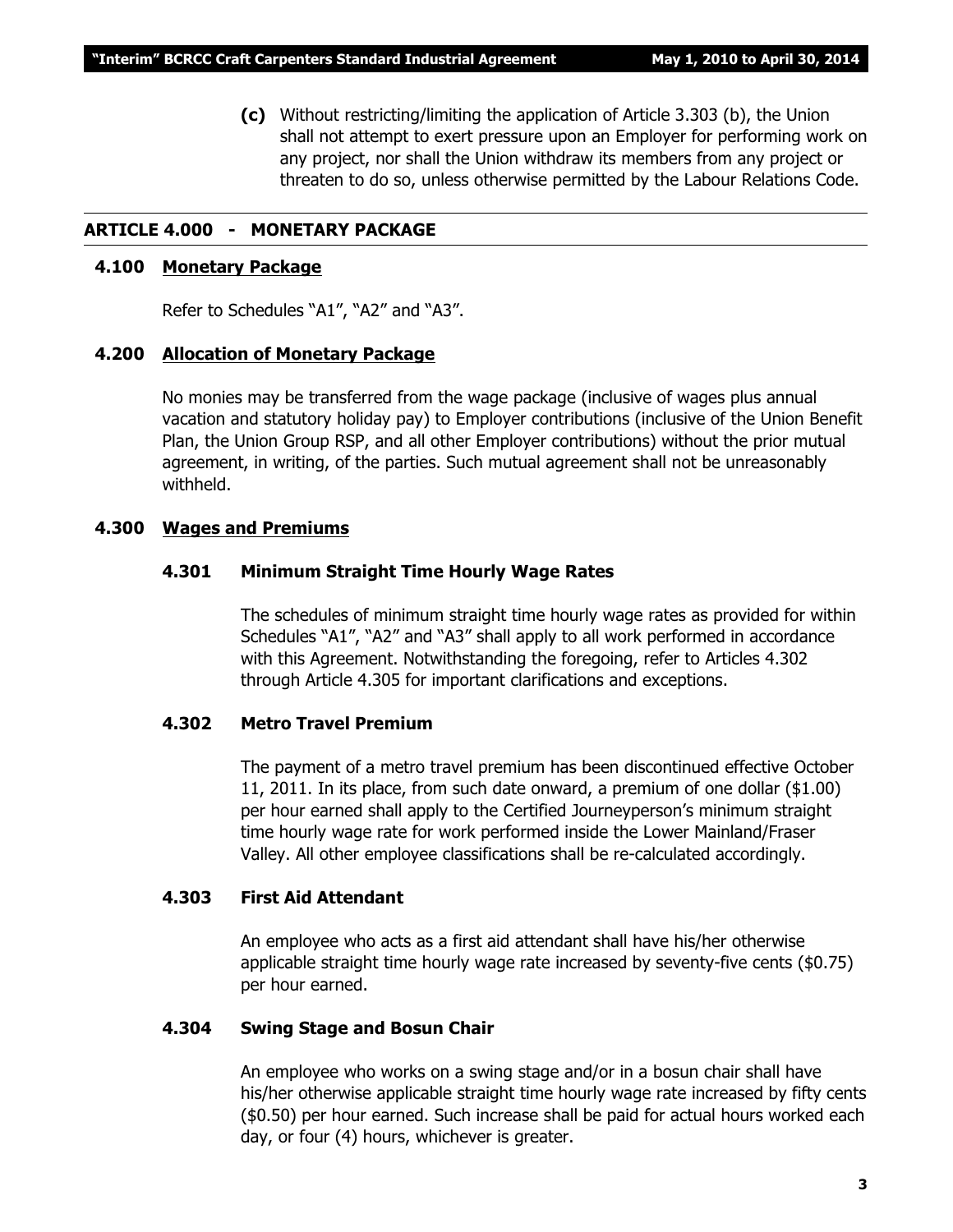#### **4.305 Helicopters**

- **(a)** An employee who, during the course of a shift, is required to work directly with a helicopter, shall have his/her otherwise applicable hourly wage rate increased by twenty-five percent (25%). Such increase shall be paid for all hours of work performed on such shift.
- **(b)** The words, "to work directly with a helicopter" contained in Article 4.305 (a) shall be deemed to apply only to an employee expressly and specifically directed to perform work simultaneously, and in conjunction with, the use of a helicopter at his/her station of work. Nothing in Article 4.305 (a) shall be construed or interpreted in such manner as would entitle an employee to claim helicopter premiums for any other work performed on materials subsequently carried by helicopter, or for work in advance of, or preparatory to, operations subsequently performed with the use of a helicopter.
- **(c)** Article 4.305 (a) shall not apply to an employee who, during the course of a day, is not required to work with a helicopter, but who is transported to the project by helicopter. Notwithstanding the foregoing, such an employee shall receive a premium of one (1) additional hour per shift at his/her otherwise applicable minimum straight time hourly wage rate.

#### **4.400 Employee Classifications**

Unless otherwise restricted elsewhere within this Agreement, all employee classifications shall be entitled to receive annual vacation pay, statutory holiday pay, overtime premiums, shift premiums, travel allowances and any/all other premiums and/or allowances provided pursuant to this Agreement.

#### **4.401 Foreman**

A Foreman shall be defined as an employee who issues orders or gives direction to other employees. All direction given to an employee(s) shall be provided by the Foreman to whom such employee(s) is/are regularly assigned.

- **(a)** When more than six (6) employees are employed, a "non working" Foreman shall be employed. The Employer shall not divide employees into several crews for the purpose of not having to employ a "non working" Foreman.
- **(b)** The minimum straight time hourly wage rate for a Foreman shall be one hundred fifteen percent (115%) of the applicable Certified Journeyperson minimum straight time hourly wage rate on the project.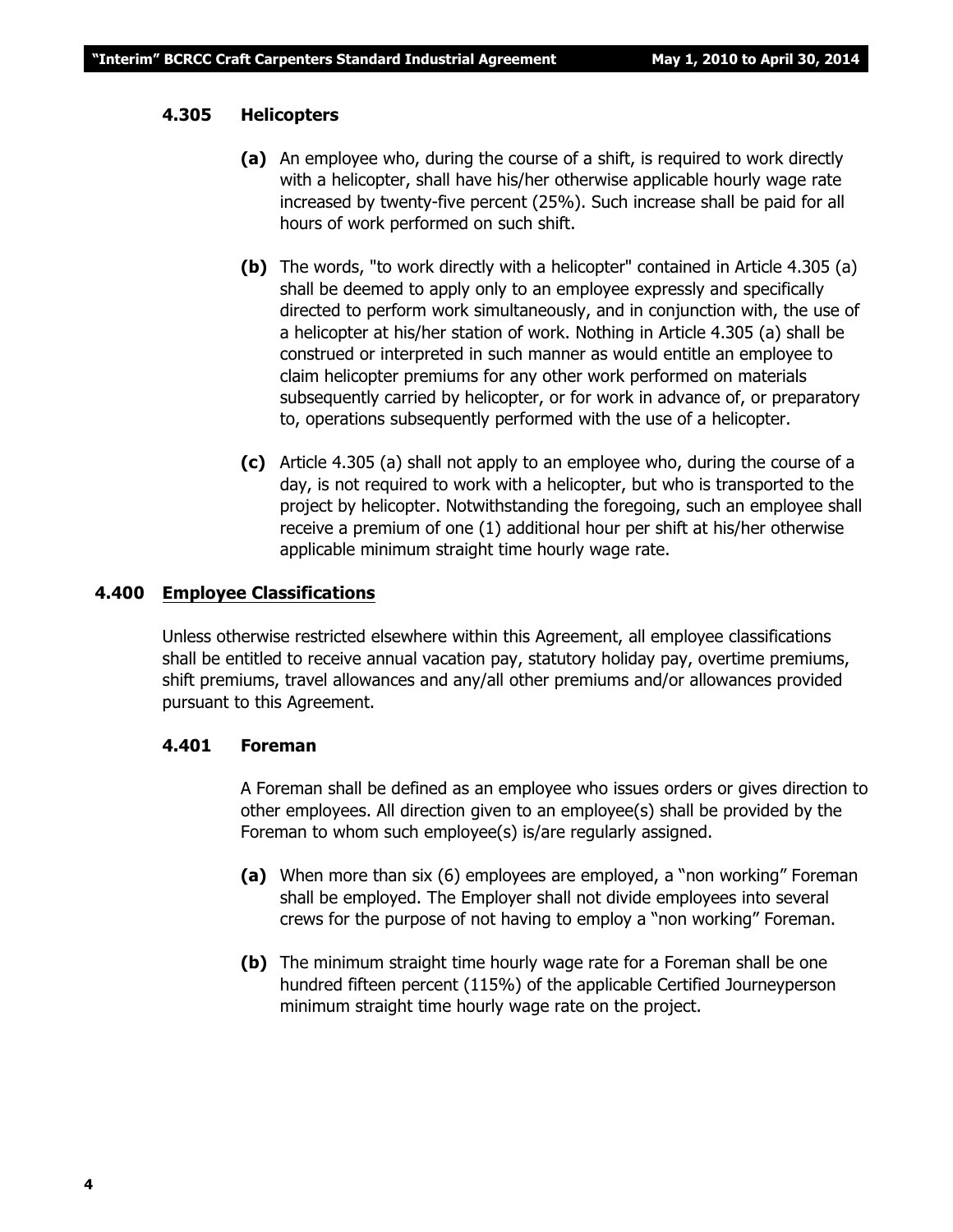#### **4.402 Semi Skilled Carpenter (SSC)**

A Semi Skilled Carpenter (SSC) shall be defined as an individual who does not possess a valid Carpenters TQ certificate and is not registered as a duly indentured Carpenter Apprentice within Canada.

- **(a)** There shall be eight (8) Semi Skilled Carpenter (SSC) classifications. The Employer shall retain the sole discretion to determine the appropriate classification for each SSC after having judged such individual's competency, merit and ability.
- **(b)** The minimum straight time hourly wage rate for an SSC shall be the applicable percentage of the applicable Certified Journeyperson minimum straight time hourly wage rate on the project.

| Level 1 $SSC = 50\%$   | Level 5 $SSC = 70%$    |
|------------------------|------------------------|
| Level 2 $SSC = 55\%$   | Level 6 $SSC = 75%$    |
| Level $3$ SSC = $60\%$ | Level 7 $SSC = 85%$    |
| Level 4 $SSC = 65\%$   | Level $8$ SSC = $90\%$ |

**(c)** Refer to Schedules "A1", "A2", "A3", "B1", "B2" and "B3" for a breakdown of the eight (8) SSC monetary packages.

#### **4.403 Apprentice**

An Apprentice shall be defined as an individual who is registered as a duly indentured Carpenter Apprentice within Canada.

- **(a)** There shall be eight (8) Apprentice classifications. The Employer shall employ a minimum of one (1) Apprentice, and the maximum ratio shall be one (1) Apprentice for every one (1) Journeyperson. Such ratio shall apply on a company wide basis.
- **(b)** The minimum straight time hourly wage rate for an Apprentice shall be the applicable percentage of the applicable Certified Journeyperson minimum straight time hourly wage rate on the project.

| $1st$ Term Apprentice = 50%    | $5th$ Term Apprentice = 70% |
|--------------------------------|-----------------------------|
| $2^{nd}$ Term Apprentice = 55% | $6th$ Term Apprentice = 75% |
| $3rd$ Term Apprentice = 60%    | $7th$ Term Apprentice = 85% |
| $4th$ Term Apprentice = 65%    | $8th$ Term Apprentice = 90% |

**(c)** Refer to Schedules "A1", "A2", "A3", "B1", "B2" and "B3" for a breakdown of the eight (8) Apprentice monetary packages.

#### **4.404 Material Handler/Pre-Apprentice**

The work of a Material Handler/Pre-Apprentice shall include the handling on the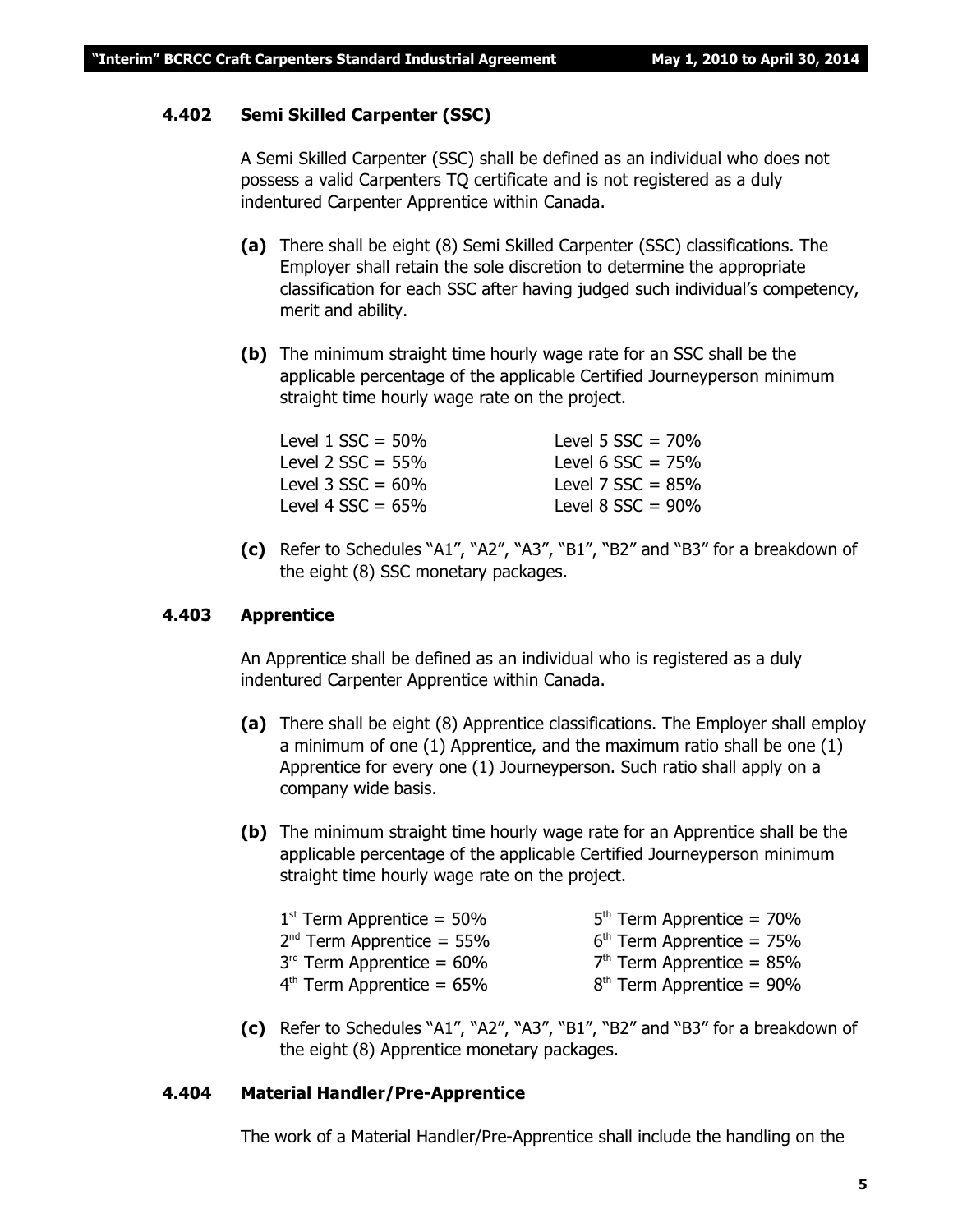job site of all material or materials falling within the jurisdiction of the carpenter.

- **(a)** The parties recognize the importance of recruiting future Apprentices. The Material Handler/Pre-Apprentice classification provides the opportunity to expose new workers to the industry and to determine their suitability. A Material Handler/Pre-Apprentice shall, in the case of competent workers, be a possible source of future Apprentices.
- **(b)** The minimum straight time hourly wage rate for a Material Handler/Pre-Apprentice shall be forty-five percent (45%) of the applicable Certified Journeyperson minimum straight time hourly wage rate on the project.

#### **4.500 Annual Vacation and Statutory Holidays**

#### **4.501 Vacation Pay and Statutory Holiday Pay**

Annual vacation pay and statutory holiday pay shall be combined at the total rate of twelve percent (12%) of gross earnings, and shall be paid to each employee on each pay cheque and upon termination of employment.

#### **4.502 Annual Vacation**

An employee may take up to three (3) weeks annual vacation in any calendar year. The vacation period shall be arranged by mutual agreement between the employee and the Employer.

#### **4.503 Statutory Holidays**

**(a)** The following statutory holidays shall apply to all work governed by this Agreement. Refer also to Article 6.303 and Appendix "B".

New Year's Day, Heritage Day  $(3<sup>rd</sup>$  Monday in February through 2012), Family Day (2013 onward), Good Friday, Easter Monday, Victoria Day, Canada Day, the Friday preceding BC Day, BC Day, the Friday preceding Labour Day, Labour Day, Thanksgiving Day, Remembrance Day, Christmas Day, Boxing Day, and/or any other day so proclaimed by the federal and/or provincial government. When a statutory holiday falls on a Saturday or Sunday, the following working day(s) shall be observed.

**(b)** All work performed on statutory holidays, or days observed in place thereof, shall be paid for at two (2) times the otherwise applicable straight time hourly wage rate. No work shall be performed on Labour Day.

#### **4.600 Employer Contributions**

The schedules of Employer contributions as provided for within Schedules "B1", "B2" and "B3" shall apply to all work performed in accordance with this Agreement. All Employer contributions shall be calculated on the basis of hours earned.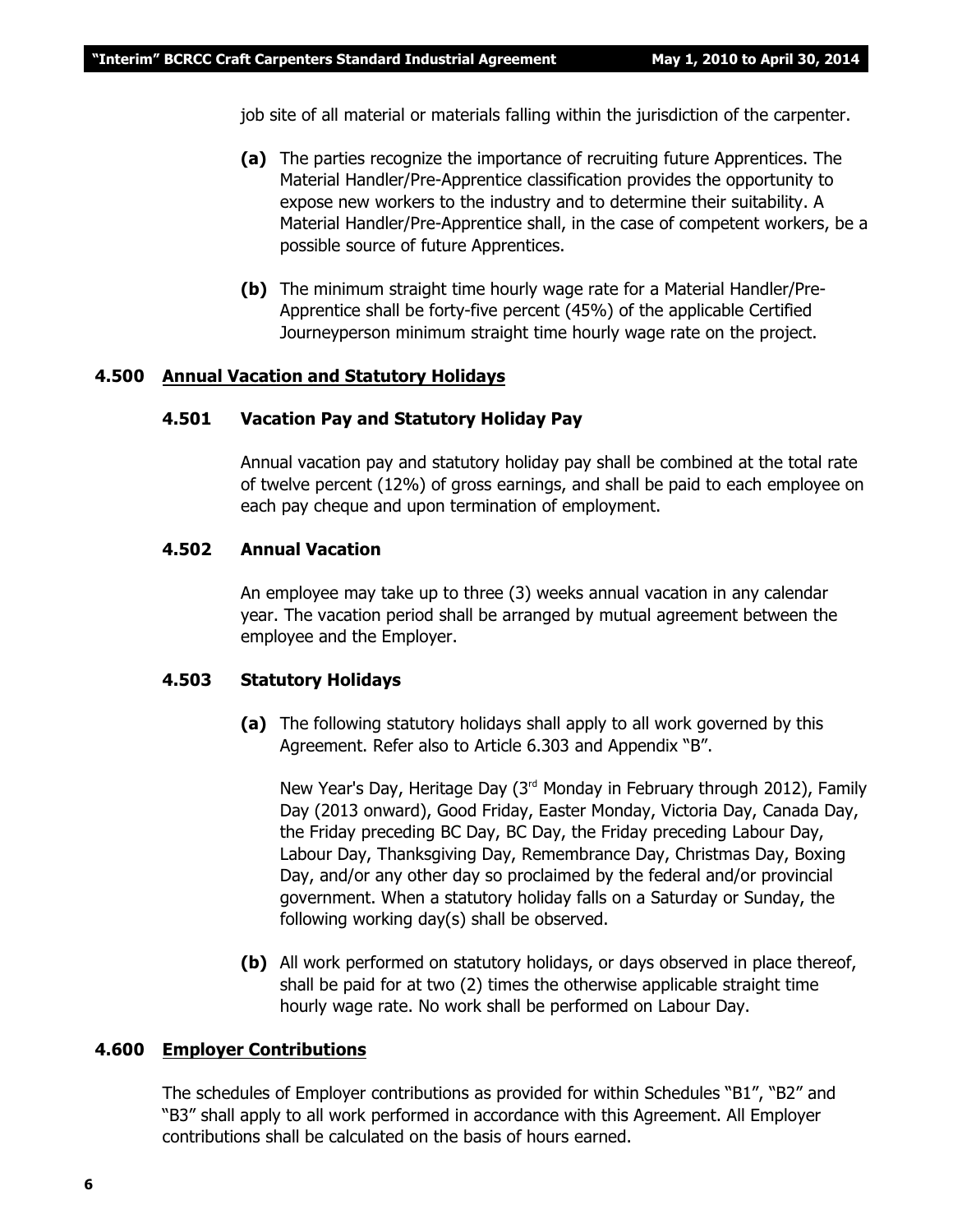#### **4.601 Union Benefit Plan**

- **(a)** The Employer shall contribute the required amount(s) to the Union Benefit Plan in the manner set forth in Article 5.000. Such amount(s), and the effective date(s) applicable thereto, shall be as stipulated within Schedules "B1", "B2" and "B3".
- **(b)** Notwithstanding Article 4.601 (a), an employee may opt to receive ninety percent (90%) of the otherwise applicable Union Benefit Plan contribution in the form of an additional Union Group RSP contribution in accordance with the Plan rules. Employers are advised that such option shall not be effective unless/until the Union has confirmed, in writing, that such employee has signed the appropriate waiver and redirect form.

#### **4.602 Union Group RSP**

- **(a)** The Employer shall contribute the required amount(s) to the Union Group RSP in the manner set forth in Article 5.000. Such amount(s), and the effective date(s) applicable thereto, shall be as stipulated within Schedules "B1", "B2" and "B3".
- **(b)** The required Employer contribution to the Union Group RSP shall be eight percent (8%) of the applicable minimum hourly wage rate for all of the Journeyperson classifications, and five percent (5%) of the applicable minimum hourly wage rate for all of the Semi Skilled Carpenter and Apprentice classifications. No Employer contribution to the Union Group RSP shall be required on behalf of a Material Handler/Pre-Apprentice.
- **(c)** Refer also to Article 4.601 (b).

#### **4.603 CLR Contract Administration Fund (CAF)**

- **(a)** The Employer shall contribute twelve cents (\$0.12) per hour earned, inclusive of HST or GST (as the case may be), to the CAF in the manner set forth in Article 5.000. CLR may alter this amount by providing the Union with sixty (60) calendar days written notice. CLR shall bear any/all costs which may be incurred as a result of having to change the monthly report to the administrator because of a change in the Employer contribution to the CAF.
- **(b)** The Union shall collect and forward to CLR, without exception, all monies designated for the CAF and received in accordance with the monthly report to the administrator. Payment to CLR shall be made by the Union not later than the last day of the month in which such amount was received and shall be accompanied with a summary report that provides hours of work and fund remittances by each Employer working under this Agreement. A designated representative of CLR may inspect, upon appointment, the receipts and records of the Union related to the CAF.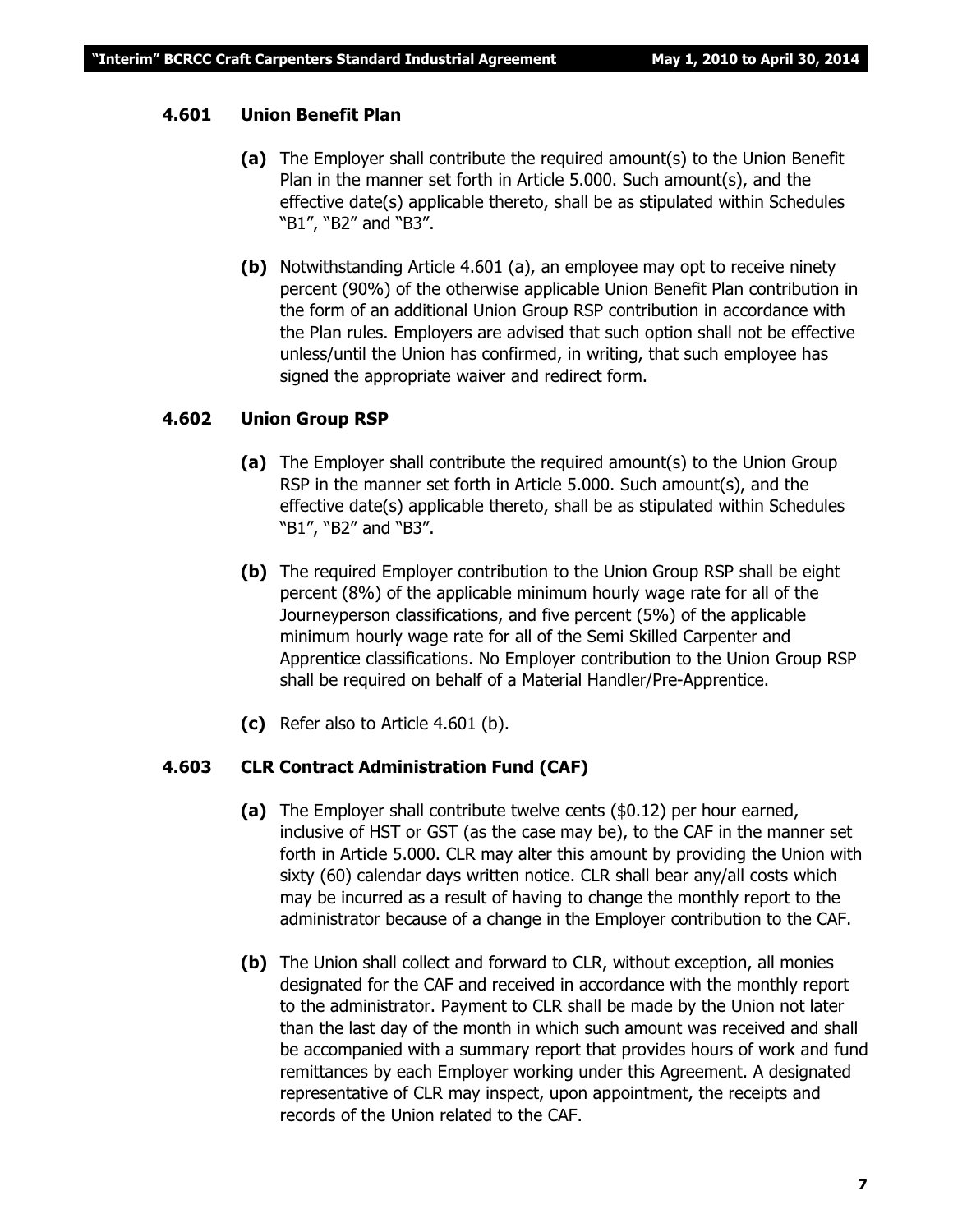#### **4.604 Carpentry Employers Association of BC (CEA)**

- **(a)** The Employer shall contribute fifteen cents (\$0.15) per hour earned to CEA in the manner set forth in Article 5.000. CEA may alter this amount by providing the Union with sixty (60) calendar days written notice.
- **(b)** The Union shall collect and forward to CEA, without exception, all monies designated for CEA and received in accordance with the monthly report to the administrator. Payment to CEA shall be made by the Union not later than the last day of the month in which such amount was received and shall be accompanied with a summary report that provides hours of work and fund remittances by each Employer working under this Agreement.

#### **4.605 BC Construction Industry Rehabilitation Plan (CIRP)**

The Employer shall contribute two cents (\$0.02) per hour earned to the CIRP in the manner set forth in Article 5.000.

#### **4.606 Jurisdictional Assignment Plan (JAPlan)**

The Employer shall contribute one cent (\$0.01) per hour earned to the JAPlan in the manner set forth in Article 5.000. The JAPlan, as agreed to between the BCYT and CLR, shall be binding upon the parties. Notwithstanding the foregoing, where the Employer makes an assignment of work to another constituent union or local union of the BCBCBTU, which is challenged under the JAPlan, the Union shall not make any claim or bring any independent action for back pay or any other damages through the Umpire, arbitration, or the LRB, unless the Union has obtained a ruling from the Umpire in its favour, in which event the Union shall be entitled to claim damages through collective agreement arbitration for noncompliance with the Umpire's ruling for the period subsequent to the ruling.

#### **4.607 BCBCBTU**

The Employer shall contribute one cent (\$0.01) per hour earned to the BCBCBTU in the manner set forth in Article 5.000. Notwithstanding the foregoing, such contribution shall continue only for as long as the BCBCBTU bargaining structure continues to exist pursuant to the *Labour Relations Code*.

#### **4.700 Employee Deductions**

The Employer shall deduct Union dues in such amount(s) as the Union directs and shall forward such deductions in the manner set forth in Article 5.000. The Union may alter the deduction amount by providing the Employer with sixty (60) calendar days written notice. All employee deductions shall be calculated on the basis of hours earned.

#### **4.800 Payment of Wages**

**4.801** The Employer shall, at least every second Friday, pay to each employee all wages,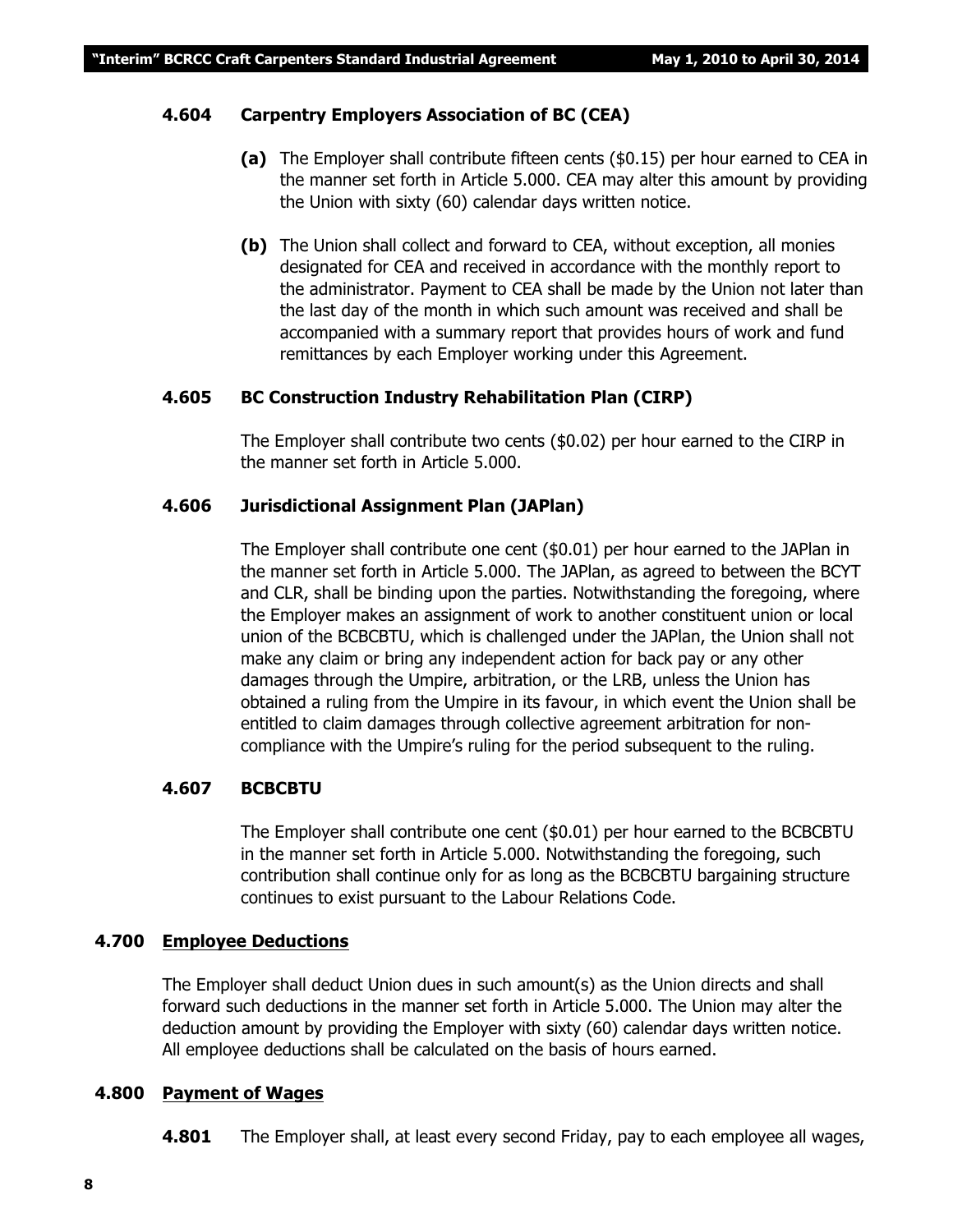premiums, allowances and annual vacation pay and statutory holiday pay earned by the employee to a day not more than seven (7) calendar days prior to the date of payment. If a statutory holiday falls on the regular pay day, payment shall be made the preceding day. Payment shall be made during working hours and may be made by cheque or electronic deposit.

- **4.802** The Employer shall pay all monies (i.e. wages, annual vacation pay, statutory holiday pay, etc.) which are owing to an employee at the time of termination of employment. Alternatively, in the event the Employer is unable to pay all monies which are owing to an employee at the time of termination of employment, such monies shall be paid as quickly as reasonably possible thereafter but in no event later than seven (7) calendar days or in conjunction with the Employer's next regularly scheduled payroll, whichever comes first.
- **4.803** The Employer shall provide a separate or detachable itemized statement with each pay, clearly showing the: (i) employee's name, (ii) number of straight time hours worked and wage rate(s) paid for such hours, (iii) number of overtime hours worked and wage rate(s) paid for such hours, (iv) premiums, (v) allowances, (vi) annual vacation and statutory holiday pay, and (vii) total deductions from gross earnings. Such statement may be provided electronically via email.
- **4.804** Where an employee is not paid in accordance with Articles 4.801 and 4.802, such employee shall be deemed to be still on the payroll of the Employer and shall receive his/her usual wages and conditions until there is compliance with the conditions.

#### **4.900 Bonding and Payroll Failures**

- **4.901** Before Union members are dispatched to any Employer who has not been signatory with the Union for a minimum of two (2) years, such Employer may be required to deposit a bond suitable to the Union, up to fifteen thousand dollars (\$15,000.00) for use in default of payment of wages, annual vacation pay, statutory holiday pay, Employer contributions and/or employee deductions required in accordance with this Agreement. When no longer required such bond shall, by mutual consent of the Union and the Employer concerned, be terminated.
- **4.902** Where there have been instances of payroll failures by an Employer, or the principals or directors thereof, or payroll requirements have not been met, the Union shall have the right to inspect such Employer's payroll, and/or require the posting of a suitable bond, and/or require that payment of wages and other payroll requirements be made by cash or certified cheque.

#### **ARTICLE 5.000 - MONTHLY REMITTANCES**

The timely remittance of Employer contributions and employee deductions required in accordance with this Agreement is essential for the protection of the employees and other beneficiaries.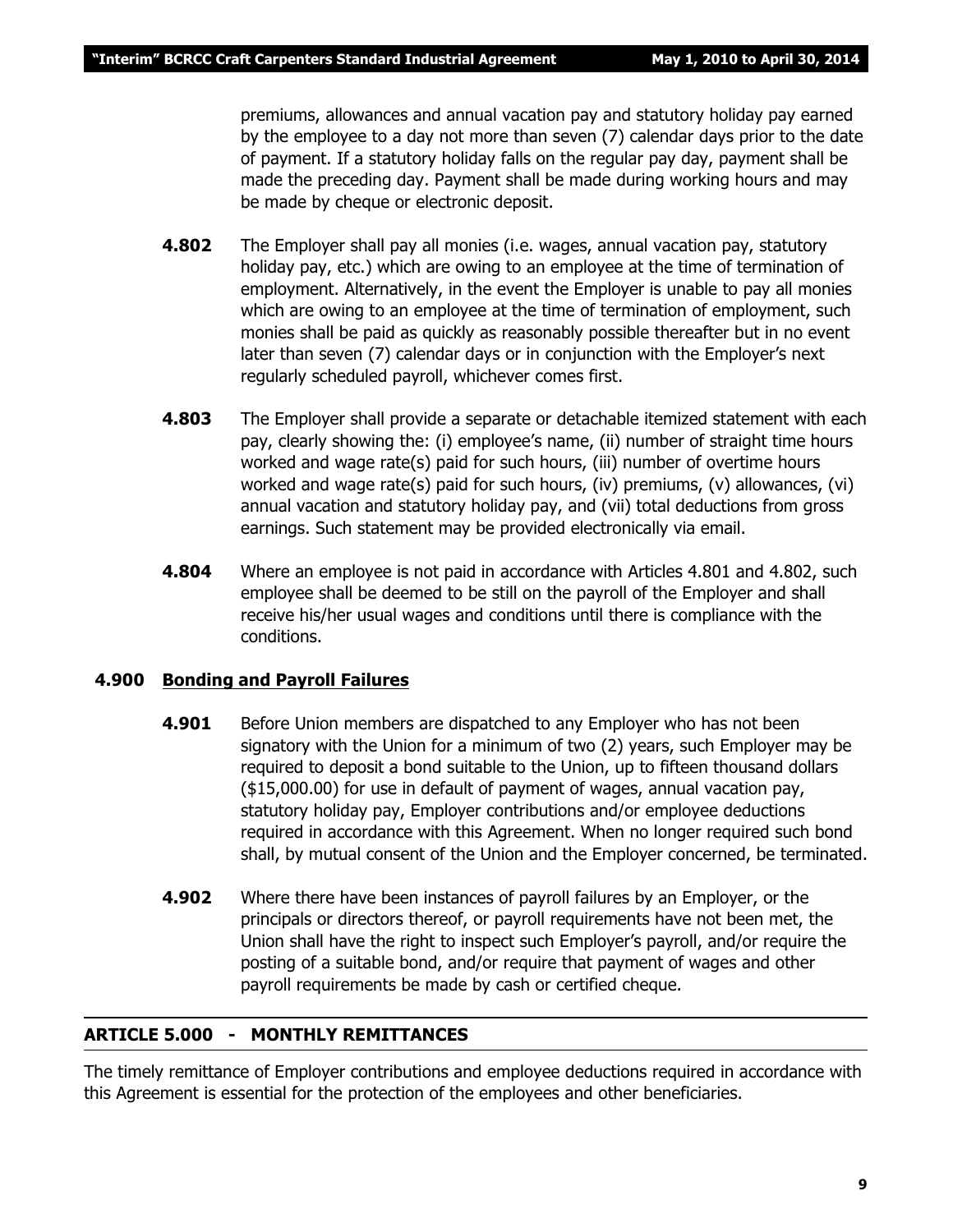#### **5.100 General Provisions**

- **5.101** The Employer shall remit all Employer contributions and employee deductions required under the terms of this Agreement, on behalf of all employees working under the terms of this Agreement. Refer to Schedules "B1", "B2" and "B3".
- **5.102** Such Employer remittance shall:
	- **(a)** be made by a single payment, payable to the Union designated Plan Administrator, inclusive of all obligations arising from hours up to the close of the Employer's payroll ending closest to the last day of the preceding calendar month, and
	- **(b)** be accompanied by a correctly completed monthly report to the administrator, and
	- **(c)** be received by the Union designated Plan Administrator not later than the fifteenth (15th) day of the month following that for which such payments are payable.
- **5.103 (a)** The Union designated Plan Administrator shall, once each month after receiving the combined monthly remittance from each Employer, allocate and/or distribute the monies of such combined remittance to the various Plans, Funds, Organizations, etc. in the appropriate manner. The Union acknowledges that such Plans, Funds, Organizations, etc. are entitled to receive such monies, and that such monies are, in fact, held in trust by the Union until properly allocated and/or distributed.
	- **(b)** Notwithstanding Article 5.103 (a), the Union may deduct a monthly administration handling fee from each amount to be allocated and/or distributed, providing such fee does not exceed five percent (5%), to a maximum of one hundred dollars (\$100.00), of the amount to be allocated and/or distributed.

#### **5.200 "Nil" Reports**

The Employer shall submit a "Nil" report if such Employer had employed no employees during the period for which payments would otherwise have been payable. Notwithstanding the foregoing, the Employer shall not be required to submit a "Nil" report for a period in which no employees had been employed if the Union has been notified, in writing, that such Employer is no longer in business.

#### **5.300 Delinquent Remittance**

**5.301** In the event the Employer fails to remit Employer contributions and/or employee deductions in the manner set forth in Article 5.000, the Union may, at its sole discretion, take any economic action it deems necessary against such Employer, and such action shall not be considered a violation of this Agreement.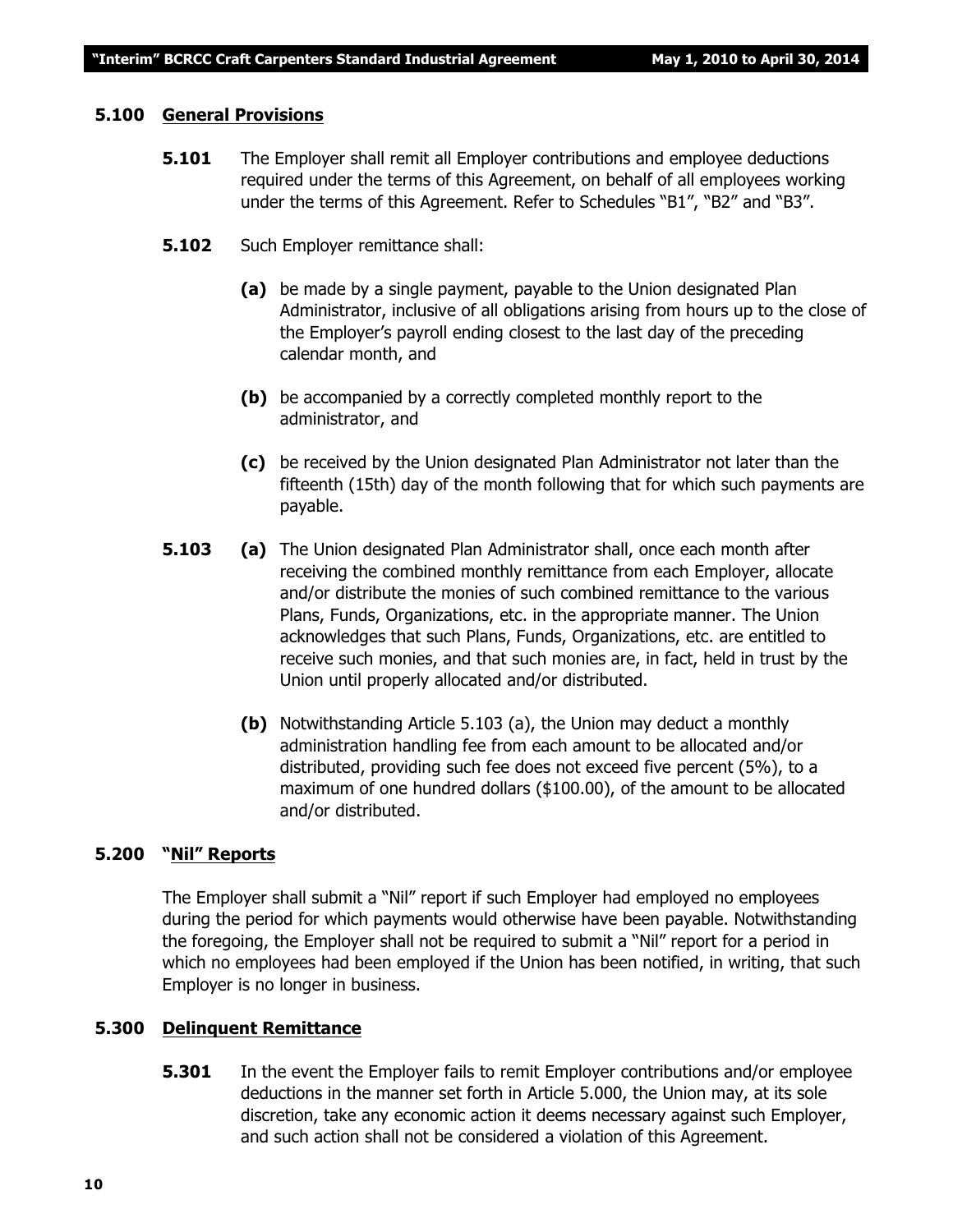**5.302** The Union shall advise the Employer within forty-eight (48) hours in writing of any delinquency. If the Employer fails to respond within forty-eight (48) hours of receipt of notification, exclusive of Saturday, Sunday and statutory holidays, the Union may, at its sole discretion, require a ten percent (10%) penalty of the amount of the late payment.

#### **5.400 Monthly Report to the Administrator**

The Union shall supply Employers with copies of the monthly report to the administrator, and the Union shall bear the cost of producing such report except in accordance with Article 4.603 (a).

#### **ARTICLE 6.000 - HOURS OF WORK AND OVERTIME**

#### **6.100 Regular Hours**

- **6.101** Eight (8) hours shall constitute the regular work day and five (5) days, forty (40) hours shall constitute the regular work week.
- **6.102** The regular work week shall be between 8:00 am Monday and 4:30 pm Friday, and the regular work day shall be as per the following schedule:

| Straight Time: |  | 8:00 am to 12:00 noon  | 4.0 hours |
|----------------|--|------------------------|-----------|
| Meal:          |  | 12:00 noon to 12:30 pm | 0 hours   |
| Straight Time: |  | 12:30 pm to 4:30 pm    | 4.0 hours |

Total Straight Time Hours: 8.0 hours

#### **6.103 Starting and Stopping Times**

Notwithstanding any/all contrary provisions of this Agreement:

- **(a)** This Article shall apply to all shifts, including but not limited to those shifts worked on a compressed work week schedule.
	- **(i)** The starting and stopping time on a project may be varied by a maximum of one (1) hour earlier or later than the otherwise required start time of the shift at the Employer's discretion.
	- **(ii)** The starting and stopping time on a project may be varied by a maximum of two (2) hours earlier or later than the otherwise required start time of the shift upon mutual agreement of the Employer and the majority of Union members employed on such project. Notwithstanding the foregoing, if the starting and stopping time is varied by more than (1) hour, the Union shall retain the right to revote the Union members employed on such project once over the duration of the project.
	- **(iii)** The Employer shall be responsible for a suitable signal for all starting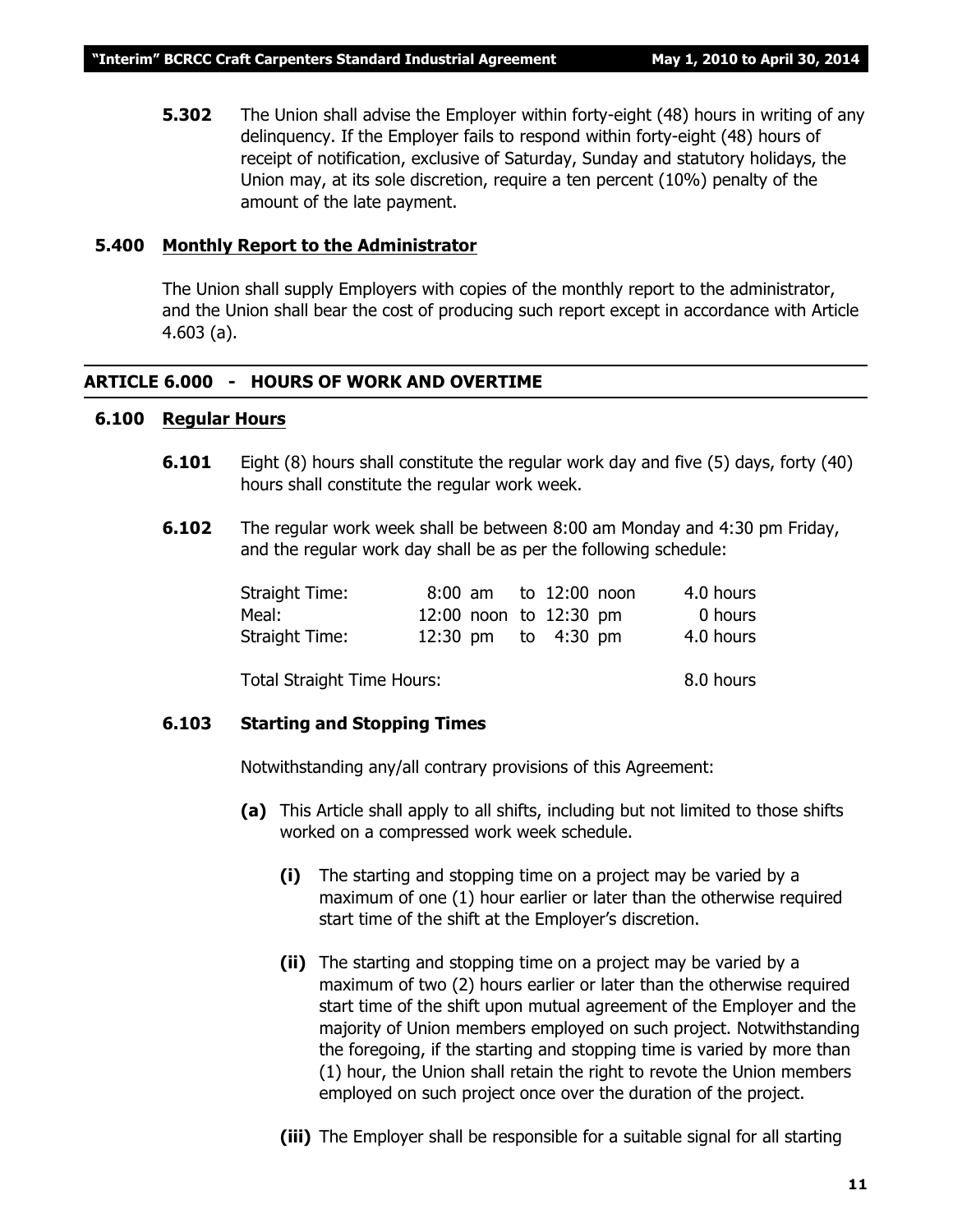and stopping times.

**(b)** The starting time of the employees shall be from the designated "lay down" area, lockup or tool room, and a five (5) minute "pick-up" period shall be provided prior to the stopping time.

#### **6.104 Notice of Termination**

The Employer shall provide an employee with one (1) hours notice of termination, or one (1) hours pay in lieu thereof. The employee shall use such notice to gather his/her personal tools and prepare such tools for the next project.

#### **6.200 Overtime Hours**

Overtime work shall be voluntary and no employee shall be discriminated against for refusal to work overtime hours.

- **6.201** The first two (2) hours of overtime, Monday through Friday, shall be paid at one and one-half  $(1\frac{1}{2})$  times the otherwise applicable straight time hourly wage rate.
- **6.202** All other overtime hours, including all hours worked on Saturdays, Sundays and statutory holidays, shall be payable at two (2) times the otherwise applicable straight time hourly wage rate.
- **6.203** Notwithstanding any/all contrary provisions of this Agreement, a minimum break of eight (8) hours shall be provided to an employee between the end of one (1) working shift and the commencement of such employee's next working shift. Where a minimum break of eight (8) hours is not provided in accordance with the foregoing, all hours worked on such employee's next working shift shall be deemed to be overtime hours and shall be paid accordingly.

#### **6.300 Compressed Work Week**

A compressed work week may be established by the Employer with the mutual agreement of the Union. Alternatively, the Employer may establish a compressed work week without the mutual agreement of the Union if requested to do so by the project client. The Employer shall notify the Union, in writing, upon receiving such a request. The terms and conditions of such compressed work week shall supercede any/all contrary provisions of this Agreement.

#### **6.301 Hours of Work**

- **(a)** Ten (10) straight time hours (8:00 am to 6:30 pm, inclusive of a meal break) shall constitute the compressed work week day shift. Forty (40) straight time hours, Monday through Thursday inclusive, or Tuesday through Friday inclusive, shall constitute the regular work week.
- **(b)** Ten (10) straight time hours (6:30 pm to 5:00 am, inclusive of a meal break) shall constitute the compressed work week afternoon shift. Forty (40)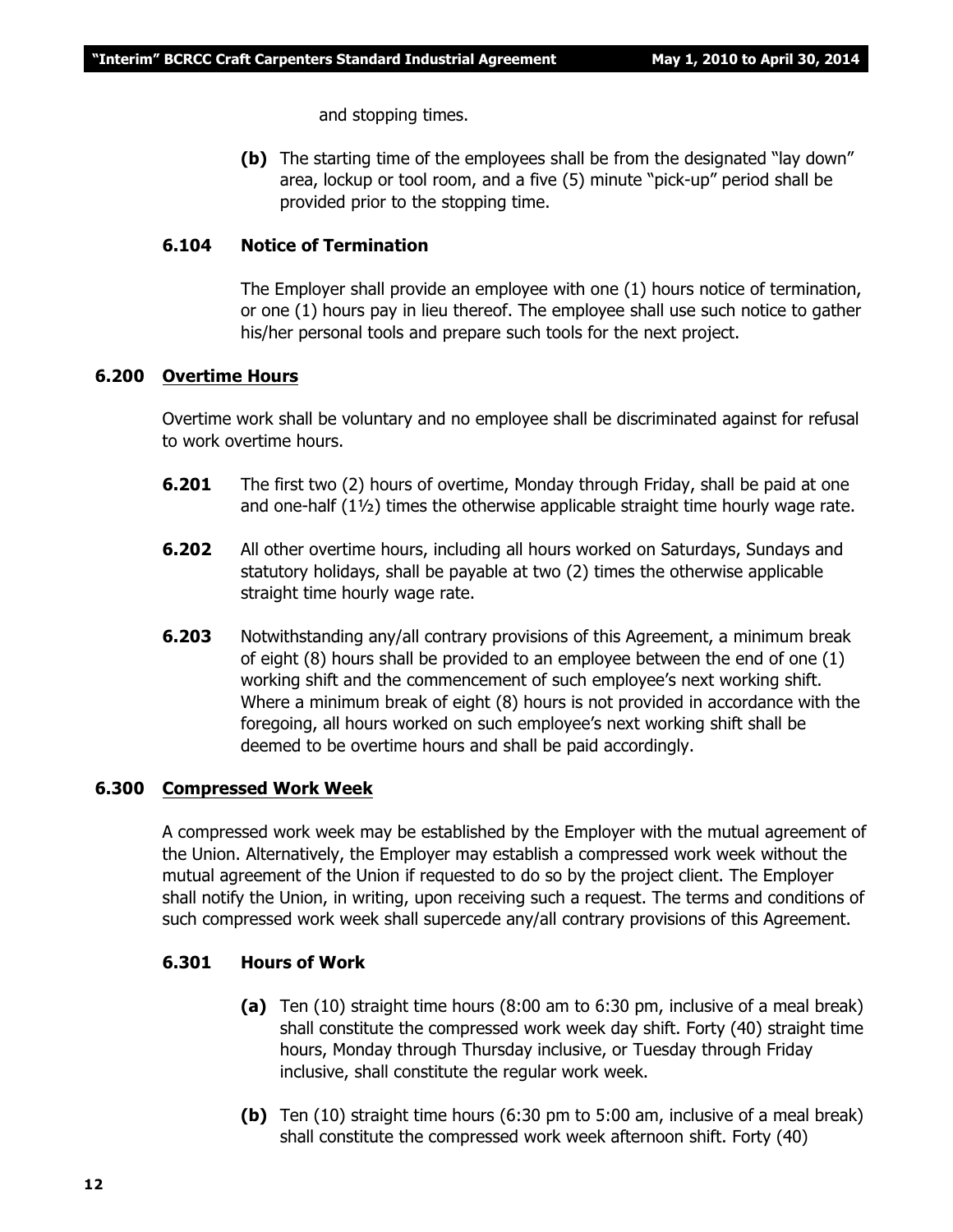straight time hours, Monday through Thursday inclusive, or Tuesday through Friday inclusive, shall constitute the regular work week. The applicable shift premium shall apply.

**(c)** Refer also to Article 6.103 (a).

#### **6.302 Overtime**

Overtime work shall be voluntary and no employee shall be discriminated against for refusal to work overtime hours.

- **(a)** The first ten (10) hours of overtime worked on the Friday of a Monday through Thursday compressed work week, or on the Monday of a Tuesday through Friday compressed work week, shall be payable at one and one-half (1½) times the otherwise applicable straight time hourly wage rate.
- **(b)** All other overtime hours, including all hours worked in excess of ten (10) hours per day, and all hours worked on Saturdays, Sundays and statutory holidays, shall be payable at two (2) times the otherwise applicable straight time hourly wage rate.

#### **6.303 Statutory Holidays**

Notwithstanding any/all contrary provisions of this Agreement, Article 6.303 shall supercede Article 4.503 (b).

- **(a)** All statutory holidays which occur during a compressed work week schedule shall be observed on the actual day of the statutory holiday, even if such day would otherwise have been a regularly scheduled day off (e.g. the Friday of a Monday to Thursday compressed work week, or a Saturday, or Sunday, etc.). When a statutory holiday is observed in accordance with the foregoing, overtime rates shall not apply on a regular work day in lieu of the statutory holiday.
- **(b)** All statutory holidays which occur on a regularly scheduled work day of a compressed work week schedule may be rescheduled by prior mutual agreement of the Employer and the Union. However, in such event, an employee shall retain sole discretion to decline to work on the actual statutory holiday date and shall not be discriminated against for doing so.

#### **6.400 Shifts**

#### **6.401 Scheduling of Shifts**

The Employer may schedule an afternoon and/or night shift if/as required. It shall not be necessary for there to be a day shift in order for there to be an afternoon shift and/or a night shift. Nor shall it be necessary to maintain an afternoon shift and/or night shift for consecutive days in order to constitute such a shift.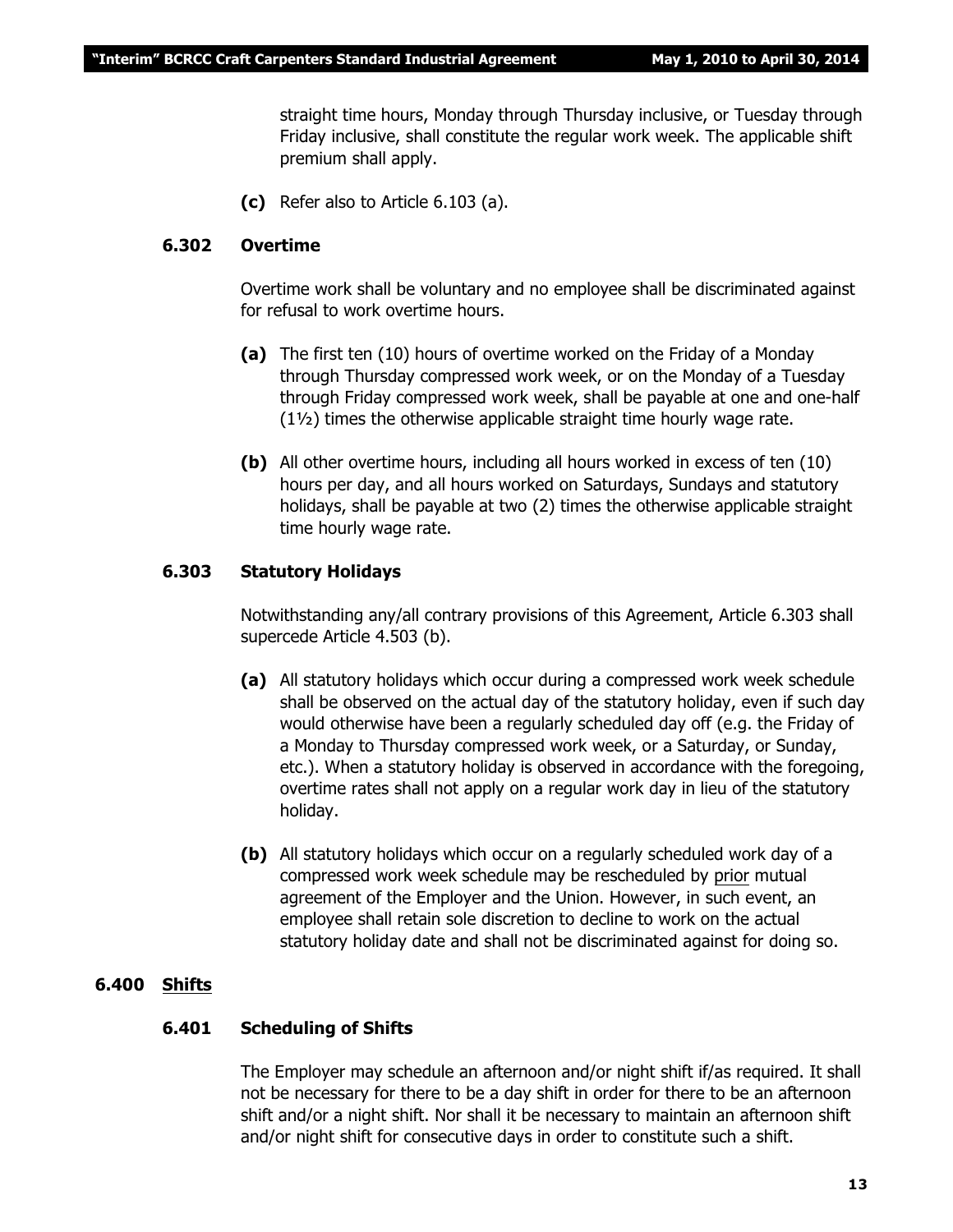#### **6.402 Shift Premiums**

The Employer shall pay a shift premium over and above the otherwise applicable minimum straight time hourly wage rate to any employee who is employed on an afternoon or night shift. Such shift premium shall be paid on straight time hours only in accordance with the following schedule.

**Day Shift** No shift premium.

#### **Afternoon Shift and Night Shift**

A shift premium of six dollars (\$6.00) per hour worked shall be added to the otherwise applicable Certified Journeyperson minimum hourly wage rate on any shift which commences at any time after 10:00 am but on or before 1:00 am. Such shift premium shall be the same amount regardless of whether it is paid on a straight time hour or an overtime hour and shall be recalculated accordingly for all other employee classifications pursuant to each respective corresponding wage rate percentage. Second and subsequent meal breaks shall not be considered as hours worked. Refer also to Article 6.203.

Overtime on afternoon and nights shifts shall be payable for all hours of work performed in excess of eight (8) hours per shift.

#### **6.500 Call-Out Time**

- **6.501** When an employee is called out for work, the Employer shall pay such employee for a minimum of one-half (½) of the scheduled shift hours at the otherwise applicable straight time or overtime hourly rate, regardless of whether or not the employee actually commenced work. Notwithstanding the foregoing, when an employee works more than one-half (½) of the scheduled shift hours, the Employer shall pay such employee for the full shift.
- **6.502** Notwithstanding Article 6.501, when work cannot commence or continue due to inclement weather or for reasons of safety, the Employer shall decide which employees shall be required to work inside and the Job Steward shall discuss with the remainder of the crew whether they wish to continue to work or not. In the event a majority agree that work cannot proceed, then only time actually worked shall be paid.

#### **6.600 Rest Breaks**

- **6.601** Two (2) rest breaks of ten (10) minutes duration each shall be provided during a scheduled eight (8) hour or nine (9) hour shift. Notwithstanding the foregoing, a third rest break of ten (10) minutes duration shall be provided after eight (8) hours if the shift is subsequently extended beyond eight (8) hours or nine (9) hours up to a maximum of ten (10) hours. Refer also to Article 6.702.
- **6.602** Notwithstanding Article 6.601, only two (2) rest breaks shall be provided on a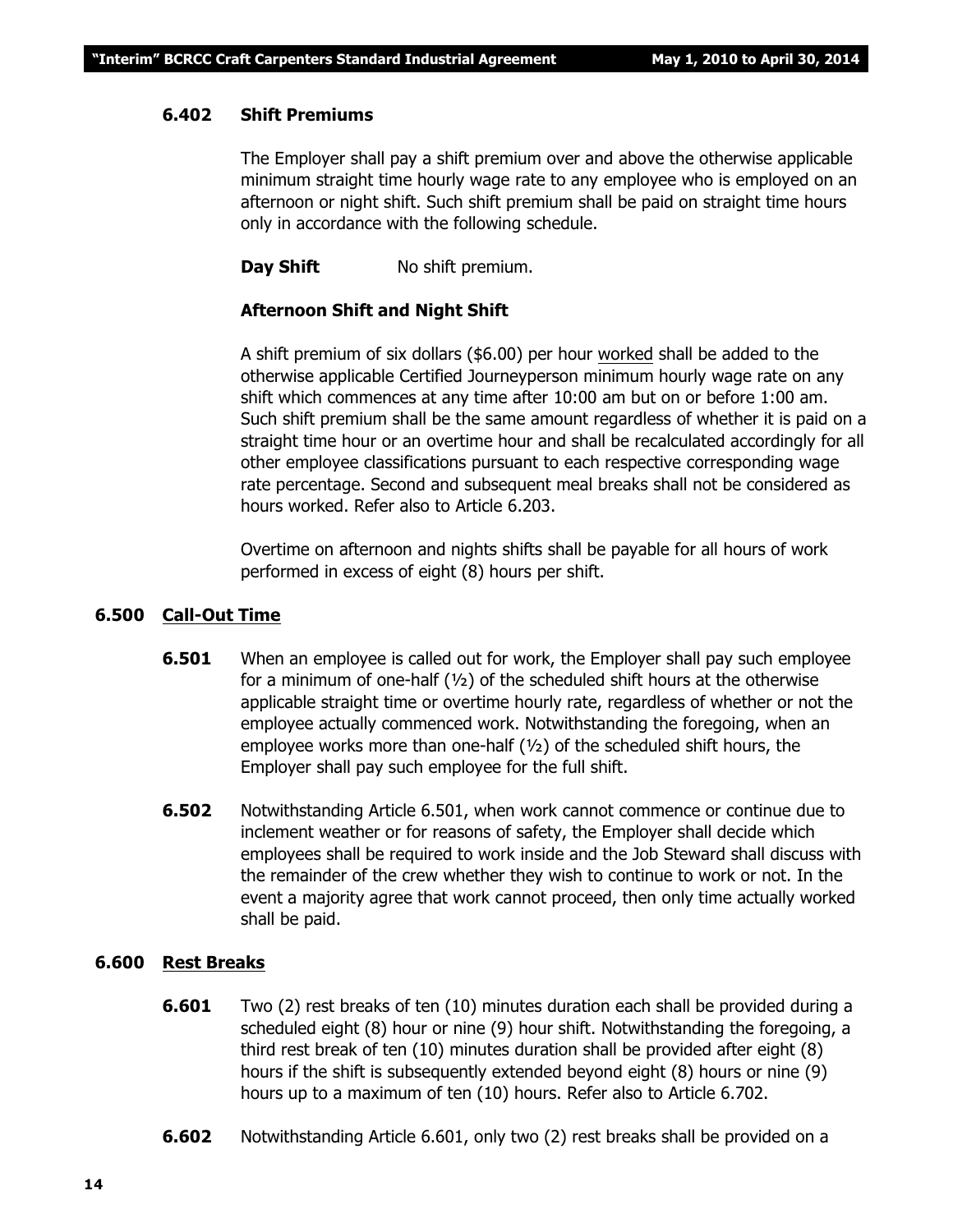scheduled shift of ten (10) hours, however each such rest break shall be of fifteen (15) minutes duration. The parties agree that a shift of ten (10) hours shall not be deemed to be a scheduled shift of ten (10) hours unless the employees have been so advised prior to the completion of the previous days' shift.

**6.603** Rest breaks shall be taken at a location determined by mutual agreement between the Employer and the Union.

#### **6.700 Meal Breaks**

#### **6.701 Regularly Scheduled Shifts of Ten (10) Hours or Less**

One (1) meal break of one-half (½) hour shall be provided on all scheduled shifts of ten (10) hours or less. Such meal break shall be scheduled as near as is practical to the mid-point of the shift and shall not be considered as time worked.

#### **6.702 Shifts in Excess of Ten (10) Hours**

Additional meal breaks are required on all shifts in excess of ten (10) hours. The foregoing applies regardless of whether such shifts are scheduled shifts or the result of unscheduled overtime. Refer to the parties' Letter of Understanding Re: Meal Breaks for details. Copies of such Letter of Understanding can be obtained from either the Union or CLR.

#### **ARTICLE 7.000 - TRAVEL ALLOWANCES AND OUT-OF-TOWN PROJECTS**

#### **7.100 Local Resident Employee**

Refer to Appendix "A" for definition of both Local Resident Employee and Lower Mainland/ Fraser Valley.

- **7.101** No daily travel allowance shall be payable to any local resident employee on any project located inside the Lower Mainland/Fraser Valley.
- **7.102 (a)** A daily travel allowance shall be paid to any local resident employee who uses his/her own vehicle to travel daily from his/her residence to a project located outside of the Lower Mainland/Fraser Valley.
	- **(b)** Such allowance shall be payable in accordance with the following schedule. Refer also to Article 7.103.

First forty (40) road kilometres, each way, each day not applicable All additional road kilometres, each way, each day  $$0.52$  per km

**7.103** Notwithstanding any/all contrary provisions of this Agreement, the daily travel allowance amount of fifty-two cents (\$0.52) per road kilometre shall be subject to annual adjustments throughout the duration of this Agreement. As a result, the effective "per road kilometre" amount which shall be payable pursuant to Article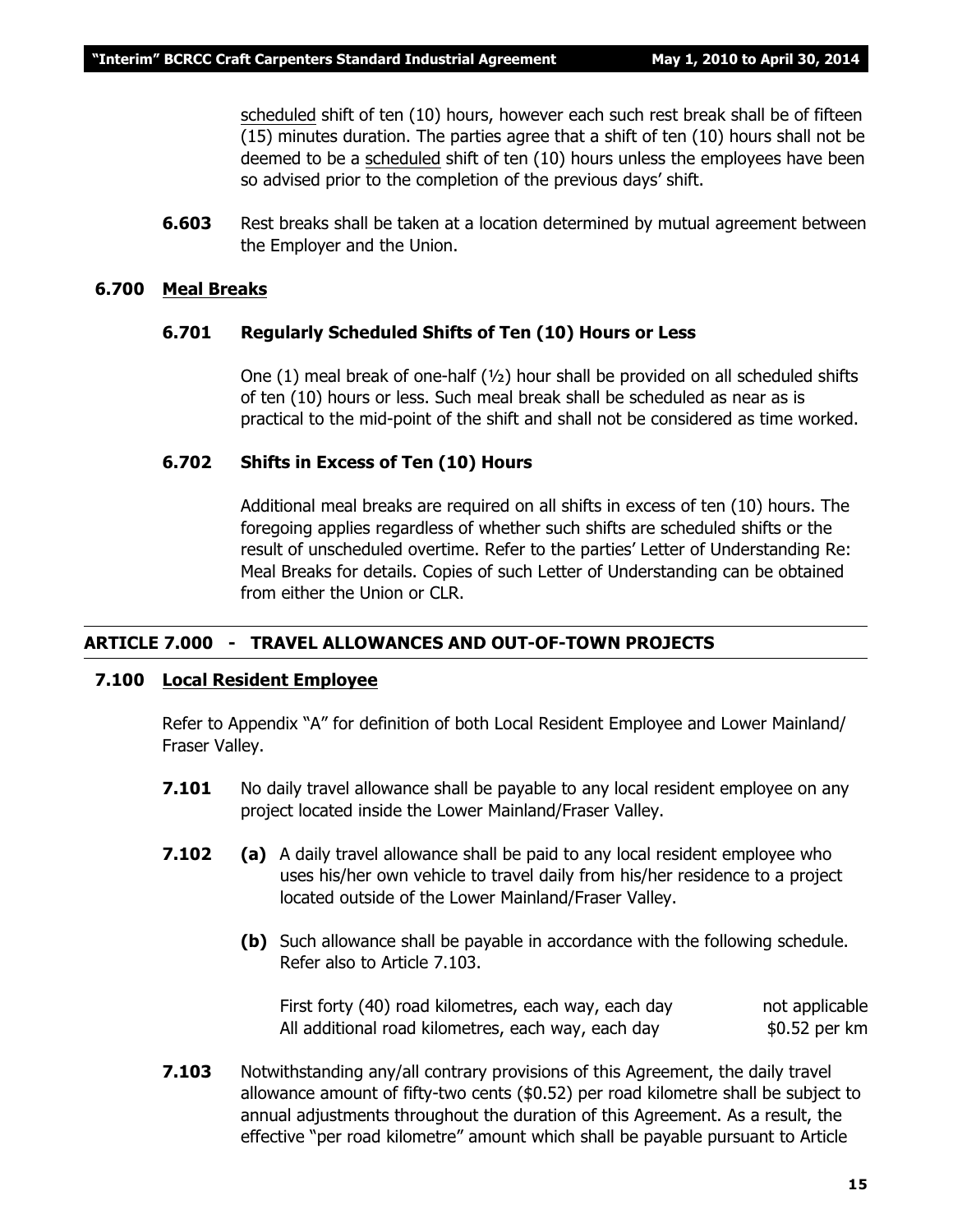7.102 shall be the maximum allowable tax-free rate for mileage expense reimbursement as published annually by the Canada Revenue Agency.

#### **7.200 Non Local Resident Employee - Initial and Terminal Travel Allowance**

This Article does not apply to Local Resident Employees. Refer to Appendix "A" for definition.

- **7.201** The Employer shall pay an initial and terminal travel allowance of fifty-two cents (\$0.52) per road kilometre to any non local resident employee who is directed or dispatched to an out-of-town project. Such allowance shall be:
	- **(a)** Payable each way, and the distance travelled shall be calculated using MapQuest from the city (or municipality, township, village, district, unincorporated settlement, etc.) in which the non local resident employee resides to/from the project, via the most direct route. Notwithstanding the foregoing, a non local resident employee shall not alter his/her residence of record with an intention to increase the travel allowance which would otherwise apply. In the event of a dispute, the parties agree that a non local resident employee's home address on file with the Union office shall prevail and a PO Box shall not constitute a residence or home address.
	- **(b)** Subject to annual adjustments throughout the duration of the Agreement. More specifically, the maximum allowable tax-free rate for mileage expense reimbursement as published annually by the Canada Revenue Agency shall be paid.

Refer to Article 7.202 for further clarification and exceptions.

**7.202** Notwithstanding any/all contrary provision(s) of this Agreement:

#### **(a) Ferry Fares**

The Employer shall reimburse a non local resident employee, upon the submission of the appropriate receipts, for any/all ferry fares which are incurred in the course of initial and terminal travel. Such ferry fares shall be limited to one (1) standard length/height vehicle plus driver, each way. Tolls shall not be a reimbursable expense.

#### **(b) Air Travel**

Where a non local resident employee requests to use air travel to travel to the project, the following terms and conditions shall prevail.

**(i)** The Employer shall pay for airfare, inclusive of any/all related fees and taxes, plus taxi fare to/from the project from the airport located nearest thereto. Notwithstanding the foregoing, taxi fare shall not be payable where Employer (or Owner) supplied transportation is provided.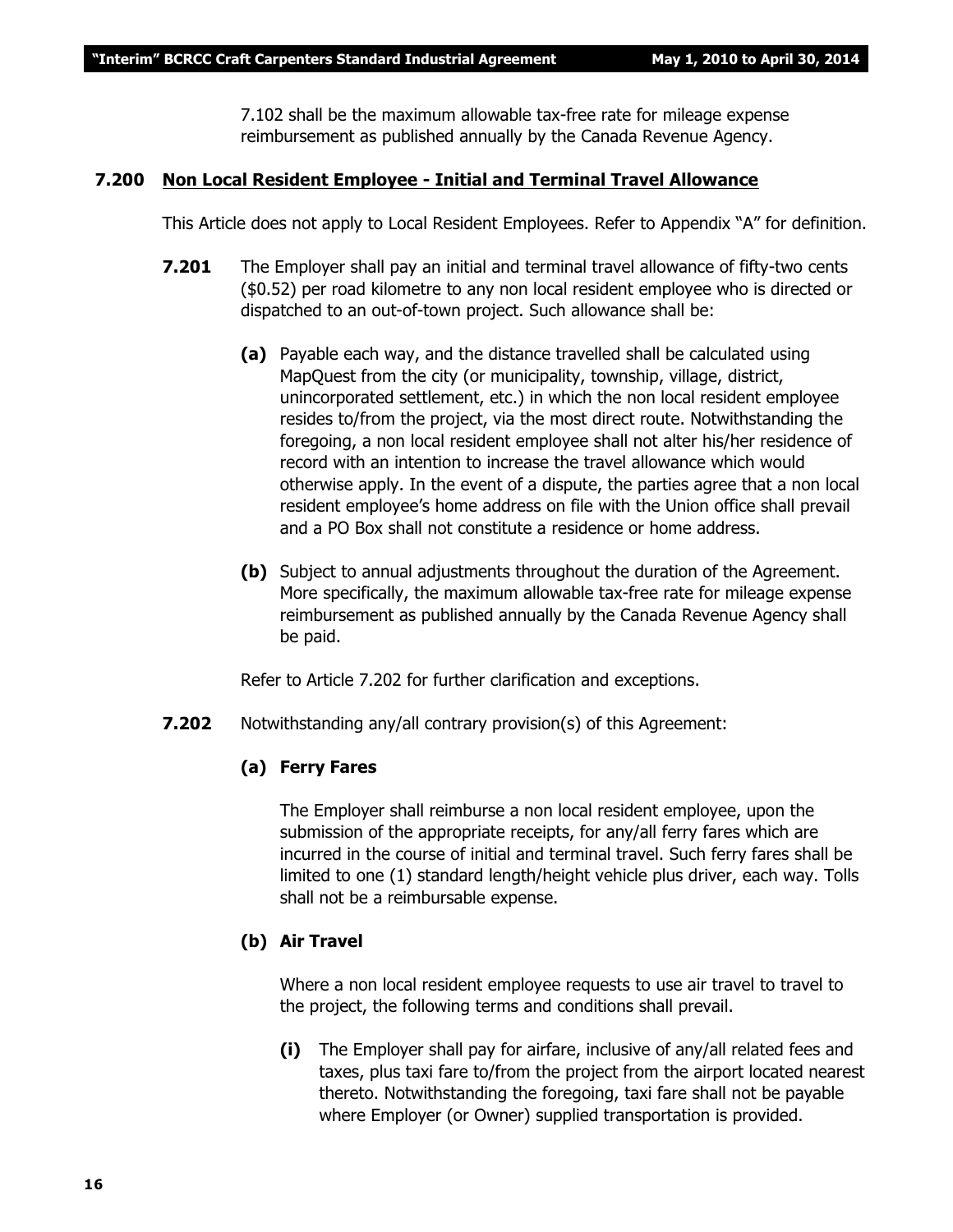- **(ii)** The Employer shall pre-arrange the air travel to/from the airport nearest the non local resident employee's residence. The air carrier and class of ticket shall be at the discretion of the Employer, but shall be via a regularly scheduled carrier. Notwithstanding the foregoing, the Employer shall not direct a non local resident employee to fly "standby".
- **(iii)** The non local resident employee shall provide the Employer with the Boarding Pass and proper ground transportation receipts if requested to do so by the Employer.

#### **(c) Standard "Lump Sum" Amount Option**

Where a variety of travel distances exist for non local resident employees to a particular project, the Employer and the Union may agree upon a standard initial and terminal travel allowance "lump sum" amount which shall be paid to all applicable non local resident employees on the project. Such agreement shall be reached prior to the commencement of work on the project, and prior to date of tender if possible.

#### **(d) Timing of Payment**

The Employer shall ensure that a non local resident employee receives payment for the applicable initial travel allowance and any/all applicable reimbursements for incurred expenses (i.e. ferry fares, etc.) within seven (7) calendar days of his/her first shift on the project. Notwithstanding the foregoing, the Union and the Employer may mutually agree to vary this requirement. Such agreement shall be reached prior to the commencement of work on the project, and prior to date of tender if possible.

#### **(e) Termination of Employment**

In the event a non local resident employee voluntarily terminates his/her own employment after having been on the project for less than fifteen (15) calendar days, the Employer shall not be required to pay the non local resident employee's terminal travel allowance, and shall additionally be entitled to deduct the initial travel allowance already paid from the non local resident employee's final pay cheque.

#### **7.300 Non Local Resident Employee - Room and Board**

This Article does not apply to Local Resident Employees. Refer to Appendix "A" for definition.

**7.301** Each non local resident employee shall select one (1) of the following options prior to commencing work on an out-of-town project, and such selection shall apply for the duration of the non local resident employee's employment on such project. The choice of options shall be at the sole discretion of the non local resident employee, and the non local resident employee shall provide the Employer with written notice of their selection upon request. The Employer shall likewise provide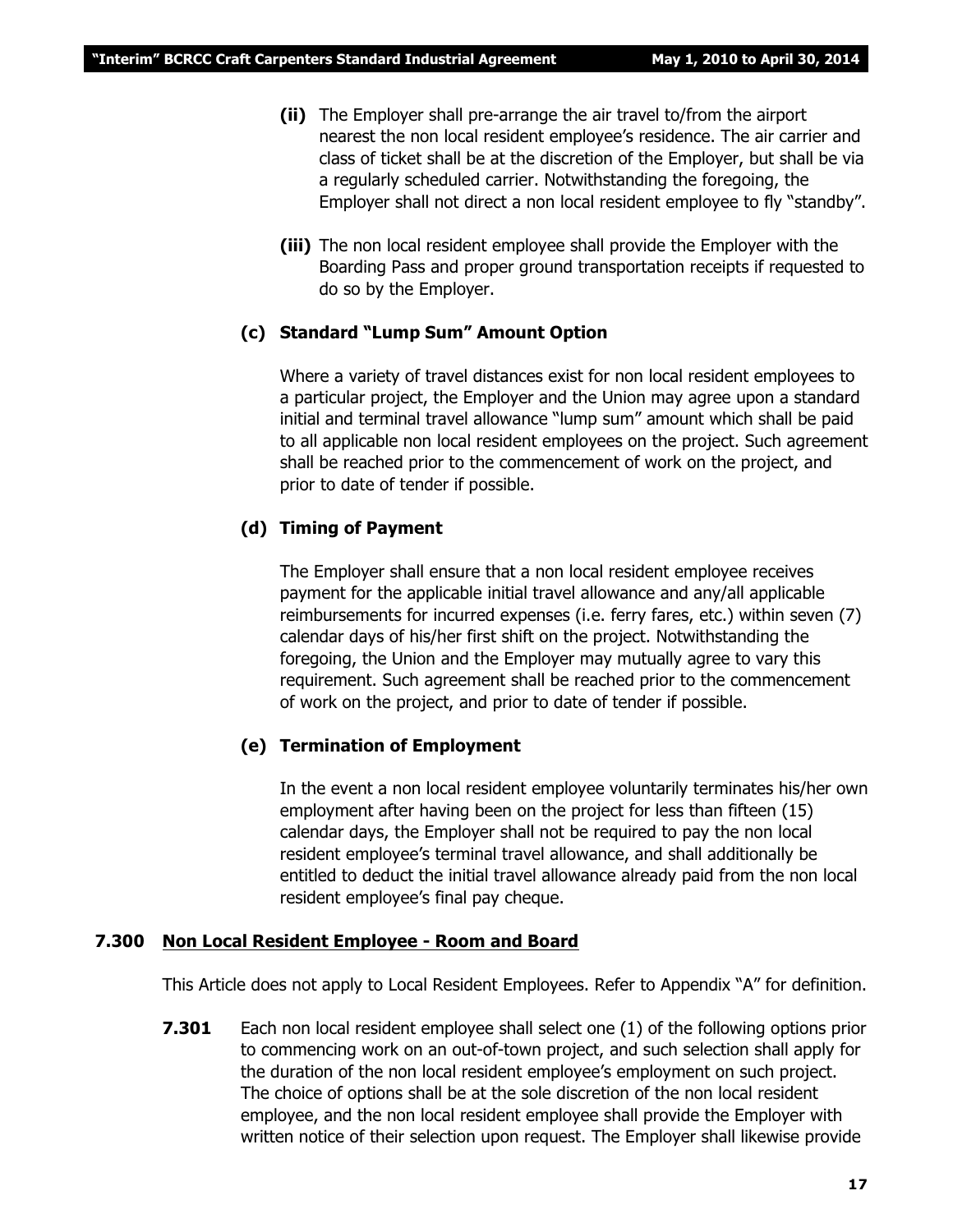a copy of the non local resident employee's written notice of selection to the Union upon request. Both options shall be payable on the basis of seven (7) days per week.

#### **Option #1:**

Effective the date of implementation of this Agreement, the Employer shall provide the non local resident employee with a daily lump sum Living Out Allowance (LOA) of \$115.00. Effective May 1, 2012 this amount shall be increased to \$120.00. Effective May 1, 2013 this amount shall be increased to \$125.00.

#### **Option #2:**

- **(a)** Effective the date of implementation of this Agreement, the Employer shall provide the non local resident employee with a single room plus \$57.50 daily meal allowance. Effective January 1, 2012 this amount shall be increased to \$60.00. Effective May 1, 2013 this amount shall be increased to \$62.50.
- **(b)** No daily travel time shall be paid to a non local resident employee who selects Option #2, however the following terms and conditions shall be applicable.
	- **(i)** If the Employer provided room is forty (40) road kilometres or less from the project, no daily travel allowance shall be paid.
	- **(ii)** If the Employer provided room is more than forty (40) road kilometres from the project, a daily travel allowance of fifty-two cents (\$0.52) per road kilometre shall be paid, each way, to/from the forty (40) kilometre boundary. Such allowance shall be subject to annual adjustments throughout the duration of the Agreement. More specifically, the maximum allowable tax-free rate for mileage expense reimbursement as published annually by the Canada Revenue Agency shall be paid.
	- **(iii)** If the non local resident employee(s) requested to use air travel to the project in accordance with Article 7.202 (b), Employer supplied transportation shall be provided to the non local resident employee(s) to/from the project on a daily basis.
	- **(iv)** If the non local resident employee(s) did not request to use air travel to the project in accordance with Article 7.202 (b), no Employer supplied transportation shall be provided to the non local resident employee(s) to/from the project on a daily basis, and the non local resident employee shall therefore assume all responsibility for travelling to/from the project on a daily basis.
	- **(v)** Notwithstanding any/all contrary provisions of this Agreement, any non local resident employee(s) who makes use of Employer supplied transportation to travel to/from a project shall not be paid a daily travel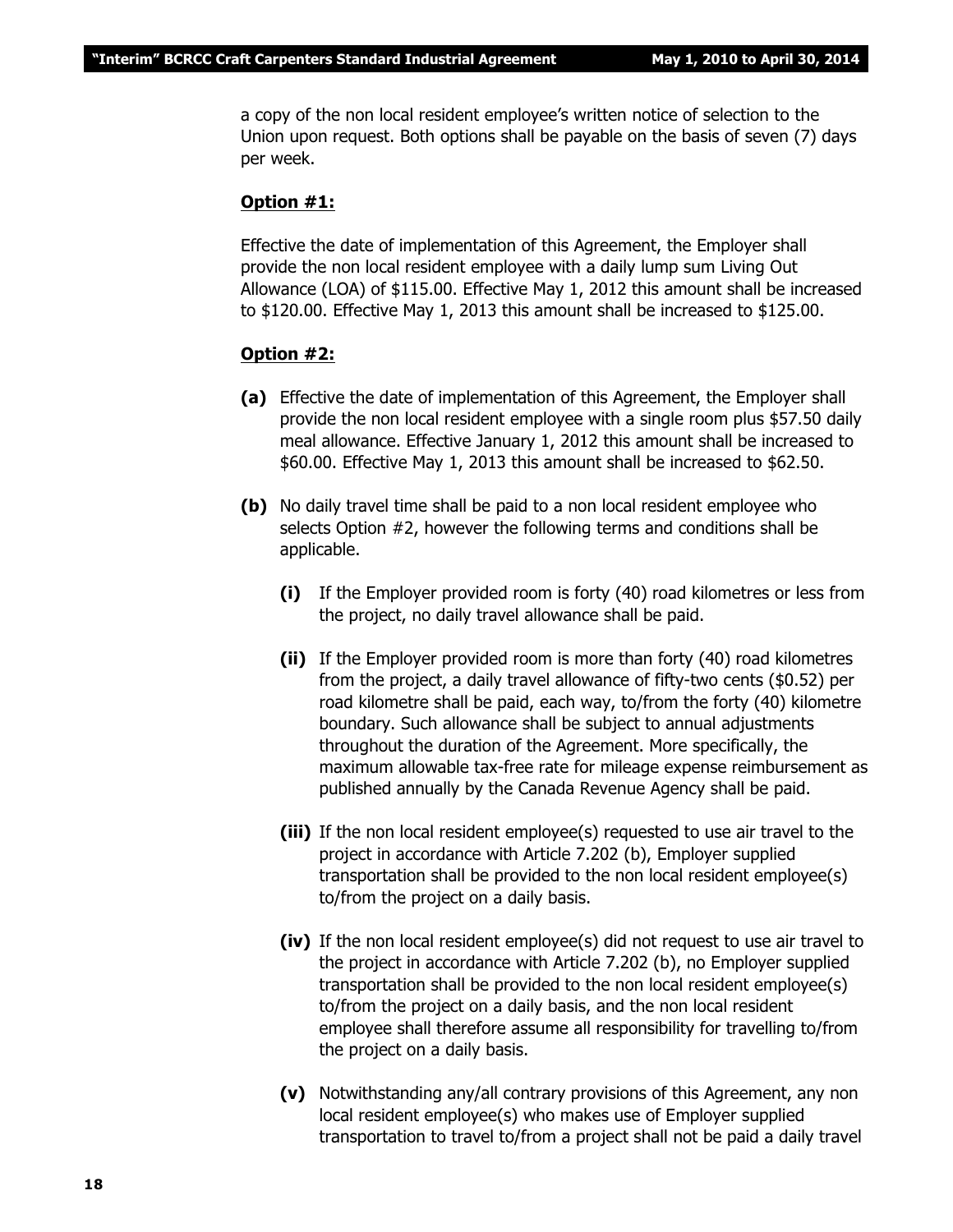allowance for that day(s).

- **7.302** If a non local resident employee resides more than seventy (70) kilometres from the project and such non local resident employee would otherwise be required to travel daily between the project and his/her residence between November 1st through April  $30<sup>th</sup>$  annually, such non local resident employee may request the Employer to mutually agree to designate the project as a temporary out-of-town project. Notwithstanding the foregoing, a temporary out-of-town project designation may apply only during the period November  $1<sup>st</sup>$  through April 30<sup>th</sup>.
	- **(a)** The Employer shall consider each such request on its individual merits, and shall advise the non local resident employee whether or not their request has been mutually agreed to. Notwithstanding the foregoing, the Employer shall not unreasonably withhold mutual agreement if there is legitimate reason for concern regarding the safety of the non local resident employee due to inclement winter road conditions.
	- **(b)** If the project is designated as a temporary out-of-town project, the non local resident employee shall be deemed to have selected Room and Board Option #1 in accordance with Article 7.301, and shall no longer travel daily between the project and his/her residence.

#### **7.400 Pre-Tender and Pre-Job Conferences**

It is strongly recommended that the Employer reviews with the Union the intended application of all travel and accommodation provisions with respect to an out-of-town project in order to confirm that a common understanding exists. Such review and confirmation should take place prior to the commencement of work, or if possible, prior to the date of tender.

#### **7.500 Periodic Leave and Compassionate Leave**

- **7.501 (a)** On out-of-town projects of over fifty (50) calendar days duration, a periodic leave shall be made available to non local resident employees every forty (40) calendar days.
	- **(b)** When leave is desired in accordance with Article 7.501 (a), an allowance for periodic leave shall be provided by the Employer on a "use it or lose it" basis, in accordance with the following formula. Such allowance shall be paid only once for each periodic leave.

| 0 km to 249 km     | n/a      |
|--------------------|----------|
| 250 km to 500 km   | \$175.00 |
| 501 km to 750 km   | \$275.00 |
| 751 km to 1,000 km | \$375.00 |
| over 1,000 km      | \$475.00 |

The mileage shall be computed from the project to the non local resident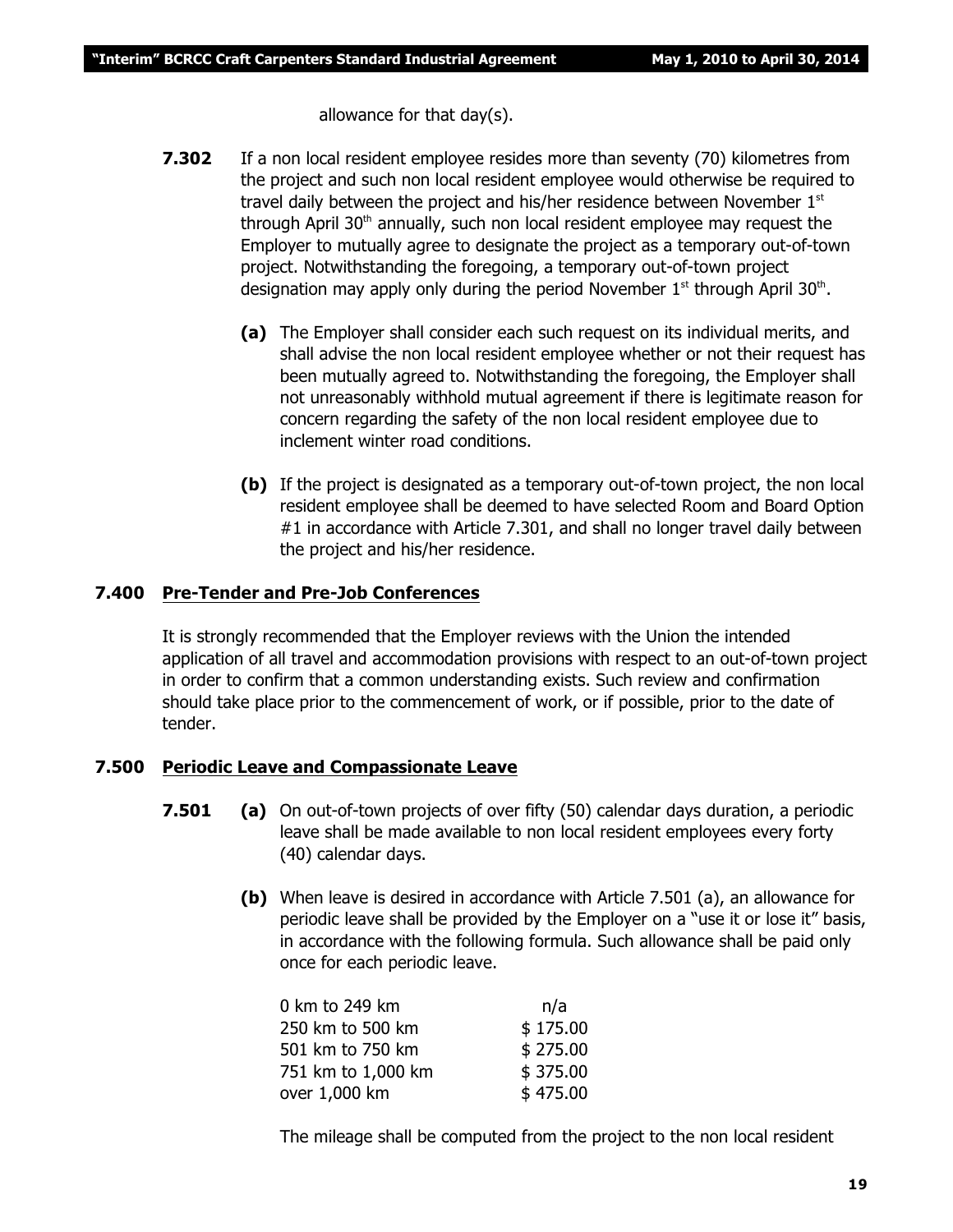employee's place of residence.

- **7.502 (a)** The duration of such periodic leave shall be for a minimum of five (5) days to a maximum of one (1) week, or such other number of days as may be mutually agreed between the Employer and the non local resident employee.
	- **(b)** The timing of such periodic leave shall be decided by mutual agreement. Living Out Allowances shall not be paid during leave periods.
- **7.503 (a)** For the purposes of Article 7.500, the term "out-of-town project" shall be defined as meaning any project that is accessible by air or boat only, excluding ferries, or is greater than three hundred and twenty (320) kilometres and/or four (4) hours travel, including ferry travel, to the transportation terminal nearest the non local resident employee's residence.
	- **(b)** Employees residing within these limits shall be entitled to a mutually agreed leave of absence, at no cost to the Employer, of five (5) or seven (7) calendar days, to be arranged between the non local resident employee and Employer subject to the same qualifiers provided in the periodic leave.
- **7.504 (a)** A non local resident employee who resides within the province of BC shall only receive leave if they return to the transportation terminal nearest their residence.
	- **(b)** A non local resident employee who does not reside within the province of BC shall only receive leave if they return to their point of dispatch within the province of BC.
- **7.505** There shall be no cash payment in lieu of periodic leave, unless otherwise mutually agreed between the Union and the Employer.
- **7.506** Interpretations contained within Article 7.500 shall not be applied to any other provision contained within this Agreement.

#### **7.600 Camp Projects**

#### **7.601 Accommodations**

- **(a)** Camp accommodations, when supplied, shall meet the standards and requirements of the applicable Construction Camp Rules and Regulations Agreement by and between BCYT and CLR. A non local resident employee may refuse to live in accommodations which do not meet such standards.
- **(b)** Unless otherwise arranged at a pre-tender and/or pre-job conference, on projects where a camp is provided non local resident employees shall occupy the camp, and room and board shall be supplied in such camp seven (7) days a week, at no cost to the non local resident employee.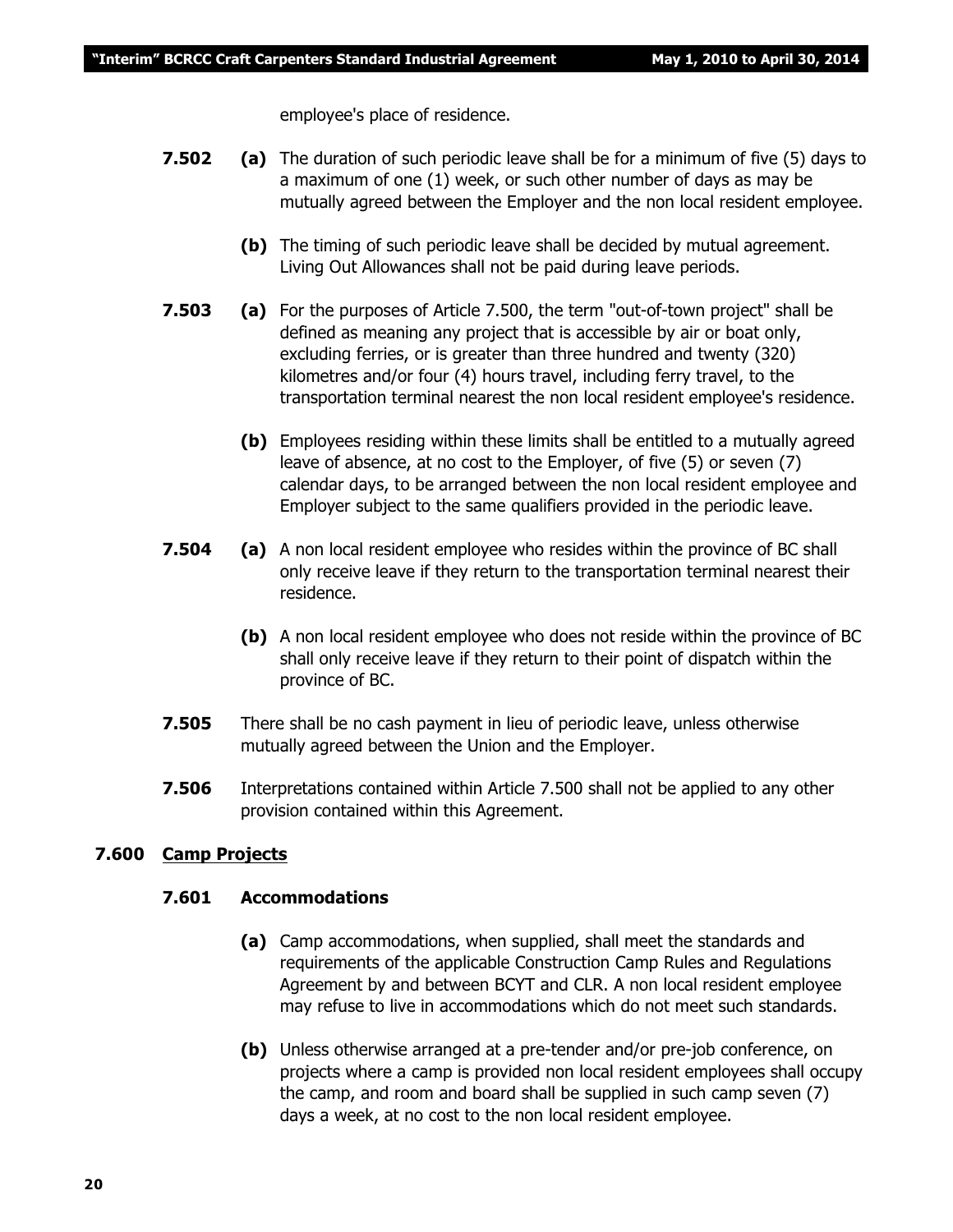#### **7.602 Weekend Checkout**

Any non local resident employee who is living in camp accommodations paid by the Employer may, on any weekend, vacate or check out of such accommodation and the Employer shall pay such non local resident employee twenty dollars (\$20.00) per day.

- **(a)** The non local resident employee must turn in his/her meal ticket or sign a checkout in advance.
- **(b)** To qualify, a non local resident employee must work his/her scheduled shift prior to the weekend and/or statutory holiday and his/her scheduled shift after the weekend and/or statutory holiday.

#### **7.700 Marshalling Points**

- **7.701** On camp projects, no walking time shall be paid up to 2,500 feet from the work site. Beyond 2,500 feet, up to thirty (30) minutes travel each way, the Employer shall supply transportation. Travel time shall be paid at prevailing rates for time in excess of thirty (30) minutes.
- **7.702** Where camps are maintained, it is understood and agreed that the period from the time of departure from the marshalling point in the camp area until the time of return to that point on conclusion of work, excluding the meal period where applicable, shall be paid at the applicable straight time or overtime hourly wage rate.

#### **ARTICLE 8.000 - HIRING AND MOBILITY OF WORKFORCE**

The interpretation and application of these provisions shall be consistently applied by the various Union representatives in each and every Local throughout the province. Past practice shall be superceded by the terms of this Agreement unless otherwise mutually agreed, in writing, by the Union and the Employer.

#### **8.100 Hiring**

- **8.101** The Union shall assist the Employer in supplying qualified prospective employees. Without restricting/limiting the foregoing, the Union shall, in particular, assist in supplying local resident employees when requested to do so by the Employer.
- **8.102** The Employer shall retain the right to refuse employment to an individual if the Employer does not believe that such individual is suitable for the available work.
- **8.103 (a)** There shall be no restrictions/limitations on the Employer's right to hire, including but not limited to the Employer's right to hire via name request.
	- **(b)** Notwithstanding Article 8.103 (a), whenever the Employer hires an individual who is not a Union member, the Employer shall provide the Union, in writing,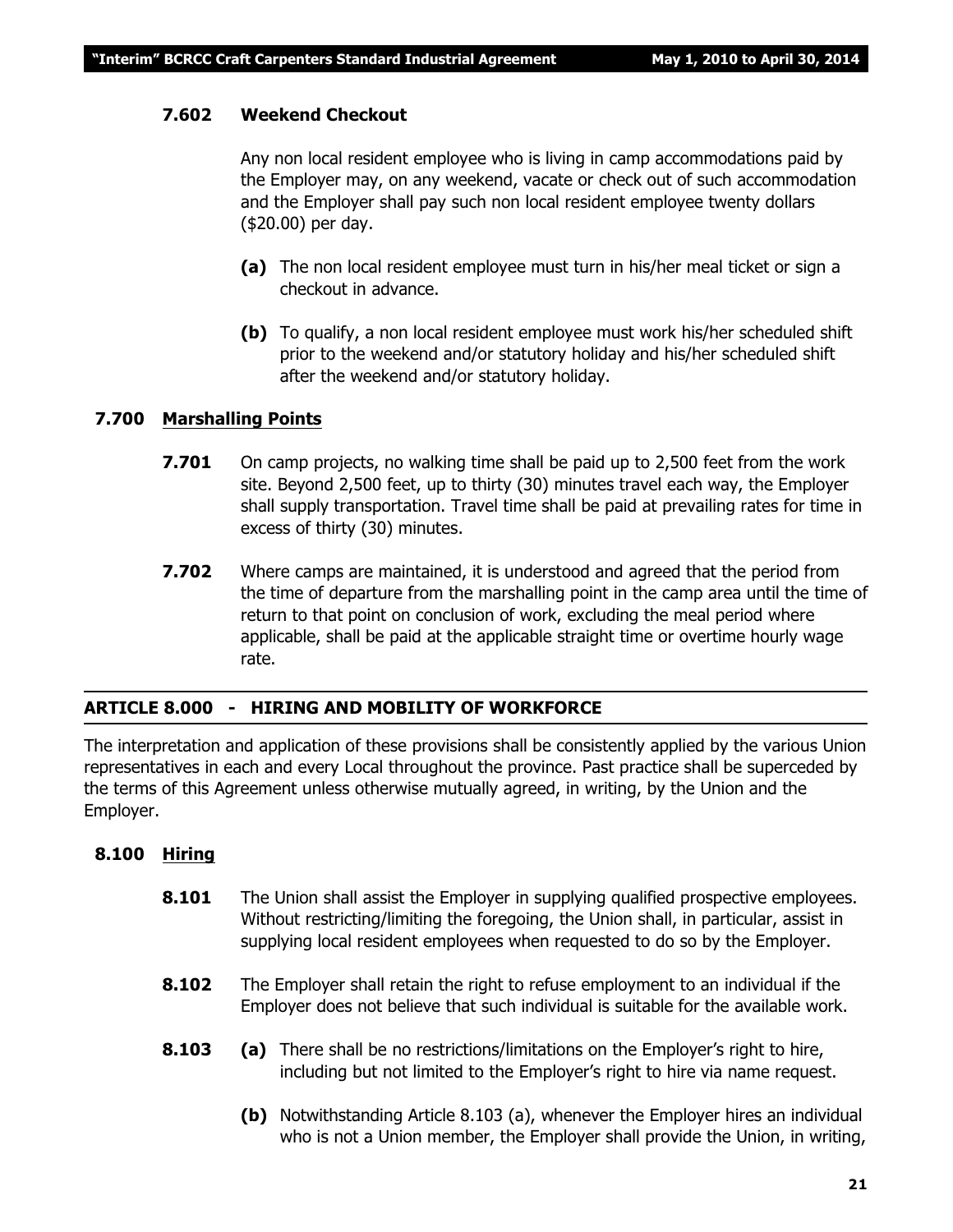with the name and contact information for such individual within fourteen (14) calendar days of hire. Such individual shall make application to become a Union member within forty (40) calendar days of hire and the Union shall accept such individual into its membership. All terms and conditions of this Agreement shall otherwise apply from date of hire.

- **8.104** In the event an employee ceases to be a member in good standing of the Union, the Employer shall terminate the employment of such employee upon receiving written confirmation and direction to do so from the Union.
- **8.105** Any employee hired and/or transferred in accordance with Article 8.000 shall be deemed to have been properly dispatched by the Union and the Union shall ensure that the appropriate dispatch paperwork is supplied to the Employer in a timely manner.

#### **8.200 Mobility**

There shall be no restrictions/limitations on the Employer's right to transfer an employee(s) from one (1) project to another throughout the province. Notwithstanding the foregoing, when a non local resident employee(s) is transferred between two (2) out-of-town projects the following standard shall apply.

- > Initial travel allowance shall be paid to the non local resident employee from his/her point of dispatch to the first project in accordance with Article 7.200, and
- > The "per road kilometre" travel allowance rate provided for within Article 7.102 (b) shall be paid to the non local resident employee for all road kilometres travelled, one (1) way, from the first project to the second project, and
- > Terminal travel allowance shall be paid to the non local resident employee from the second project back to his/her point of dispatch in accordance with Article 7.200.

#### **8.300 Differentiation of Employee Classifications**

Notwithstanding any/all contrary provisions of this Agreement, the Union shall not make any attempt to dispatch an employee of a different employee classification (i.e. Foreman, Certified Journeyperson, Uncertified Journeyperson, Semi Skilled Carpenter, Apprentice, and/or Material Handler/Pre-Apprentice) than was requested by the Employer. In particular, the Union shall not make any attempt to restrict/limit or deny the Employer from hiring the maximum ratio of Apprentices permitted in accordance with Article 4.403 (a).

#### **8.400 Reduction in Project Crew**

- **8.401** The Employer shall notify the Job Steward prior to a reduction in the size of the project crew.
- **8.402** When it is necessary for the Employer to reduce the size of the project crew, preference of continued employment shall be given to Job Stewards.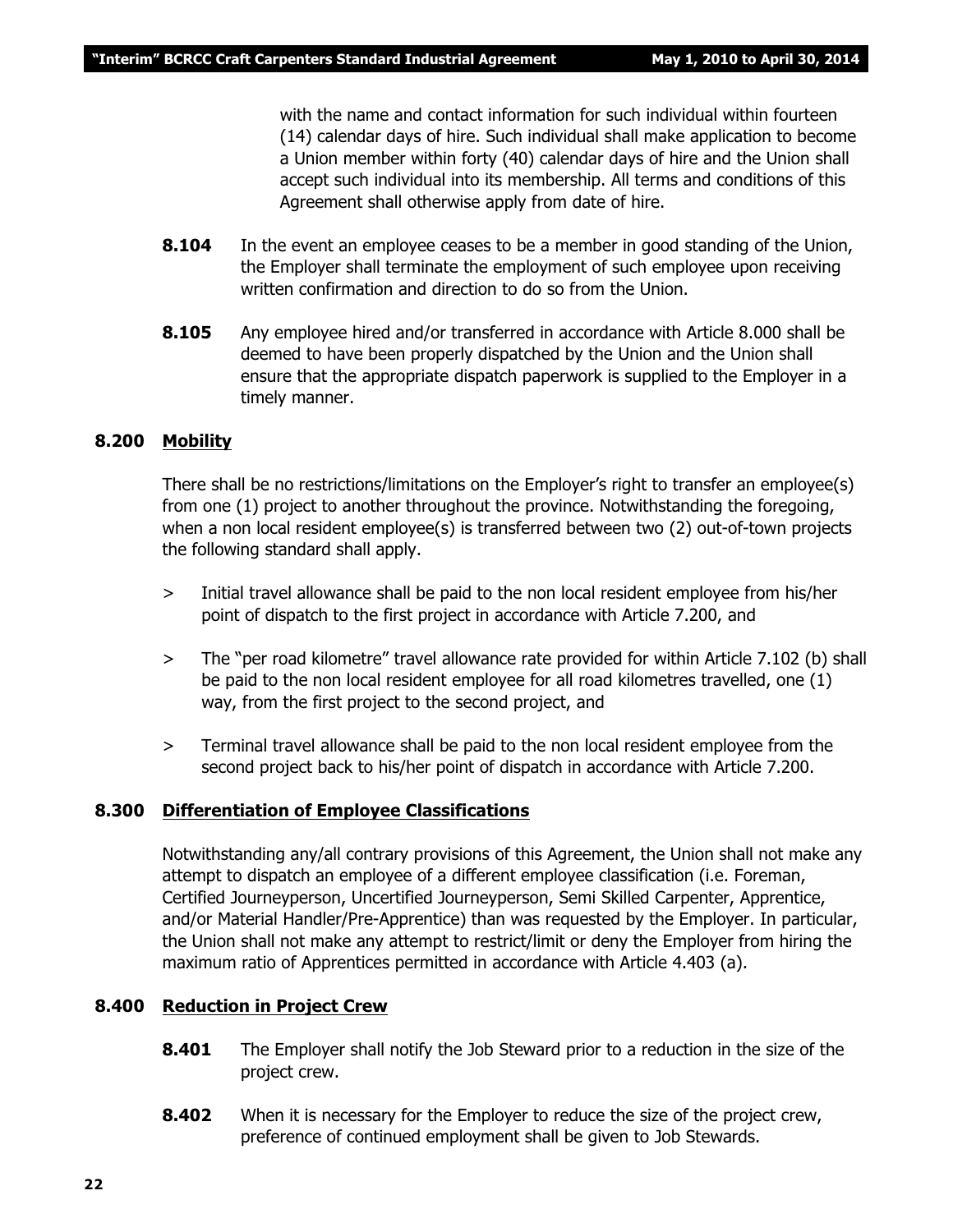#### **8.500 Rehiring of Injured Employees**

The Employer shall give preference of re-employment to an injured employee when such employee is able to return to work, provided sufficient work is available.

#### **ARTICLE 9.000 - JOB STEWARDS AND UNION REPRESENTATIVES**

#### **9.100 Job Stewards**

- **9.101** The Union shall notify the Employer of the appointment of all Job Stewards.
- **9.102** Job Stewards shall be recognized on all projects and shall not be discriminated against.
- **9.103** The Employer shall provide a Job Steward with sufficient time to carry out his/her duties.
- **9.104** Refer also to Article 8.402 regarding preference for continued employment of Job Stewards.

#### **9.200 Union Representatives**

Union Representatives shall have access to all projects governed by this Agreement, after first notifying the Employer, however in no way shall such Representative(s) interfere with employees during working hours unless permission is granted.

#### **9.300 Leaves of Absence**

- **9.301** The Employer shall grant a non-paid leave of absence to an employee when requested, in writing, to do so by the Union. Such leave shall be for the purpose of attending to Union business, and shall not jeopardize the employee's continued employment. Notwithstanding the foregoing, the Employer may deny such request for valid reasons.
- **9.302** The parties agree to cooperate to facilitate broad and liberal leaves for operations and training military leave for workers who serve as members of the Canadian Forces Reserves, in accordance with provincial and federal law and the "Declaration of Support for the Reserve Forces" signed by the Canadian Office of the Building and Construction Trades Department and the National Construction Labour Relations Alliance, dated May 12, 2010.

#### **ARTICLE 10.000 - HEALTH AND SAFETY**

#### **10.100 Safety Equipment**

**10.101 (a)** The Employer shall supply to employees, at no cost, all safety equipment, including hearing protective devices, except personal apparel (i.e. CSA approved hard hat, CSA approved footwear, rubber clothing, etc.). Only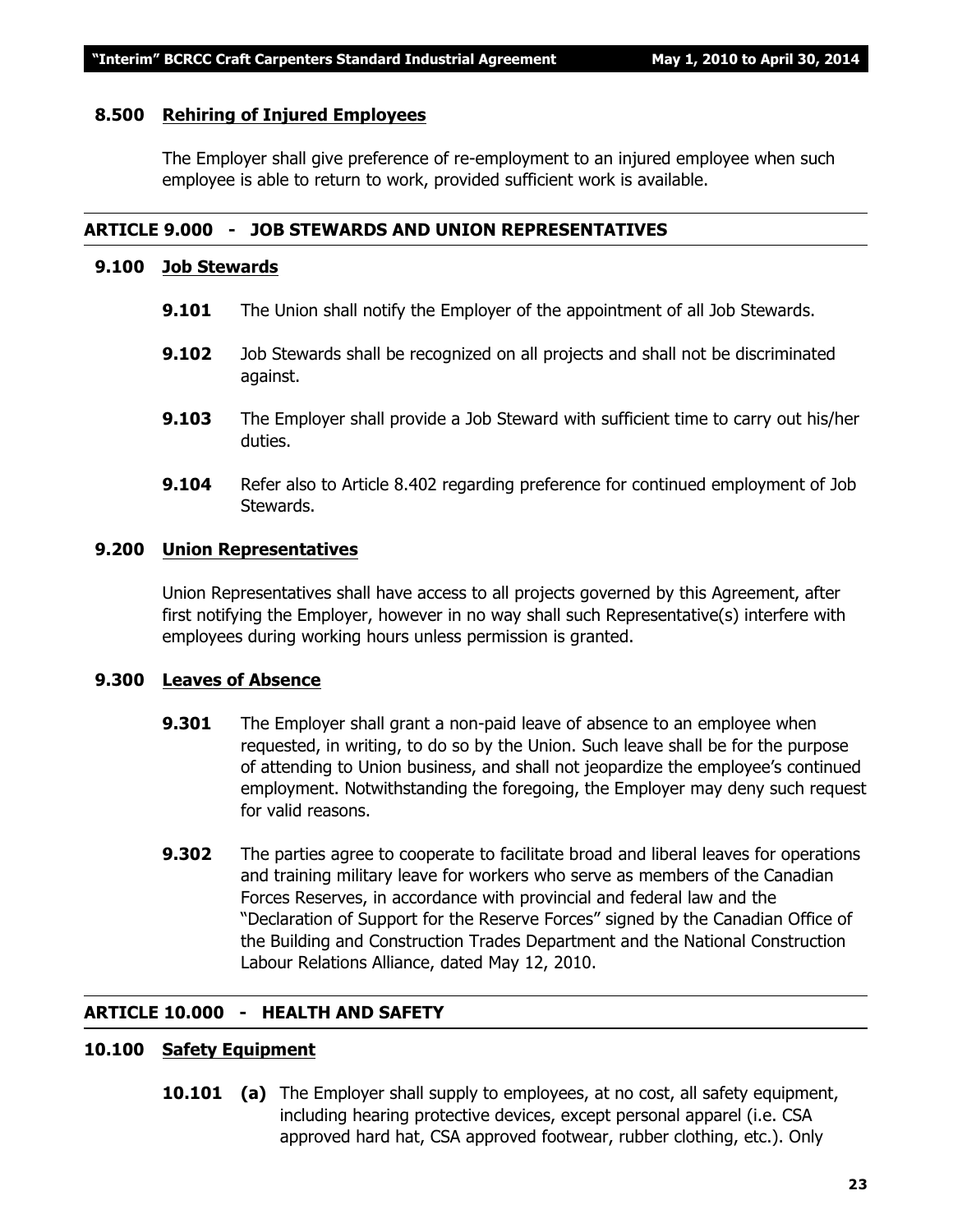safety belts with leg and shoulder straps are to be used.

- **(b)** An employee may use his/her own CSA approved safety harness and lanyard, providing such equipment is in satisfactory condition and has been approved for use by the Employer. Notwithstanding the foregoing, where an employee chooses to use an Employer supplied safety harness and lanyard, such employee shall return such harness and lanyard in good condition when asked to do so or upon termination of employment.
- **(c)** The Employer may deduct the cost of Employer supplied safety equipment from an employee's pay cheque if such equipment is not returned.
- **10.102** All equipment, tools, and materials shall conform and be utilized in conformity with applicable provincial and/or federal regulations, acts and laws. Employer safety regulations shall be complied with provided they are not inconsistent with the foregoing. It shall not be considered a violation of this Agreement should an employee(s) refuse to work in conditions and/or use equipment that do not meet prescribed safety standards and/or regulations.
- **10.103** The Employer shall supply welders' leather vests or jackets and leather gauntlet gloves to all employees assigned to welding work, on a "charge-out" basis.

#### **10.200 Accident Prevention Regulations**

- **10.201** The parties to this Agreement shall, at all times, comply with the accident prevention regulations of the *Workers Compensation Act* and any refusal on the part of an employee to work in contravention of such regulations shall not be deemed to be a breach of this Agreement. No employee shall be discharged because such employee fails to work under unsafe conditions as set out in the regulations.
- **10.202 (a)** Any refusal by an employee to abide by known WSBC regulations or posted Employer safety regulations, after being duly warned, may be sufficient cause for dismissal.
	- **(b)** Employees shall abide by any/all project site rules at all times. Failure to do so shall constitute just cause for termination.
- **10.203** Any employee may refuse to work where, in the opinion of such employee, adequate safety precautions have not been provided.

#### **10.300 Project Inspections**

The Job Steward, or where there is a safety committee a Union representative of such committee, shall accompany the WSBC inspector on all project inspections.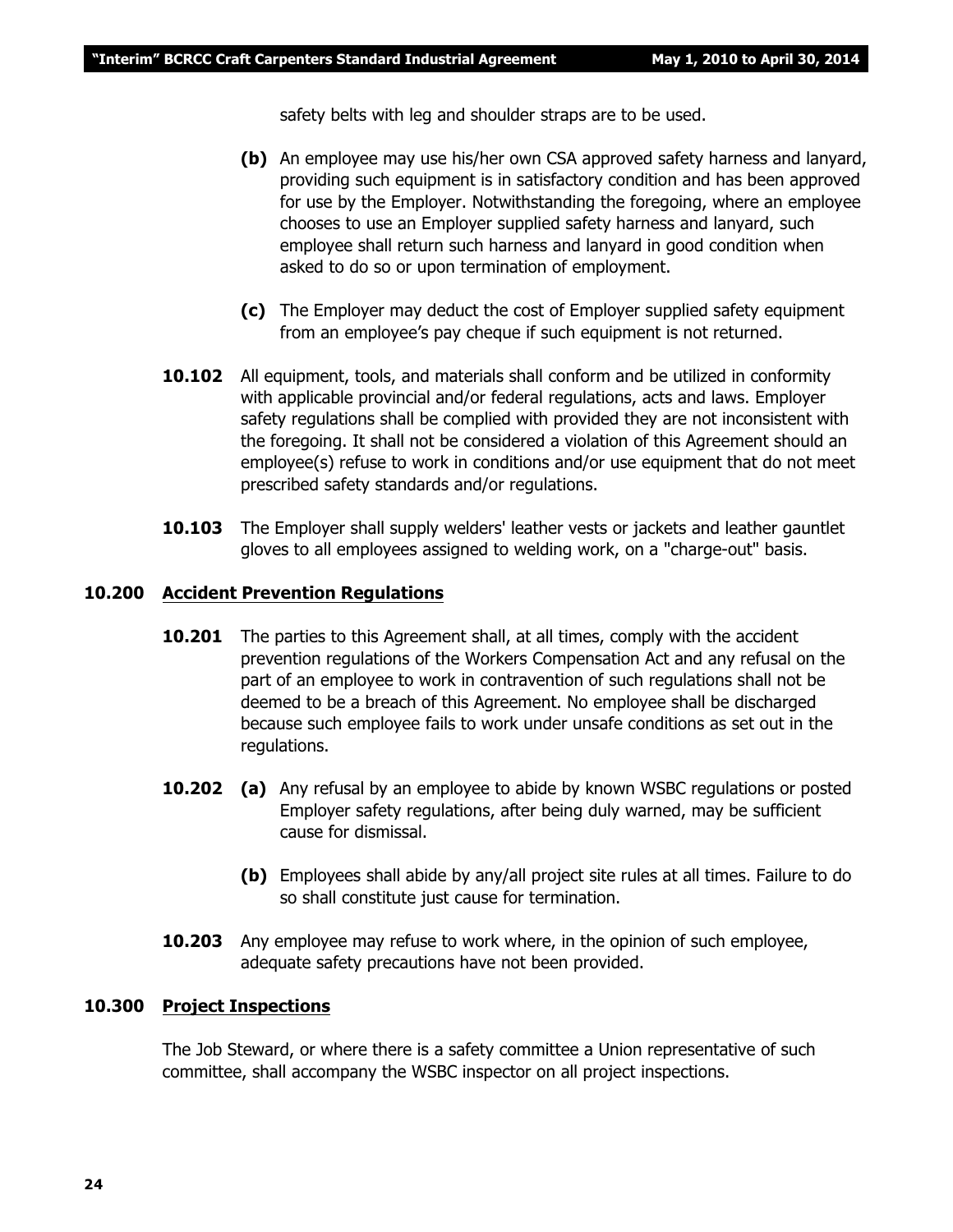#### **10.400 Injured or Sick Employees**

- **10.401** The Employer shall cover all transportation costs not otherwise covered by the WSBC for any employee residing in Employer supplied accommodation who is injured on the project and subsequently requires transportation to either his/her point of dispatch or back to the project. The foregoing shall also apply for any employee residing in Employer supplied accommodation who becomes ill or is injured in an accident not covered by WCB, if the first aid attendant or a doctor recommends off-site treatment or a return to the employee's point of hire.
- **10.402** If an employee requires off-site medical attention which necessitates no return to work on that day, or where a qualified Industrial First Aid Attendant recommends rest until the next day, then the injured employee shall be paid for the full shift.
- **10.403** Refer also to Article 8.500 and Article 11.502.

#### **10.500 Substance Abuse Testing and Treatment Program Policy**

The parties to this Agreement agree to be bound by the decisions of the Policy Administration Committee (PAC) of the Construction Industry of British Columbia Substance Abuse Testing and Treatment Program Policy with respect to the implementation of an Industry Employee and Family Assistance Program (EFAP) providing such decisions have been endorsed by each of the respective parent bodies of such Policy.

#### **ARTICLE 11.000 - WORKING CONDITIONS**

#### **11.100 Harassment**

The Union and the Employer recognize the right of employees to work in an environment free from harassment.

#### **11.200 Project Facilities**

#### **11.201 Toilets**

Chemical or flush toilets shall be provided from the commencement of work on all projects. When sewer or chemical toilets are not available, sanitary facilities shall be provided in accordance with local sanitary regulations. Toilet houses shall be of fibreglass or rubber compound construction, and shall be cleaned out daily. Toilet paper shall be provided. There shall be a minimum of one (1) toilet for every fifteen (15) building trades persons on a project.

#### **11.202 Drinking Water**

Where there is no running tap water available, cool drinking water in approved sanitary containers shall be provided. Paper cups and salt tablets shall also be supplied.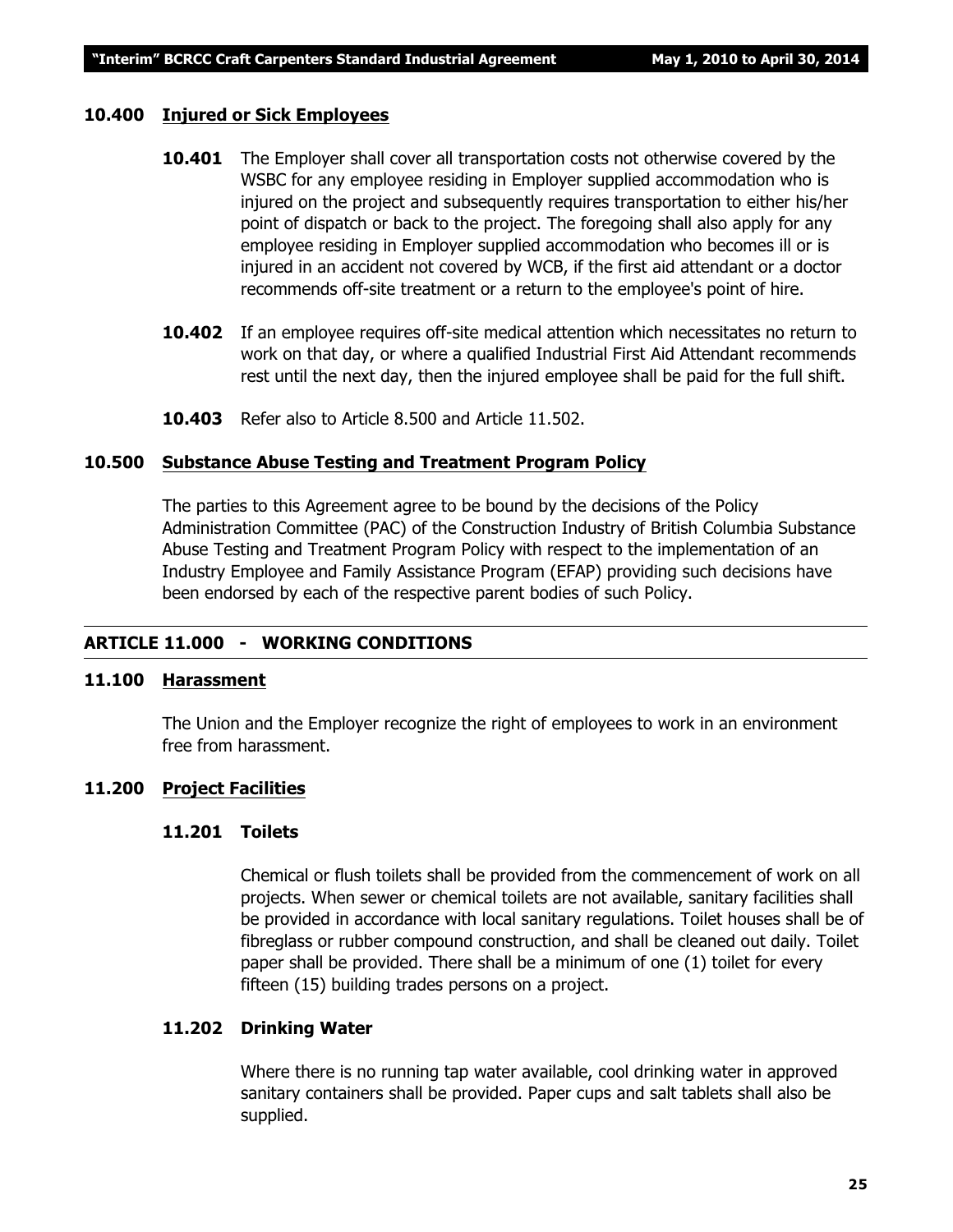#### **11.203 Telephone Access**

A telephone(s) shall be made available to all employees at all times for incoming or outgoing emergency purposes, and incoming messages of an emergency nature shall be relayed immediately. No employee shall be permitted to use a personal cell phone or smart phone during working hours, excluding rest and meal breaks, except in case of an emergency. Repeated violations of the foregoing shall constitute just cause for termination.

#### **11.204 Clean Up Facilities**

The Employer shall provide clean up facilities, hand cleaner and paper towels.

#### **11.300 Lockup**

The Employer shall not be required to provide a lockup on any project of short term duration unless it is economically practical to do so. On all other projects, the following standards shall apply.

- **11.301** A lockup shall be provided for employees and such lockup shall be located on the ground floor or first floor of the project. If multiple shifts are being worked, a separate lockup shall be provided for each shift. Lockups shall be used for tools, drying clothes, as a dressing room, and as a lunch room.
- **11.302** Each lockup shall have tool racks, tables and benches with provision for drying clothes and shall be of an adequate size to allow a minimum of fifteen (15) square feet per employee.
- **11.303** Each lockup shall have windows and venting with adequate lighting and provision for continuous heat twenty-four (24) hours a day.
- **11.304** The Employer shall be responsible for having the lockup(s) cleaned out daily and kept clear of building material and other construction paraphernalia.

#### **11.400 Vehicles**

No employee shall be permitted to use his/her own motor vehicle in a manner which is unfair to other employees and/or contrary to the best interests of the Union.

#### **11.500 Tools, Equipment and Protective Clothing**

- **11.501** The tools of an employee starting a new job shall be in good condition and shall be kept so on the Employer's time.
- **11.502** The cost of transporting an employee's tools shall be paid for by the Employer. Notwithstanding the foregoing, although employees will normally take their tools with them, when the Employer makes other arrangements for transporting an employee's tools such employee shall not suffer loss of wages because his/her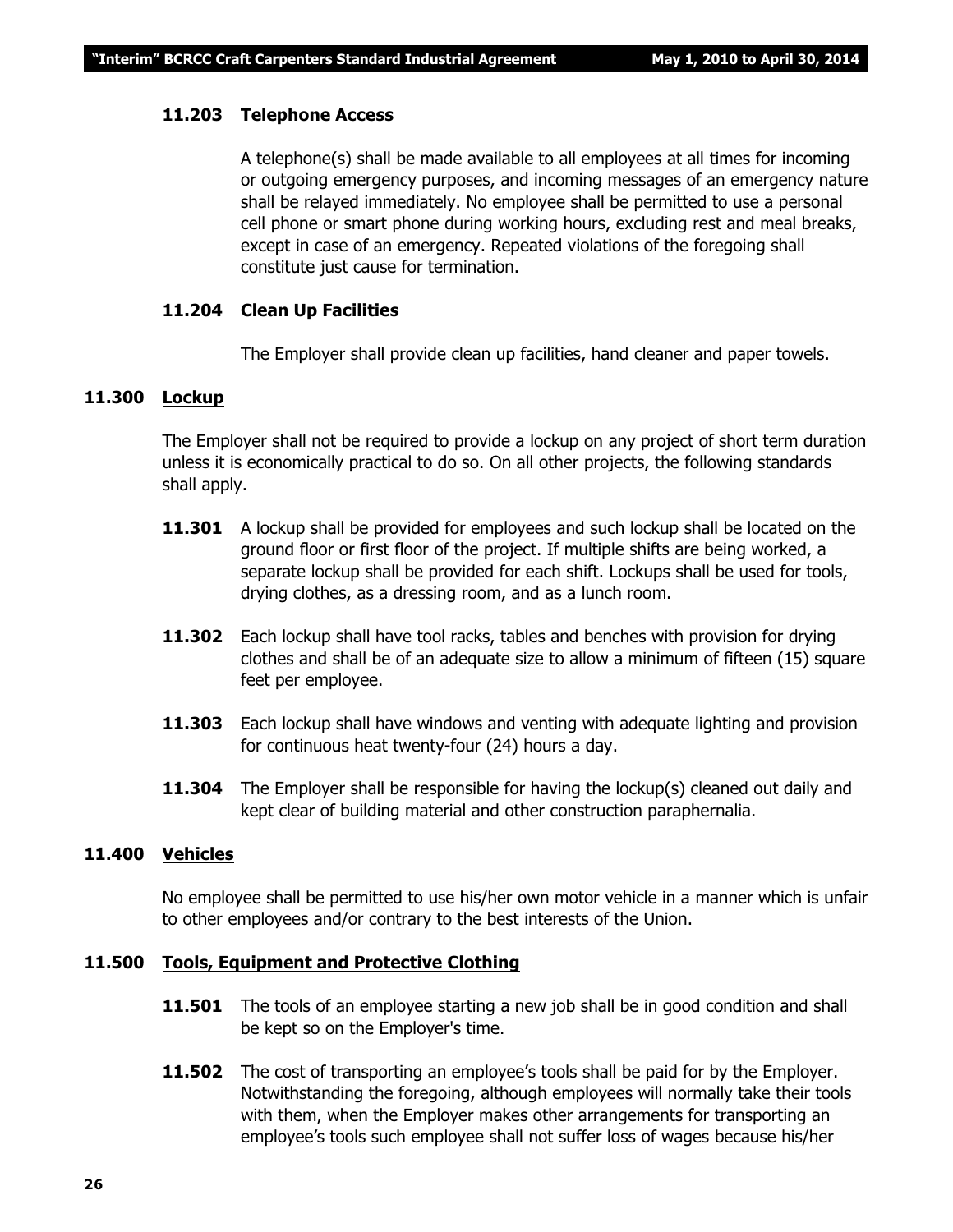tools are not available to him/her. The Employer agrees to transport the tools of an injured or sick employee to the employee's point of dispatch.

- **11.503** An employee shall provide the ordinary tools of his/her trade.
- **11.504** If the following tools or equipment ladder, straight edge, saw horse, stapling gun, hand clamp, power tools, or any other than ordinary tradespersons' tools, are desirable for the better carrying out of work, they shall be supplied by the Employer.
- **11.505** In the event an employee's outer clothing and/or footwear is substantially damaged due to the handling of creosoted or tarred materials or chemical substances in the line of the employee's duties, and protective clothing has not otherwise been provided, cost of cleaning or replacement shall be borne by the Employer.

#### **11.600 Insurance**

An employee shall submit an inventory of his/her tools and working apparel on the project to the Employer upon request, and the Employer shall replace an employee's tools and working apparel if such tools and/or working apparel are lost due to fire, burglary, or as a result of working over water or such other areas where tools cannot be retrieved.

#### **ARTICLE 12.000 - JOINT LABOUR/MANAGEMENT MEETINGS**

The parties may meet to address issues of mutual interest and importance. Such meeting(s) shall be scheduled on an "as needed basis". Any proposed changes to this Agreement which are mutually agreed to by the parties at such meeting(s) shall be in writing, but shall not be implemented unless/until such changes are duly ratified by the parties.

#### **ARTICLE 13.000 - ENABLING PROVISIONS**

#### **13.100 Process**

The Union and an Employer(s) may determine on a project by project, area, or sector basis, if special dispensation is required to become competitive, and should the necessity arise, may by mutual agreement, in writing, amend or delete terms or conditions of this Agreement for the duration of the project. Notwithstanding the foregoing, it shall be a violation of this Agreement for the parties to agree to the reduction and/or elimination of any joint industry funds negotiated between the BCBCBTU and CLR (i.e. Rehabilitation Fund) or individual dues to umbrella organizations, without the specific prior written consent of the BCBCBTU and CLR.

**13.200** Refer to the parties' Letter of Understanding Re: Enabling Provisions for details. Copies of such Letter of Understanding can be obtained from either the Union or CLR.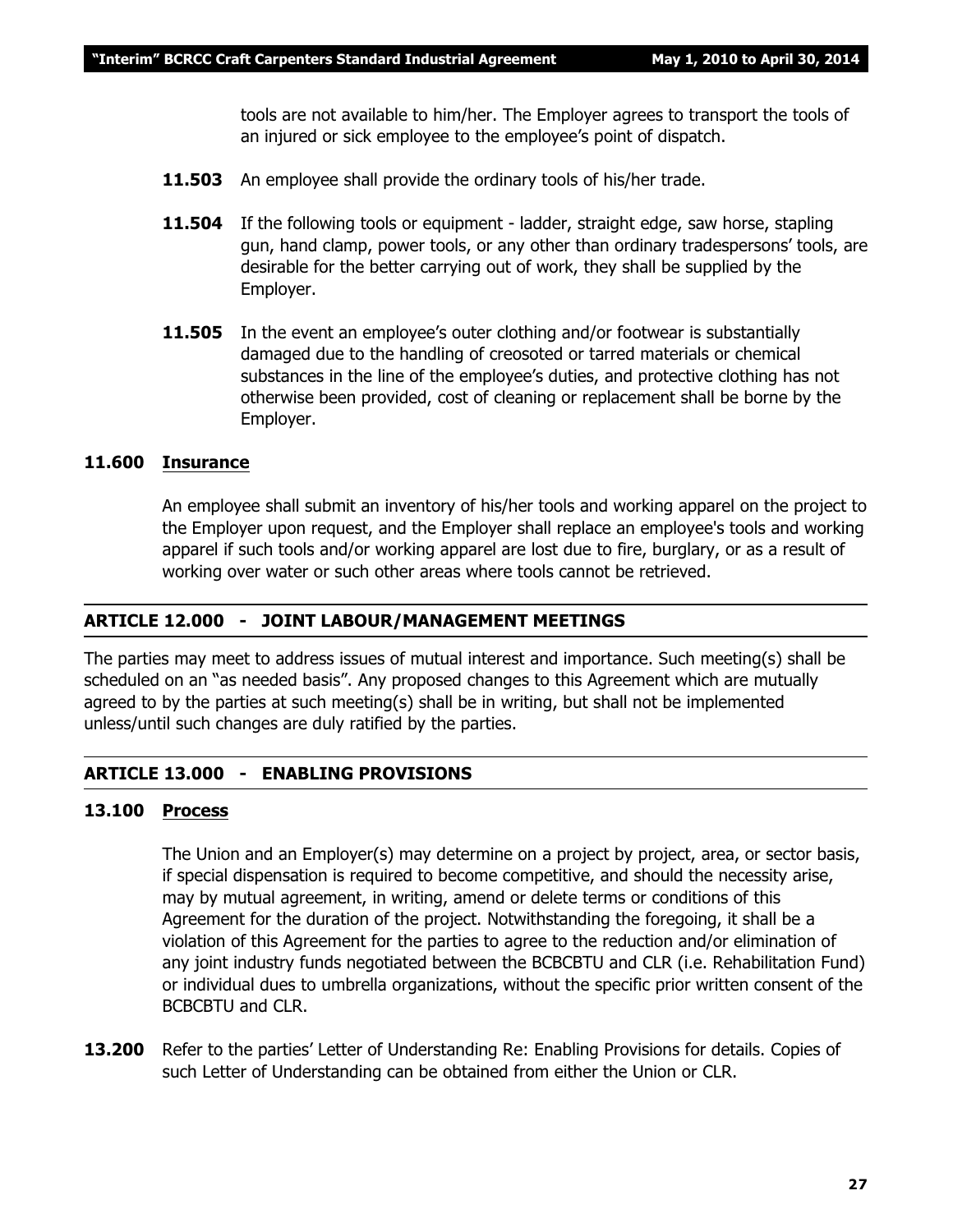#### **ARTICLE 14.000 - GRIEVANCE PROCEDURE**

#### **14.100 Definition**

- **14.101 (a)** A grievance shall be defined as any "difference" between the parties to this Agreement with respect to its interpretation, application, operation or any alleged violation thereof, including discharge for cause alleged to be unjust by the Union. Discharge shall not include layoff of employees for reason of project efficiency or reduction of forces on suspension or completion of work.
	- **(b)** The party initiating a grievance shall be referred to herein as the aggrieved party. The other party to a grievance shall be referred to as the responding party.
- **14.102** The two (2) parties to any formal grievance shall be the two (2) parties signatory to this Agreement, namely the Union and CLR (acting on its own behalf and/or on behalf of its respective signatory member Employer(s)). The parties expressly agree that an individual local(s) of the Union does not have the right to initiate a formal grievance unless/until such grievance has been duly authorized in accordance with the Union's prevailing policy(s), where such prevailing policy(s) exist. Likewise, the parties expressly agree that an individual Employer does not have the right to unilaterally initiate or defend a formal grievance on its own behalf without the prior written authorization of CLR.

#### **14.200 Time Limits**

- **14.201** In order to initiate a formal grievance, the aggrieved party must provide written notification to the responding party within thirty (30) calendar days of the date on which the underlying "difference" is alleged to have occurred. Such notification shall include all relevant particulars of the formal grievance and all relevant and reliance documentation. The parties expressly agree that a formal grievance shall not be deemed to have been initiated unless/until the responding party has actually received a copy of the required written notification from the aggrieved party. All time limits shall be strictly enforced.
- **14.202** Notwithstanding Article 14.201, in the event of an alleged error on a pay cheque, such "difference" shall be deemed to have occurred on the date the pay cheque stub was received by the aggrieved employee(s). Likewise, in the event of an alleged error on the Employer's monthly remittance report, such "difference" shall be deemed to have occurred on the date the remittance report was received by the Union.

#### **14.300 Step 1 (Informal Resolution)**

Once a formal grievance has been initiated, the parties shall make a concerted good faith effort to work out a mutually agreeable resolution. Notwithstanding the foregoing, unless otherwise mutually agreed by the parties in writing, the aggrieved party shall be deemed to have abandoned the formal grievance in the event notice of referral to Mr. Michael Fleming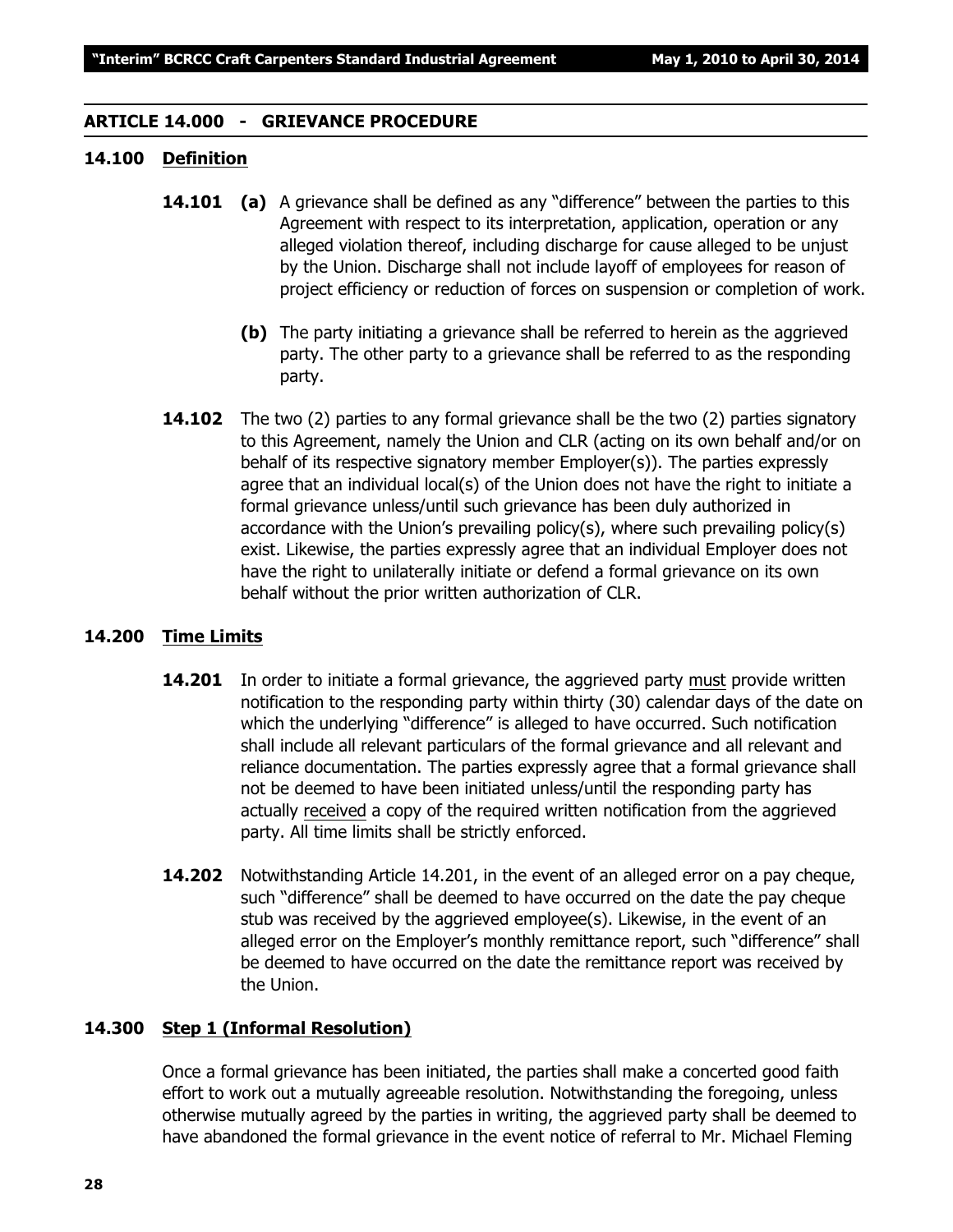(in accordance with Article 14.400) has not been received by the responding party within sixty (60) calendar days of the date on which the underlying "difference" is alleged to have occurred. Refer to Article 14.202 for clarification on the interpretation of "occurred".

#### **14.400 Step 2 (Formal Resolution)**

The parties expressly agree that the Step 2 is an integral component of the Grievance Procedure in accordance with this Agreement.

If the parties are unable to work out a mutually agreeable resolution in accordance with Article 14.300, either party may refer the formal grievance to Mr. Michael Fleming for final and conclusive determination as follows. Notice of such referral shall be provided, in writing, to both the responding party and Mr. Fleming. Notwithstanding the foregoing, in the event Mr. Fleming is not available to the parties, the parties shall mutually agree upon a replacement. (Note: The parties expressly agree that all references to Mr. Michael Fleming within Article 14.000 shall be interpreted as *"Mr. Fleming or his replacement "* in the event a replacement for Mr. Fleming is mutually agreed upon in accordance with such Article.)

- **14.401** Mr. Fleming shall meet with the parties and shall attempt to facilitate a mutually agreeable resolution.
- **14.402 (a)** In the event Mr. Fleming is unable to facilitate a mutually agreeable resolution in accordance with Article 14.401, each party shall be required to submit a proposed determination/award, in writing, to Mr. Fleming. Mr. Fleming shall determine his own procedure, including timing, for such submissions. Upon receipt of both proposed determinations/awards, Mr. Fleming shall provide a copy to each party.
	- **(b)** Mr. Fleming shall consider the relative merits of each of the proposed determinations/awards, and shall select one (1) of the proposed determinations/awards in its entirety, and may not impose any alternative and/or modified determination/award without the prior mutual agreement of the parties.
	- **(c)** Mr. Fleming shall provide a summary of the reasons for his decision within his award.
- **14.403** Notwithstanding any/all contrary provisions of Article 14.000, Mr. Fleming shall have and may exercise all powers of a mediator/arbitrator pursuant to the *Labour Relations Code.*
- **14.404** Notwithstanding any/all contrary provisions of Article 14.000, the parties may mutually agree, in writing, to any other grievance resolution procedure which they agree is appropriate under the circumstances.

#### **14.500 Expenses**

Each party shall be responsible for one hundred percent (100%) of any/all "party specific"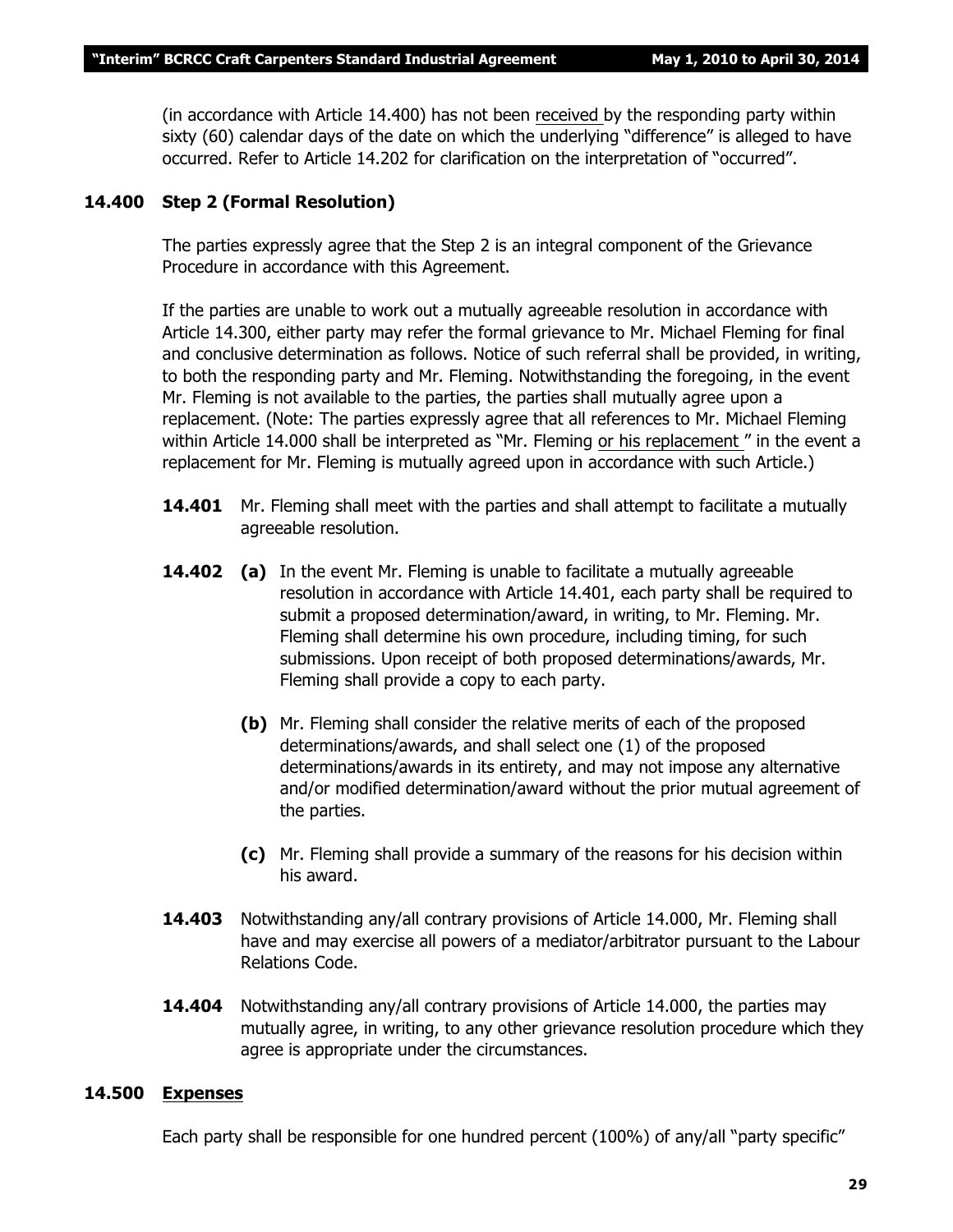costs, and fifty percent (50%) of any/all "joint" costs, which may be incurred during the informal and formal grievance resolution process.

#### **ARTICLE 15.000 - SAVINGS CLAUSE**

- **15.100** In the event that any clause, section or article of this Agreement should be held invalid by operation of law, or by a tribunal of competent jurisdiction, or if compliance with or enforcement of any clause, section or article should be restrained by such tribunal, pending a final determination as to its validity, the remainder of this Agreement or the application of such clause, section or article to persons or circumstances, other than those as to which it has been held invalid, or as to which compliance with or enforcement of has been restrained, shall not be affected thereby.
- **15.200** In the event that any clause, section or article of this Agreement should be held invalid, or enforcement of, or compliance with which has been restrained, as above set forth, the parties affected thereby shall enter into immediate collective bargaining negotiations, upon the request of either party, for the purpose of arriving at a mutually satisfactory replacement for such clause, section or article during the period of invalidity or restraint.
- **15.300** In the event the parties do not agree on such a mutually satisfactory replacement, they shall submit the dispute to the grievance procedure in accordance with Article 14.000.

#### **SIGNATURE OF PARTIES**

Dated this  $7<sup>th</sup>$  day of October, 2011. Dated this  $7<sup>th</sup>$  day of October, 2011.

Signed on behalf of: Signed on behalf of:

Association of BC Carpenters

G.C. (Gregg) Sewell Wayne Cox

Construction Labour Relations **British Columbia Regional Council of** British Columbia Regional Council of

Murray Saunders Shan O'Hara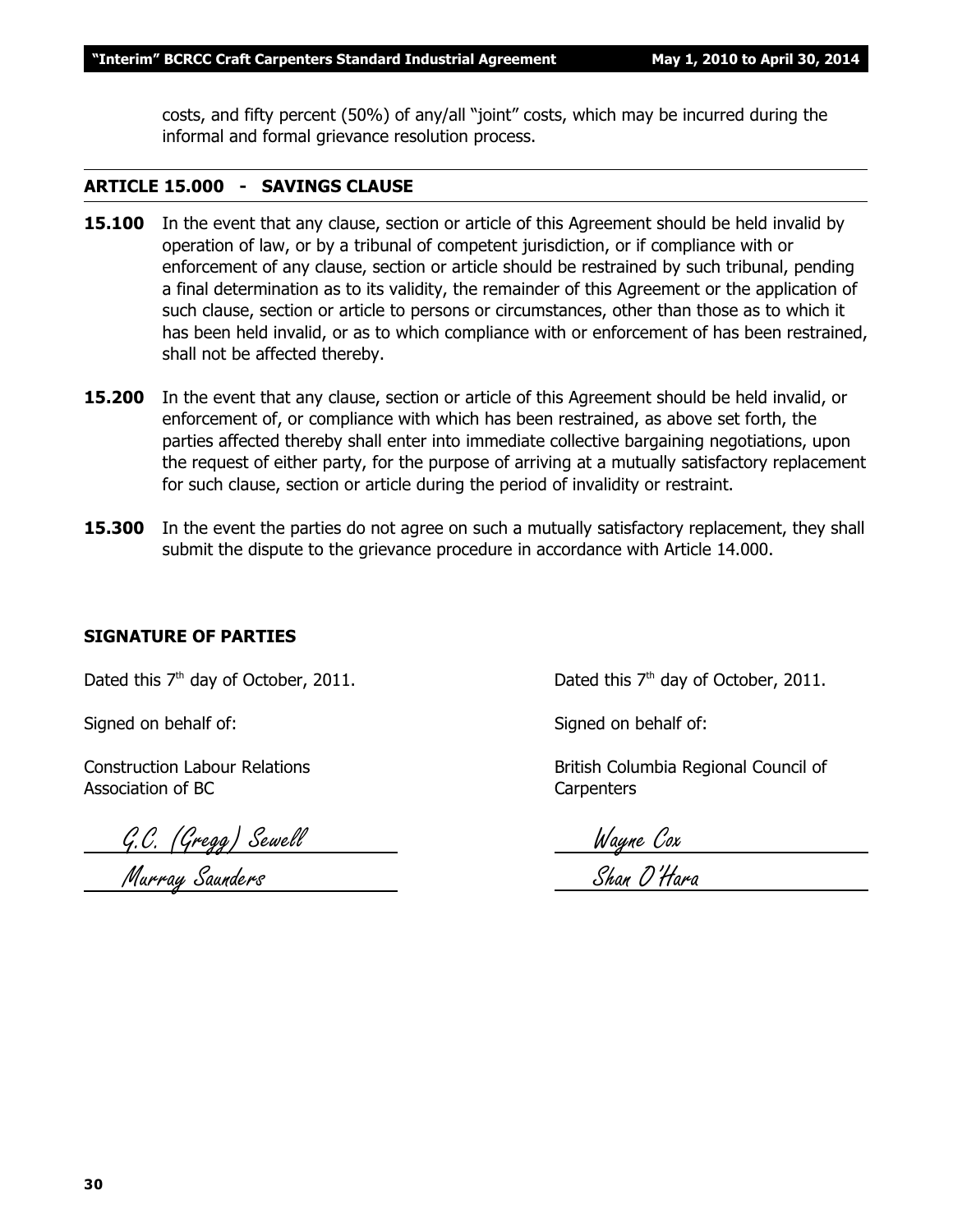#### **SCHEDULE "A1" MINIMUM STRAIGHT TIME HOURLY WAGE RATES AND BREAKDOWN OF MONETARY PACKAGE**

Schedule "A1" shall apply to all industrial projects with a labour value of \$10 million or greater which are located inside the Lower Mainland/Fraser Valley.

|                                              |               |                     | "Inside" Lower Mainland/Fraser Valley |                        |                  |            |                               |             | <b>Effective October 11, 2011</b> |                |                         |
|----------------------------------------------|---------------|---------------------|---------------------------------------|------------------------|------------------|------------|-------------------------------|-------------|-----------------------------------|----------------|-------------------------|
|                                              |               |                     |                                       |                        |                  |            | <b>Employer Contributions</b> |             |                                   |                |                         |
| <b>Employee Classifications:</b>             | $\frac{0}{0}$ | <b>Base</b><br>Rate | <b>VP/SHP</b><br>12%                  | <b>Benefit</b><br>Plan | <b>RSP</b><br>8% | <b>CEA</b> | <b>CAF</b>                    | <b>CIRP</b> | <b>JAP</b>                        | <b>BCBCBTU</b> | <b>Total</b><br>Package |
| <b>Journeyperson</b>                         |               |                     |                                       |                        |                  |            |                               |             |                                   |                |                         |
| Foreman (FM)<br>$\, > \,$                    | 115%          | 43.23               | 5.19                                  | 2.04                   | 3.46             | 0.15       | 0.12                          | 0.02        | 0.01                              | 0.01           | 54.23                   |
| <b>Certified (CJP)</b><br>>                  | 100%          | 37.59               | 4.51                                  | 2.04                   | 3.01             | 0.15       | 0.12                          | 0.02        | 0.01                              | 0.01           | 47.46                   |
| Uncertified (UJP)<br>>                       | 90%           | 33.83               | 4.06                                  | 2.04                   | 2.71             | 0.15       | 0.12                          | 0.02        | 0.01                              | 0.01           | 42.95                   |
| <b>Apprentice or Semi Skilled Carpenter</b>  |               |                     | <b>VP/SHP</b><br>12%                  |                        | <b>RSP</b><br>5% |            |                               |             |                                   |                |                         |
| Term or Level 8<br>$8^{\rm th}$<br>$\geq$    | 90%           | 33.83               | 4.06                                  | 2.04                   | 1.69             | 0.15       | 0.12                          | 0.02        | 0.01                              | 0.01           | 41.93                   |
| 7 <sup>th</sup><br>Term or Level 7<br>$\geq$ | 85%           | 31.95               | 3.83                                  | 2.04                   | 1.60             | 0.15       | 0.12                          | 0.02        | 0.01                              | 0.01           | 39.73                   |
| Term or Level 6<br>6 <sup>th</sup><br>$\geq$ | 75%           | 28.19               | 3.38                                  | 2.04                   | 1.41             | 0.15       | 0.12                          | 0.02        | 0.01                              | 0.01           | 35.33                   |
| Term or Level 5<br>5 <sup>th</sup><br>$\geq$ | 70%           | 26.31               | 3.16                                  | 2.04                   | 1.32             | 0.15       | 0.12                          | 0.02        | 0.01                              | 0.01           | 33.14                   |
| 4 <sup>th</sup><br>Term or Level 4<br>>      | 65%           | 24.43               | 2.93                                  | 2.04                   | 1.22             | 0.15       | 0.12                          | 0.02        | 0.01                              | 0.01           | 30.93                   |
| 3 <sup>rd</sup> Term or Level 3<br>>         | 60%           | 22.55               | 2.71                                  | 2.04                   | 1.13             | 0.15       | 0.12                          | 0.02        | 0.01                              | 0.01           | 28.74                   |
| > 2 <sup>nd</sup> Term or Level 2            | 55%           | 20.67               | 2.48                                  | 2.04                   | 1.03             | 0.15       | 0.12                          | 0.02        | 0.01                              | 0.01           | 26.53                   |
| 1 <sup>st</sup> Term or Level 1<br>$\geq$    | 50%           | 18.80               | 2.26                                  | 2.04                   | 0.94             | 0.15       | 0.12                          | 0.02        | 0.01                              | 0.01           | 24.35                   |
| <b>Material Handler/Pre-Apprentice</b>       | 45%           | 16.92               | 2.03                                  | 2.04                   | n/a              | 0.15       | 0.12                          | 0.02        | 0.01                              | 0.01           | 21.30                   |

Total Package shall be increased as follows:

\$1.00 per hour effective May 1, 2012

\$1.00 per hour effective May 1, 2013

\$1.00 per hour effective April 1, 2014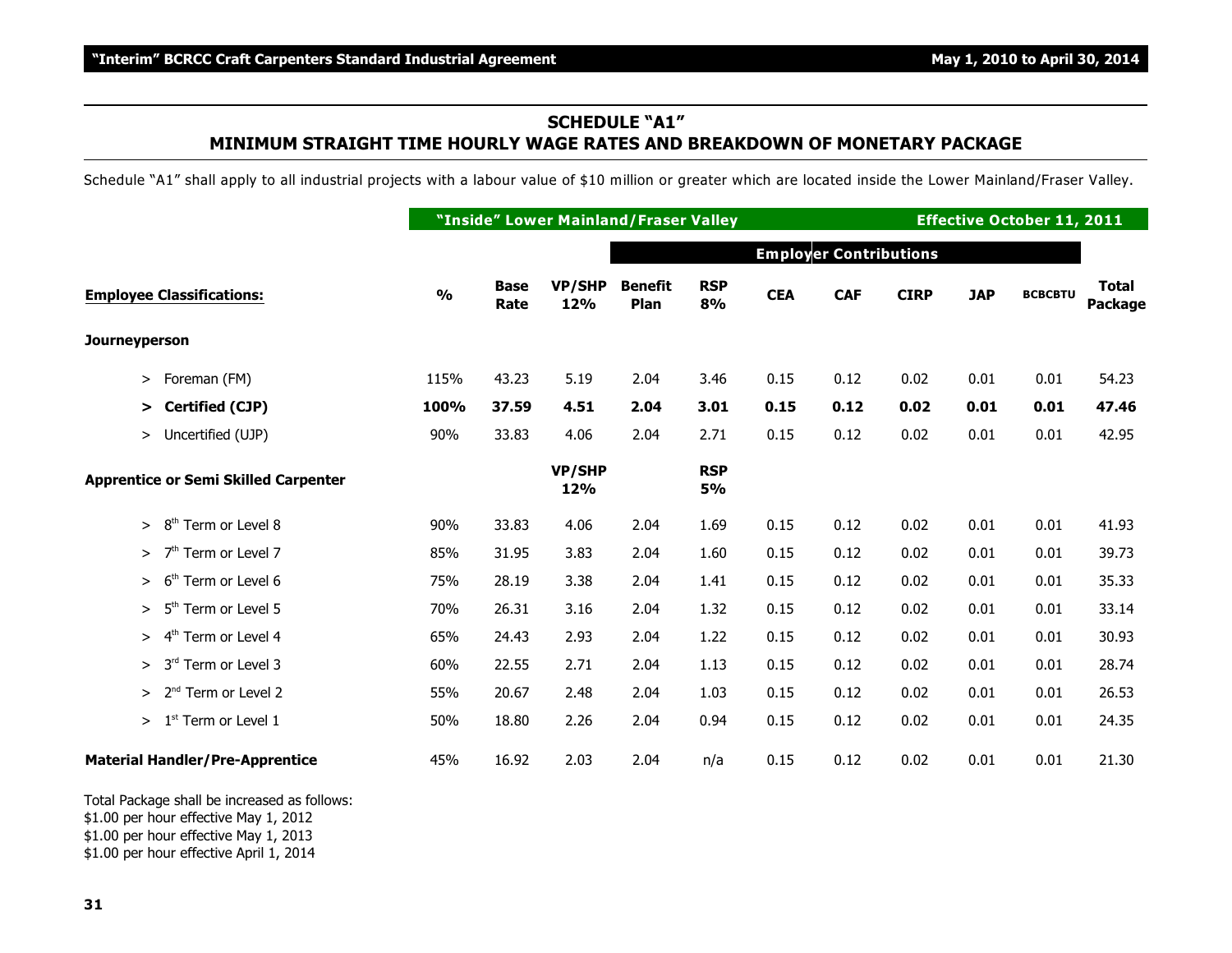### **SCHEDULE "A2" MINIMUM STRAIGHT TIME HOURLY WAGE RATES AND BREAKDOWN OF MONETARY PACKAGE**

Schedule "A2" shall apply to all industrial projects regardless of labour value which are located outside the Lower Mainland/Fraser Valley.

|                                              |               | "Outside" Lower Mainland/Fraser Valley |                      |                        |                  |            |                               |             |            | <b>Effective October 11, 2011</b> |                         |  |  |  |
|----------------------------------------------|---------------|----------------------------------------|----------------------|------------------------|------------------|------------|-------------------------------|-------------|------------|-----------------------------------|-------------------------|--|--|--|
|                                              |               |                                        |                      |                        |                  |            | <b>Employer Contributions</b> |             |            |                                   |                         |  |  |  |
| <b>Employee Classifications:</b>             | $\frac{0}{0}$ | <b>Base</b><br>Rate                    | <b>VP/SHP</b><br>12% | <b>Benefit</b><br>Plan | <b>RSP</b><br>8% | <b>CEA</b> | <b>CAF</b>                    | <b>CIRP</b> | <b>JAP</b> | <b>BCBCBTU</b>                    | <b>Total</b><br>Package |  |  |  |
| <b>Journeyperson</b>                         |               |                                        |                      |                        |                  |            |                               |             |            |                                   |                         |  |  |  |
| Foreman (FM)<br>>                            | 115%          | 42.08                                  | 5.05                 | 2.04                   | 3.37             | 0.15       | 0.12                          | 0.02        | 0.01       | 0.01                              | 52.85                   |  |  |  |
| Certified (CJP)<br>⋗                         | 100%          | 36.59                                  | 4.39                 | 2.04                   | 2.93             | 0.15       | 0.12                          | 0.02        | 0.01       | 0.01                              | 46.26                   |  |  |  |
| Uncertified (UJP)<br>>                       | 90%           | 32.93                                  | 3.95                 | 2.04                   | 2.63             | 0.15       | 0.12                          | 0.02        | 0.01       | 0.01                              | 41.86                   |  |  |  |
| <b>Apprentice or Semi Skilled Carpenter</b>  |               |                                        | <b>VP/SHP</b><br>12% |                        | <b>RSP</b><br>5% |            |                               |             |            |                                   |                         |  |  |  |
| Term or Level 8<br>8 <sup>th</sup><br>$\geq$ | 90%           | 32.93                                  | 3.95                 | 2.04                   | 1.65             | 0.15       | 0.12                          | 0.02        | 0.01       | 0.01                              | 40.88                   |  |  |  |
| 7 <sup>th</sup><br>Term or Level 7<br>$\geq$ | 85%           | 31.10                                  | 3.73                 | 2.04                   | 1.56             | 0.15       | 0.12                          | 0.02        | 0.01       | 0.01                              | 38.74                   |  |  |  |
| 6 <sup>th</sup> Term or Level 6<br>≻         | 75%           | 27.44                                  | 3.29                 | 2.04                   | 1.37             | 0.15       | 0.12                          | 0.02        | 0.01       | 0.01                              | 34.45                   |  |  |  |
| $> 5th$ Term or Level 5                      | 70%           | 25.61                                  | 3.07                 | 2.04                   | 1.28             | 0.15       | 0.12                          | 0.02        | 0.01       | 0.01                              | 32.31                   |  |  |  |
| 4 <sup>th</sup> Term or Level 4<br>>         | 65%           | 23.78                                  | 2.85                 | 2.04                   | 1.19             | 0.15       | 0.12                          | 0.02        | 0.01       | 0.01                              | 30.17                   |  |  |  |
| 3 <sup>rd</sup> Term or Level 3<br>$\geq$    | 60%           | 21.95                                  | 2.63                 | 2.04                   | 1.10             | 0.15       | 0.12                          | 0.02        | 0.01       | 0.01                              | 28.03                   |  |  |  |
| > 2 <sup>nd</sup> Term or Level 2            | 55%           | 20.12                                  | 2.41                 | 2.04                   | 1.01             | 0.15       | 0.12                          | 0.02        | 0.01       | 0.01                              | 25.89                   |  |  |  |
| $1st$ Term or Level 1<br>>                   | 50%           | 18.30                                  | 2.20                 | 2.04                   | 0.92             | 0.15       | 0.12                          | 0.02        | 0.01       | 0.01                              | 23.77                   |  |  |  |
| <b>Material Handler/Pre-Apprentice</b>       | 45%           | 16.47                                  | 1.98                 | 2.04                   | n/a              | 0.15       | 0.12                          | 0.02        | 0.01       | 0.01                              | 20.80                   |  |  |  |

Total Package shall be increased as follows:

\$1.00 per hour effective May 1, 2012

\$1.00 per hour effective May 1, 2013

\$1.00 per hour effective April 1, 2014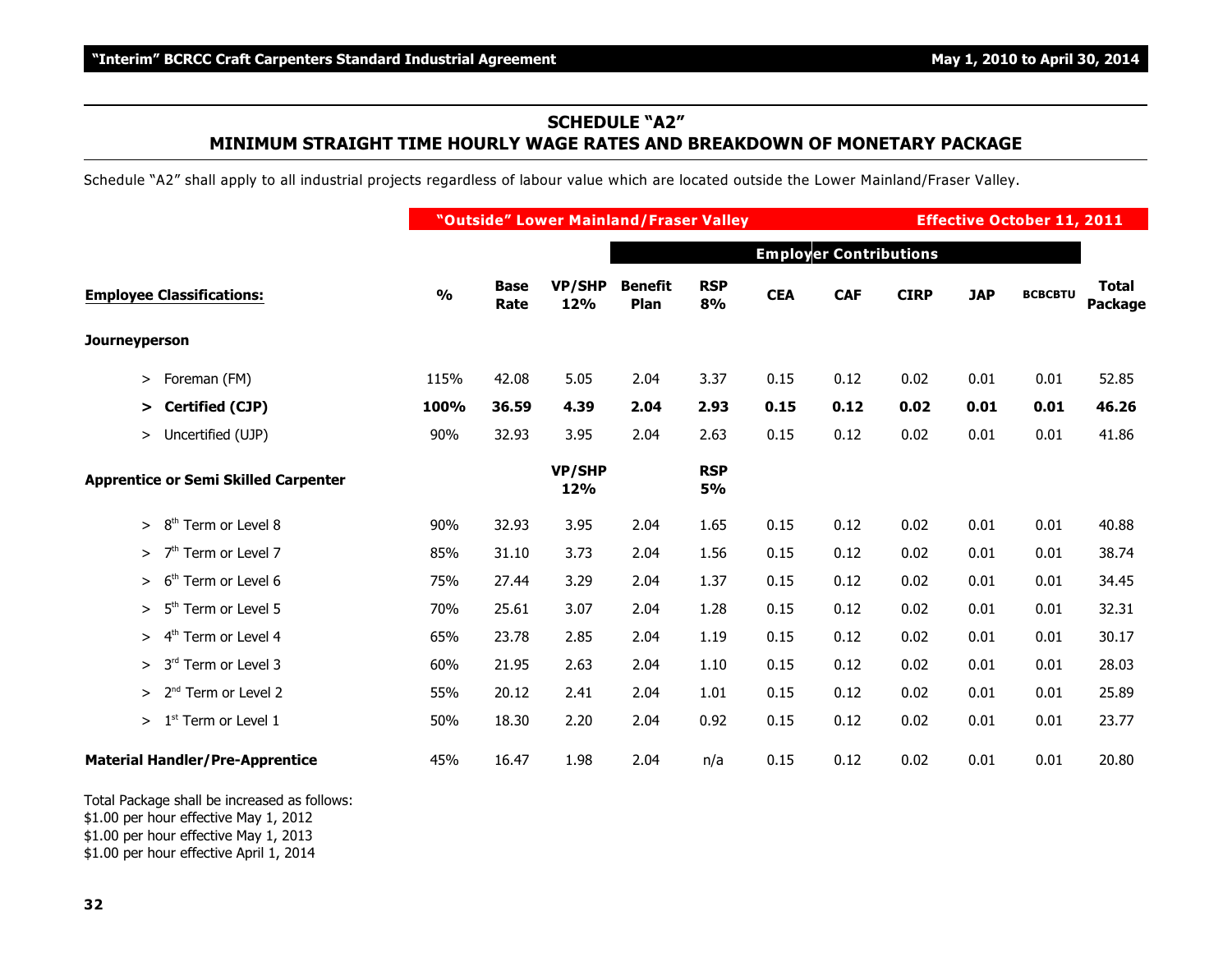### **SCHEDULE "A3" MINIMUM STRAIGHT TIME HOURLY WAGE RATES AND BREAKDOWN OF MONETARY PACKAGE**

Schedule "A3" shall apply to all industrial projects with a labour value of less than \$10 million which are located inside the Lower Mainland/Fraser Valley.

|                                                 |               |                     |                      |                        | <b>Special "Inside" Lower Mainland/Fraser Valley</b> |            |                               |             | <b>Effective October 11, 2011</b> |                |                         |  |
|-------------------------------------------------|---------------|---------------------|----------------------|------------------------|------------------------------------------------------|------------|-------------------------------|-------------|-----------------------------------|----------------|-------------------------|--|
|                                                 |               |                     |                      |                        |                                                      |            | <b>Employer Contributions</b> |             |                                   |                |                         |  |
| <b>Employee Classifications:</b>                | $\frac{0}{0}$ | <b>Base</b><br>Rate | <b>VP/SHP</b><br>12% | <b>Benefit</b><br>Plan | <b>RSP</b><br>8%                                     | <b>CEA</b> | <b>CAF</b>                    | <b>CIRP</b> | <b>JAP</b>                        | <b>BCBCBTU</b> | <b>Total</b><br>Package |  |
| Journeyperson                                   |               |                     |                      |                        |                                                      |            |                               |             |                                   |                |                         |  |
| Foreman (FM)<br>>                               | 115%          | 40.94               | 4.91                 | 2.04                   | 3.28                                                 | 0.15       | 0.12                          | 0.02        | 0.01                              | 0.01           | 51.48                   |  |
| Certified (CJP)<br>➤                            | 100%          | 35.60               | 4.27                 | 2.04                   | 2.85                                                 | 0.15       | 0.12                          | 0.02        | 0.01                              | 0.01           | 45.07                   |  |
| Uncertified (UJP)<br>$\geq$                     | 90%           | 32.04               | 3.84                 | 2.04                   | 2.56                                                 | 0.15       | 0.12                          | 0.02        | 0.01                              | 0.01           | 40.79                   |  |
| <b>Apprentice or Semi Skilled Carpenter</b>     |               |                     | <b>VP/SHP</b><br>12% |                        | <b>RSP</b><br>5%                                     |            |                               |             |                                   |                |                         |  |
| Term or Level 8<br>8 <sup>th</sup><br>$\, > \,$ | 90%           | 32.04               | 3.84                 | 2.04                   | 1.60                                                 | 0.15       | 0.12                          | 0.02        | 0.01                              | 0.01           | 39.83                   |  |
| Term or Level 7<br>7 <sup>th</sup><br>$\geq$    | 85%           | 30.26               | 3.63                 | 2.04                   | 1.51                                                 | 0.15       | 0.12                          | 0.02        | 0.01                              | 0.01           | 37.75                   |  |
| Term or Level 6<br>6 <sup>th</sup><br>>         | 75%           | 26.70               | 3.20                 | 2.04                   | 1.34                                                 | 0.15       | 0.12                          | 0.02        | 0.01                              | 0.01           | 33.59                   |  |
| 5 <sup>th</sup> Term or Level 5<br>$\, > \,$    | 70%           | 24.92               | 2.99                 | 2.04                   | 1.25                                                 | 0.15       | 0.12                          | 0.02        | 0.01                              | 0.01           | 31.51                   |  |
| 4 <sup>th</sup> Term or Level 4<br>$\geq$       | 65%           | 23.14               | 2.78                 | 2.04                   | 1.16                                                 | 0.15       | 0.12                          | 0.02        | 0.01                              | 0.01           | 29.43                   |  |
| 3 <sup>rd</sup> Term or Level 3<br>$\geq$       | 60%           | 21.36               | 2.56                 | 2.04                   | 1.07                                                 | 0.15       | 0.12                          | 0.02        | 0.01                              | 0.01           | 27.34                   |  |
| 2 <sup>nd</sup> Term or Level 2<br>$\geq$       | 55%           | 19.58               | 2.35                 | 2.04                   | 0.98                                                 | 0.15       | 0.12                          | 0.02        | 0.01                              | 0.01           | 25.26                   |  |
| $1st$ Term or Level 1<br>>                      | 50%           | 17.80               | 2.14                 | 2.04                   | 0.89                                                 | 0.15       | 0.12                          | 0.02        | 0.01                              | 0.01           | 23.18                   |  |
| <b>Material Handler/Pre-Apprentice</b>          | 45%           | 16.02               | 1.92                 | 2.04                   | n/a                                                  | 0.15       | 0.12                          | 0.02        | 0.01                              | 0.01           | 20.29                   |  |

Total Package shall be increased by an amount(s) equal to any subsequent increase(s) which may be mutually agreed by the parties with respect to Schedule "A1" of the BCRCC Craft Carpenter Standard Commercial/Institutional Agreement. Such increase(s) shall ensure that the difference between Schedule "A3" of this Agreement and Schedule "A1" of the BCRCC Craft Carpenter Standard Commercial/Institutional Agreement shall remain unchanged at \$3.79 per hour for the duration of this Agreement. Such amount was the differential between the two (2) respective Schedules which existed immediately prior to the date of implementation of this Agreement.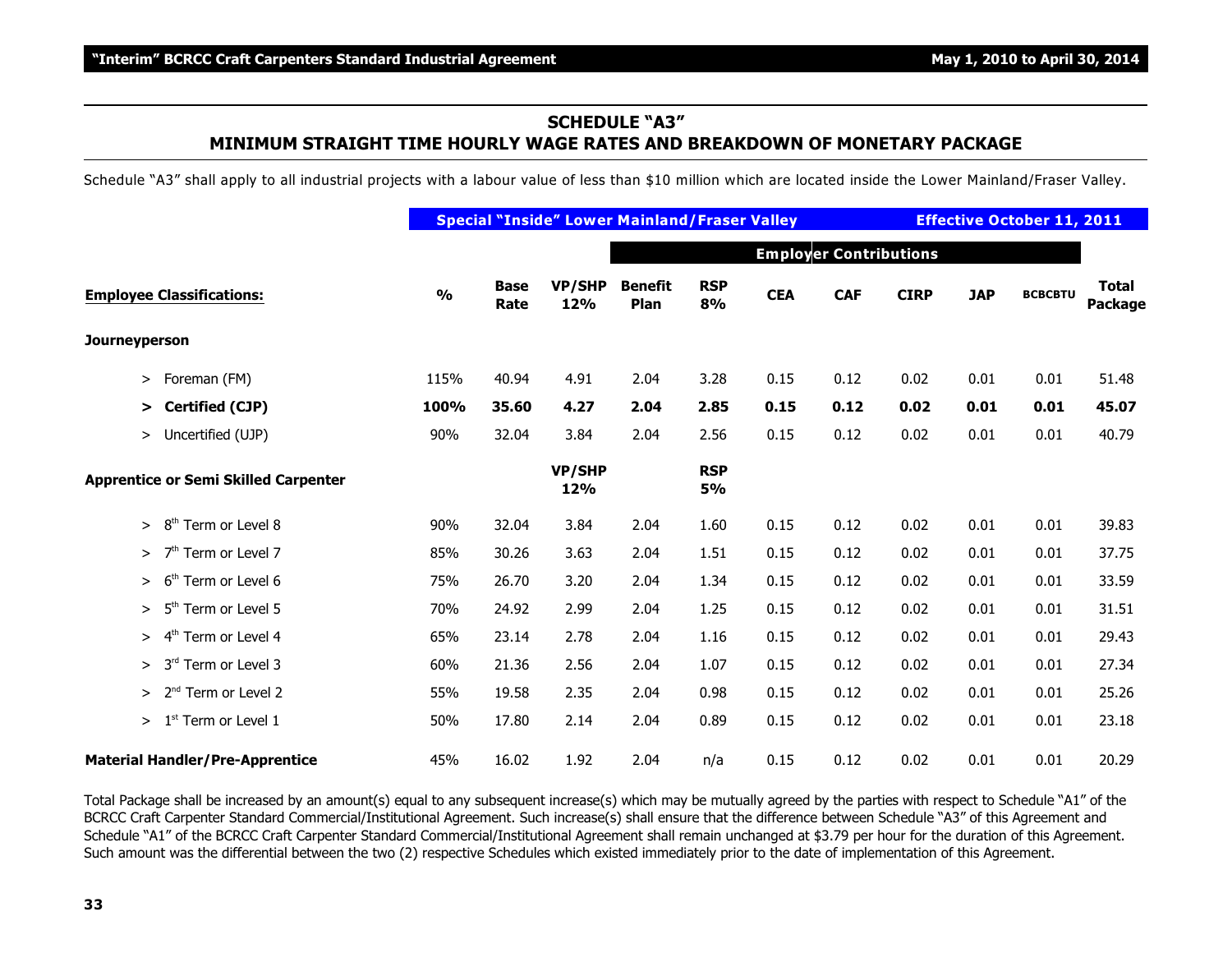#### **SCHEDULE "B1" EMPLOYER CONTRIBUTIONS AND EMPLOYEE DEDUCTIONS**

Schedule "B1" shall apply to all industrial projects with a labour value of \$10 million or greater which are located inside the Lower Mainland/Fraser Valley.

|                                             |                                 |            | "Inside" Lower Mainland/Fraser Valley |      | <b>Effective October 11, 2011</b> |      |      |      |      |      |      |       |
|---------------------------------------------|---------------------------------|------------|---------------------------------------|------|-----------------------------------|------|------|------|------|------|------|-------|
|                                             | <b>Employee Classifications</b> |            |                                       |      |                                   |      |      |      |      |      |      |       |
| <b>Employer Contributions:</b>              | <b>FM</b>                       | <b>CJP</b> | <b>UJP</b>                            | 8    | $\overline{\mathbf{z}}$           | 6    | 5    | 4    | 3    | 2    | 1    | MH/PA |
| Union Benefit Plan                          | 2.04                            | 2.04       | 2.04                                  | 2.04 | 2.04                              | 2.04 | 2.04 | 2.04 | 2.04 | 2.04 | 2.04 | 2.04  |
| Union Group RSP                             | 3.46                            | 3.01       | 2.71                                  | 1.69 | 1.60                              | 1.41 | 1.32 | 1.22 | 1.13 | 1.03 | 0.94 | n/a   |
| CEA (Carpentry Employers Association)       | 0.15                            | 0.15       | 0.15                                  | 0.15 | 0.15                              | 0.15 | 0.15 | 0.15 | 0.15 | 0.15 | 0.15 | 0.15  |
| CAF (Contract Administration Fund)          | 0.12                            | 0.12       | 0.12                                  | 0.12 | 0.12                              | 0.12 | 0.12 | 0.12 | 0.12 | 0.12 | 0.12 | 0.12  |
| CIRP (Rehabilitation Plan)                  | 0.02                            | 0.02       | 0.02                                  | 0.02 | 0.02                              | 0.02 | 0.02 | 0.02 | 0.02 | 0.02 | 0.02 | 0.02  |
| <b>JAPlan</b>                               | 0.01                            | 0.01       | 0.01                                  | 0.01 | 0.01                              | 0.01 | 0.01 | 0.01 | 0.01 | 0.01 | 0.01 | 0.01  |
| <b>BCBCBTU</b>                              | 0.01                            | 0.01       | 0.01                                  | 0.01 | 0.01                              | 0.01 | 0.01 | 0.01 | 0.01 | 0.01 | 0.01 | 0.01  |
| * Total Employer Contributions              | 5.81                            | 5.36       | 5.06                                  | 4.04 | 3.95                              | 3.76 | 3.67 | 3.57 | 3.48 | 3.38 | 3.29 | 2.35  |
| <b>Employee Deductions:</b>                 |                                 |            |                                       |      |                                   |      |      |      |      |      |      |       |
| Union Dues and Administration               | 0.77                            | 0.77       | 0.77                                  | 0.77 | 0.77                              | 0.77 | 0.77 | 0.77 | 0.77 | 0.77 | 0.77 | 0.77  |
| <b>Union Training Fund</b>                  | 0.15                            | 0.15       | 0.15                                  | 0.15 | 0.15                              | 0.15 | 0.15 | 0.15 | 0.15 | 0.15 | 0.15 | 0.15  |
| * Total Employee Deductions                 | 0.92                            | 0.92       | 0.92                                  | 0.92 | 0.92                              | 0.92 | 0.92 | 0.92 | 0.92 | 0.92 | 0.92 | 0.92  |
| <b>Total Hourly Remittance</b><br><b>ST</b> | 6.73                            | 6.28       | 5.98                                  | 4.96 | 4.87                              | 4.68 | 4.59 | 4.49 | 4.40 | 4.30 | 4.21 | 3.27  |
| 1.5x OT                                     | 10.10                           | 9.42       | 8.97                                  | 7.44 | 7.31                              | 7.02 | 6.89 | 6.74 | 6.60 | 6.45 | 6.32 | 4.91  |
| $2x$ OT                                     | 13.46                           | 12.56      | 11.96                                 | 9.92 | 9.74                              | 9.36 | 9.18 | 8.98 | 8.80 | 8.60 | 8.42 | 6.54  |

#### **All Group RSP Option:**

An employee may opt to receive 90% of the otherwise applicable Union Benefit Plan contribution in the form of an additional Union Group RSP contribution. Refer to Article 4.601 (b) and the following schedule for further details.

| <b>Employer Contributions:</b> | <b>FM</b> | <b>CJP</b> | <b>UJP</b> | 8    |      |      |      | -4   |      |      |      | MH/PA |
|--------------------------------|-----------|------------|------------|------|------|------|------|------|------|------|------|-------|
| Union Benefit Plan             | n/a       | n/a        | n/a        | n/a  | n/a  | n/a  | n/a  | n/a  | n/a  | n/a  | n/a  | n/a   |
| Union Group RSP                | 5.296     | 4.85       | 4.55       | 3.53 | 3.44 | 3.25 | 3.16 | 3.06 | 2.97 | 2.87 | 2.78 | 1.84  |

\* All Employer contributions and employee deductions shall be calculated on the basis of hours earned.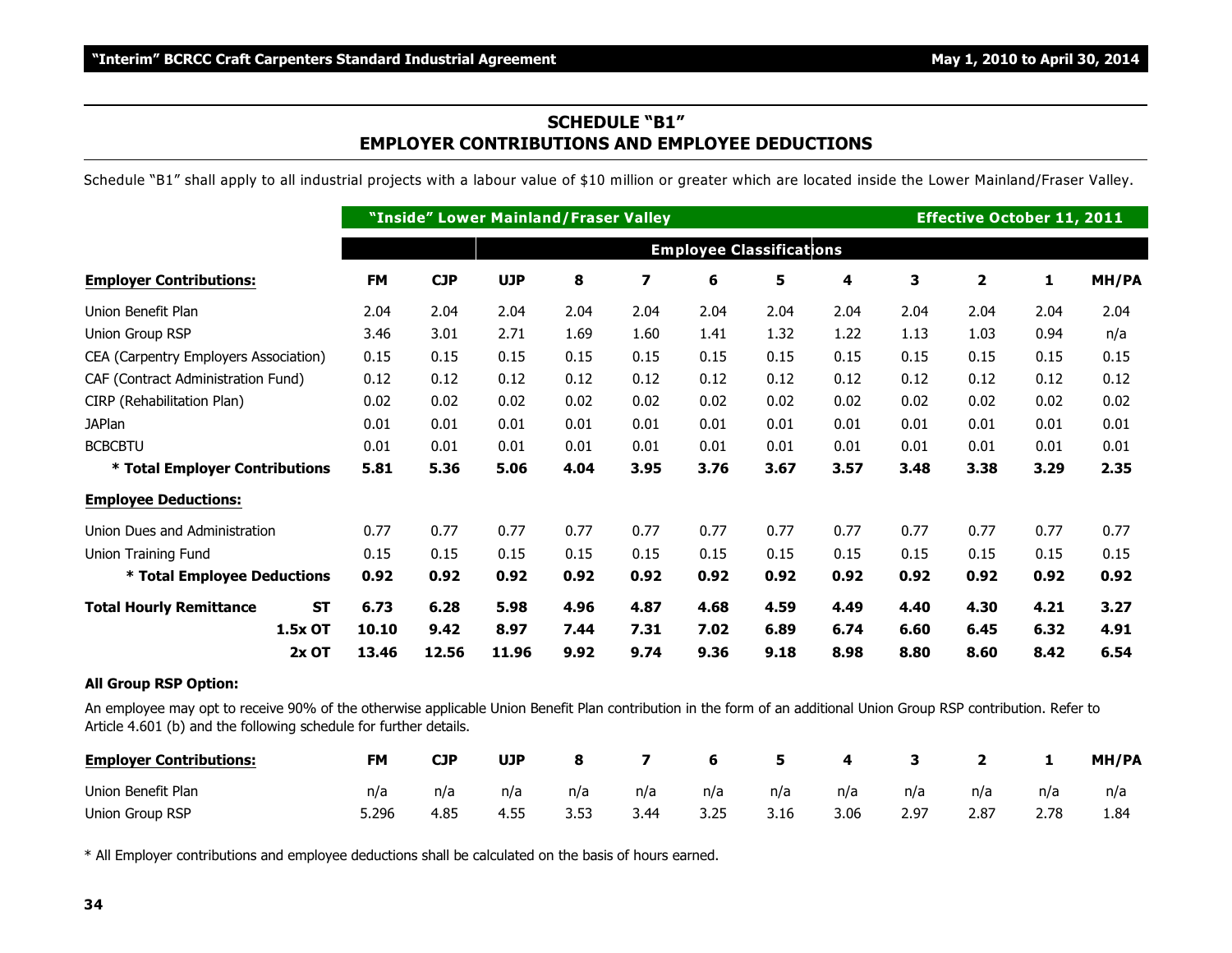#### **SCHEDULE "B2" EMPLOYER CONTRIBUTIONS AND EMPLOYEE DEDUCTIONS**

Schedule "B2" shall apply to all industrial projects regardless of labour value which are located outside the Lower Mainland/Fraser Valley.

|                                             |           | "Outside" Lower Mainland/Fraser Valley |            |      |                         |      |      |      | <b>Effective October 11, 2011</b> |      |      |       |
|---------------------------------------------|-----------|----------------------------------------|------------|------|-------------------------|------|------|------|-----------------------------------|------|------|-------|
|                                             |           | <b>Employee Classifications</b>        |            |      |                         |      |      |      |                                   |      |      |       |
| <b>Employer Contributions:</b>              | <b>FM</b> | <b>CJP</b>                             | <b>UJP</b> | 8    | $\overline{\mathbf{z}}$ | 6    | 5    | 4    | 3                                 | 2    | 1    | MH/PA |
| Union Benefit Plan                          | 2.04      | 2.04                                   | 2.04       | 2.04 | 2.04                    | 2.04 | 2.04 | 2.04 | 2.04                              | 2.04 | 2.04 | 2.04  |
| Union Group RSP                             | 3.37      | 2.93                                   | 2.63       | 1.65 | 1.56                    | 1.37 | 1.28 | 1.19 | 1.10                              | 1.01 | 0.91 | n/a   |
| CEA (Carpentry Employers Association)       | 0.15      | 0.15                                   | 0.15       | 0.15 | 0.15                    | 0.15 | 0.15 | 0.15 | 0.15                              | 0.15 | 0.15 | 0.15  |
| CAF (Contract Administration Fund)          | 0.12      | 0.12                                   | 0.12       | 0.12 | 0.12                    | 0.12 | 0.12 | 0.12 | 0.12                              | 0.12 | 0.12 | 0.12  |
| CIRP (Rehabilitation Plan)                  | 0.02      | 0.02                                   | 0.02       | 0.02 | 0.02                    | 0.02 | 0.02 | 0.02 | 0.02                              | 0.02 | 0.02 | 0.02  |
| <b>JAPlan</b>                               | 0.01      | 0.01                                   | 0.01       | 0.01 | 0.01                    | 0.01 | 0.01 | 0.01 | 0.01                              | 0.01 | 0.01 | 0.01  |
| <b>BCBCBTU</b>                              | 0.01      | 0.01                                   | 0.01       | 0.01 | 0.01                    | 0.01 | 0.01 | 0.01 | 0.01                              | 0.01 | 0.01 | 0.01  |
| * Total Employer Contributions              | 5.72      | 5.28                                   | 4.98       | 4.00 | 3.91                    | 3.72 | 3.63 | 3.54 | 3.45                              | 3.36 | 3.26 | 2.35  |
| <b>Employee Deductions:</b>                 |           |                                        |            |      |                         |      |      |      |                                   |      |      |       |
| Union Dues and Administration               | 0.77      | 0.77                                   | 0.77       | 0.77 | 0.77                    | 0.77 | 0.77 | 0.77 | 0.77                              | 0.77 | 0.77 | 0.77  |
| Union Training Fund                         | 0.15      | 0.15                                   | 0.15       | 0.15 | 0.15                    | 0.15 | 0.15 | 0.15 | 0.15                              | 0.15 | 0.15 | 0.15  |
| * Total Employee Deductions                 | 0.92      | 0.92                                   | 0.92       | 0.92 | 0.92                    | 0.92 | 0.92 | 0.92 | 0.92                              | 0.92 | 0.92 | 0.92  |
| <b>Total Hourly Remittance</b><br><b>ST</b> | 6.64      | 6.20                                   | 5.90       | 4.92 | 4.83                    | 4.64 | 4.55 | 4.46 | 4.37                              | 4.28 | 4.18 | 3.27  |
| 1.5x OT                                     | 9.96      | 9.30                                   | 8.85       | 7.38 | 7.25                    | 6.96 | 6.83 | 6.69 | 6.56                              | 6.42 | 6.27 | 4.91  |
| $2x$ OT                                     | 13.28     | 12.40                                  | 11.80      | 9.84 | 9.66                    | 9.28 | 9.10 | 8.92 | 8.74                              | 8.56 | 8.36 | 6.54  |

#### **All Group RSP Option:**

An employee may opt to receive 90% of the otherwise applicable Union Benefit Plan contribution in the form of an additional Union Group RSP contribution. Refer to Article 4.601 (b) and the following schedule for further details.

| <b>Employer Contributions:</b> | <b>FM</b> | <b>CJP</b> | <b>UJP</b> | 8    |      | 6    |     | 4    |      |      |     | MH/PA |
|--------------------------------|-----------|------------|------------|------|------|------|-----|------|------|------|-----|-------|
| Union Benefit Plan             | n/a       | n/a        | n/a        | n/a  | n/a  | n/a  | n/a | n/a  | n/a  | n/a  | n/a | n/a   |
| Union Group RSP                | 5.21      | 4.7        | 4.47       | 3.49 | 3.40 | 3.21 |     | 3.03 | 2.94 | 2.85 |     | 1.84  |

\* All Employer contributions and employee deductions shall be calculated on the basis of hours earned.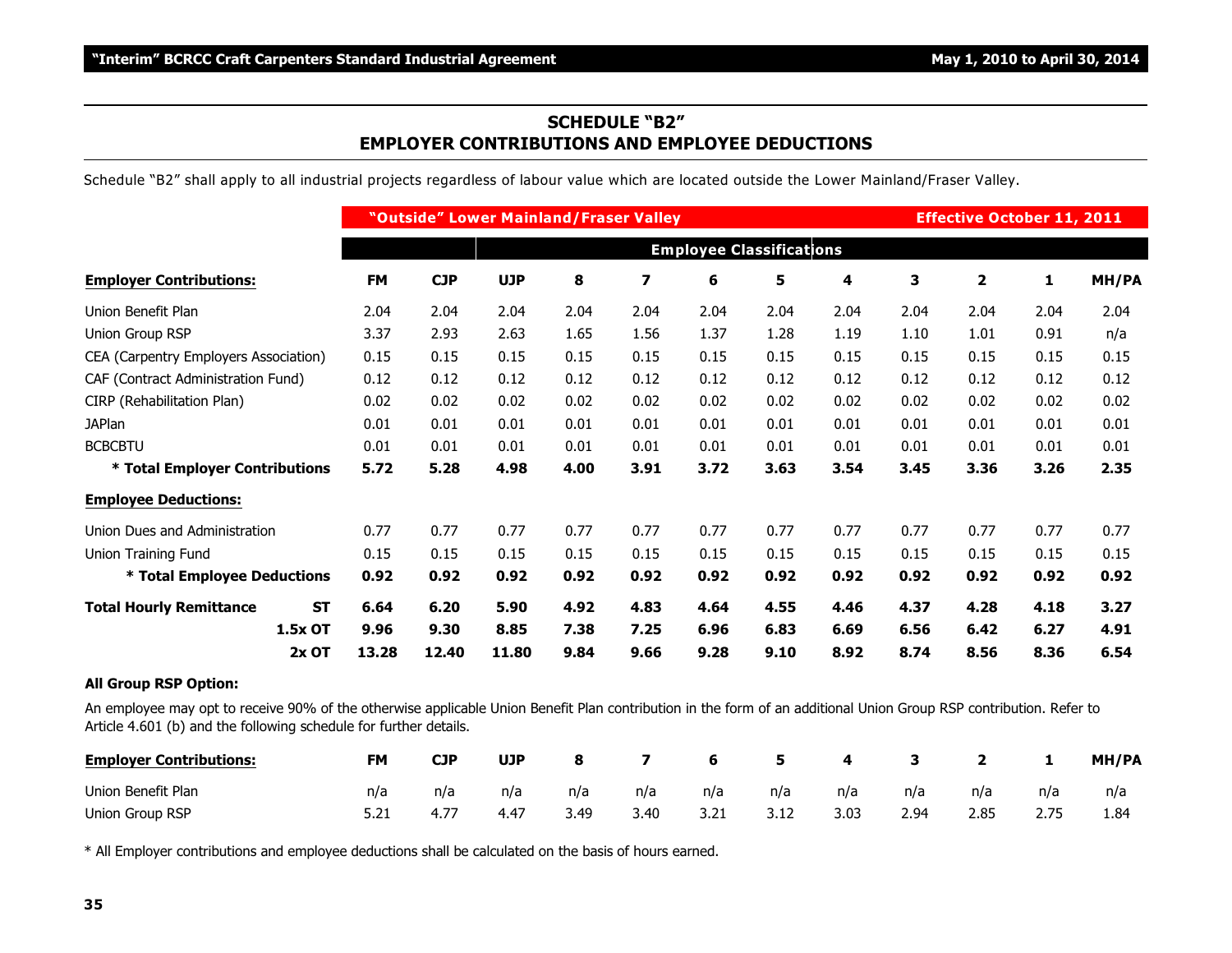#### **SCHEDULE "B3" EMPLOYER CONTRIBUTIONS AND EMPLOYEE DEDUCTIONS**

Schedule "A3" shall apply to all industrial projects with a labour value of less than \$10 million which are located inside the Lower Mainland/Fraser Valley.

|                                             |           |            | <b>Special "Inside" Lower Mainland/Fraser Valley</b> |      |                         |                                 |      |      |      | <b>Effective October 11, 2011</b> |      |       |
|---------------------------------------------|-----------|------------|------------------------------------------------------|------|-------------------------|---------------------------------|------|------|------|-----------------------------------|------|-------|
|                                             |           |            |                                                      |      |                         | <b>Employee Classifications</b> |      |      |      |                                   |      |       |
| <b>Employer Contributions:</b>              | <b>FM</b> | <b>CJP</b> | <b>UJP</b>                                           | 8    | $\overline{\mathbf{z}}$ | 6                               | 5    | 4    | 3    | 2                                 | 1    | MH/PA |
| Union Benefit Plan                          | 2.04      | 2.04       | 2.04                                                 | 2.04 | 2.04                    | 2.04                            | 2.04 | 2.04 | 2.04 | 2.04                              | 2.04 | 2.04  |
| Union Group RSP                             | 3.28      | 2.85       | 2.56                                                 | 1.60 | 1.51                    | 1.34                            | 1.25 | 1.16 | 1.07 | 0.98                              | 0.89 | n/a   |
| CEA (Carpentry Employers Association)       | 0.15      | 0.15       | 0.15                                                 | 0.15 | 0.15                    | 0.15                            | 0.15 | 0.15 | 0.15 | 0.15                              | 0.15 | 0.15  |
| CAF (Contract Administration Fund)          | 0.12      | 0.12       | 0.12                                                 | 0.12 | 0.12                    | 0.12                            | 0.12 | 0.12 | 0.12 | 0.12                              | 0.12 | 0.12  |
| CIRP (Rehabilitation Plan)                  | 0.02      | 0.02       | 0.02                                                 | 0.02 | 0.02                    | 0.02                            | 0.02 | 0.02 | 0.02 | 0.02                              | 0.02 | 0.02  |
| <b>JAPlan</b>                               | 0.01      | 0.01       | 0.01                                                 | 0.01 | 0.01                    | 0.01                            | 0.01 | 0.01 | 0.01 | 0.01                              | 0.01 | 0.01  |
| <b>BCBCBTU</b>                              | 0.01      | 0.01       | 0.01                                                 | 0.01 | 0.01                    | 0.01                            | 0.01 | 0.01 | 0.01 | 0.01                              | 0.01 | 0.01  |
| * Total Employer Contributions              | 5.63      | 5.20       | 4.91                                                 | 3.95 | 3.86                    | 3.69                            | 3.60 | 3.51 | 3.42 | 3.33                              | 3.24 | 2.35  |
| <b>Employee Deductions:</b>                 |           |            |                                                      |      |                         |                                 |      |      |      |                                   |      |       |
| Union Dues and Administration               | 0.77      | 0.77       | 0.77                                                 | 0.77 | 0.77                    | 0.77                            | 0.77 | 0.77 | 0.77 | 0.77                              | 0.77 | 0.77  |
| <b>Union Training Fund</b>                  | 0.15      | 0.15       | 0.15                                                 | 0.15 | 0.15                    | 0.15                            | 0.15 | 0.15 | 0.15 | 0.15                              | 0.15 | 0.15  |
| * Total Employee Deductions                 | 0.92      | 0.92       | 0.92                                                 | 0.92 | 0.92                    | 0.92                            | 0.92 | 0.92 | 0.92 | 0.92                              | 0.92 | 0.92  |
| <b>ST</b><br><b>Total Hourly Remittance</b> | 6.55      | 6.12       | 5.83                                                 | 4.87 | 4.78                    | 4.61                            | 4.52 | 4.43 | 4.34 | 4.25                              | 4.16 | 3.27  |
| 1.5x OT                                     | 9.83      | 9.18       | 8.75                                                 | 7.31 | 7.17                    | 6.92                            | 6.78 | 6.65 | 6.51 | 6.38                              | 6.24 | 4.91  |
| $2x$ OT                                     | 13.10     | 12.24      | 11.66                                                | 9.74 | 9.56                    | 9.22                            | 9.04 | 8.86 | 8.68 | 8.50                              | 8.32 | 6.54  |

#### **All Group RSP Option:**

An employee may opt to receive 90% of the otherwise applicable Union Benefit Plan contribution in the form of an additional Union Group RSP contribution. Refer to Article 4.601 (b) and the following schedule for further details.

| <b>Employer Contributions:</b> | <b>FM</b> | <b>CJP</b> | <b>UJP</b> | 8    |      | 6    |      | 4    |      |      |     | MH/PA |
|--------------------------------|-----------|------------|------------|------|------|------|------|------|------|------|-----|-------|
| Union Benefit Plan             | n/a       | n/a        | n/a        | n/a  | n/a  | n/a  | n/a  | n/a  | n/a  | n/a  | n/a | n/a   |
| Union Group RSP                | 5.12      | 4.69       | 4.40       | 3.44 | 3.35 | 3.18 | 3.09 | 3.00 | 2.91 | 2.82 |     | 1.84  |

\* All Employer contributions and employee deductions shall be calculated on the basis of hours earned.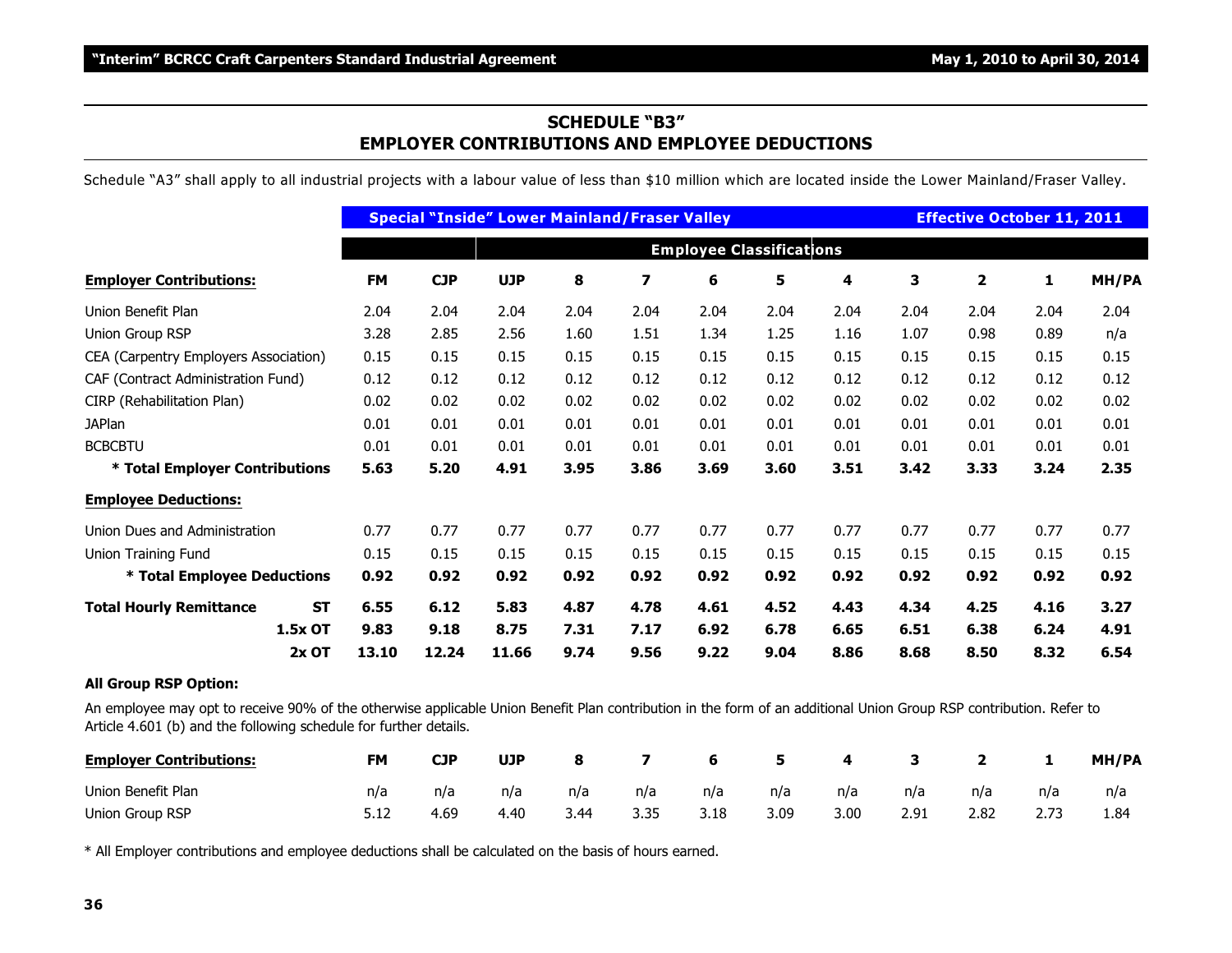#### **APPENDIX "A" - DEFINITIONS AND ABBREVIATIONS PAGE #1 of 3**

The following definitions and abbreviations shall be applicable to the interpretation of this Agreement.

#### **1. BCBCBTU**

Bargaining Council of British Columbia Building Trade Unions

#### **2. BCRCC**

British Columbia Regional Council of Carpenters

#### **3. BCYT**

British Columbia and Yukon Territory Building and Construction Trades Council

#### **4. CEA**

Carpentry Employers Association of BC

#### **5. CLR**

Construction Labour Relations Association of B.C.

#### **6. CSA**

Canadian Standards Association

#### **7. Employee**

Any individual who is a member of the Union, and/or such other person, employed by the Employer under the terms of this Agreement.

#### **8. Employer**

- **(a)** Any individual, business, partnership, company, corporation, or other similar entity, signatory to this Agreement.
- **(b)** Where the term Employer is used within this Agreement, and the context of such usage makes it appropriate and logical to regard this term as a reference to a person, as opposed to a legal entity, then such usage shall be considered to refer to an authorized representative of the Employer.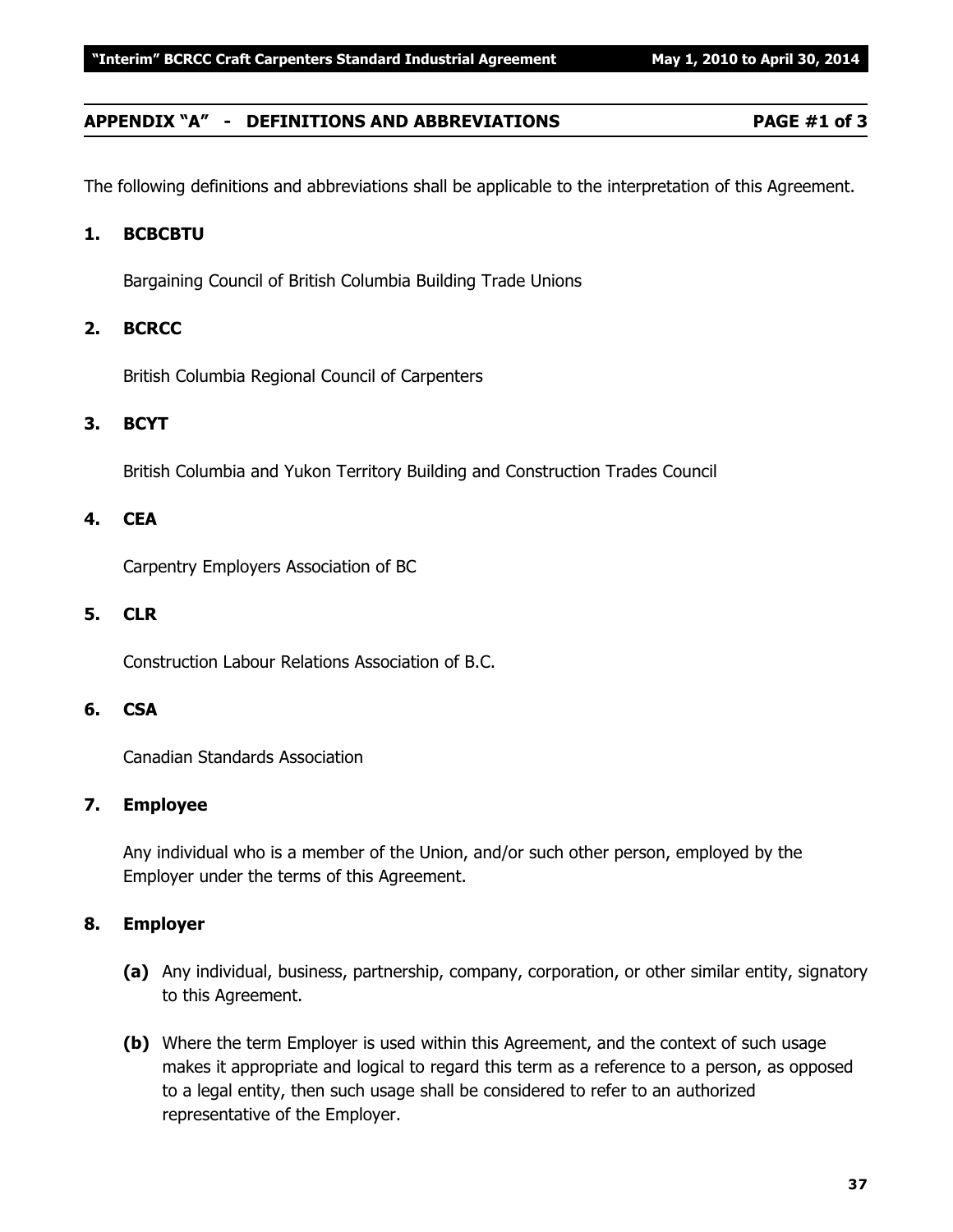#### **APPENDIX "A" - DEFINITIONS AND ABBREVIATIONS PAGE #2 of 3**

#### **9. Gender**

Wherever the words "man", "men", "he" or "his" are utilized in this Agreement they shall be considered to apply equally to both genders (i.e. male and female).

#### **10. Hours Earned**

- **(a)** 1 straight time hour = 1 hour earned
- **(b)** 1 time and one-half overtime hour  $= 1\frac{1}{2}$  hours earned
- **(c)** 1 double time overtime hour = 2 hours earned

#### **11. Hours Worked**

- **(a)** 1 straight time hour = 1 hour worked
- **(b)** 1 time and one-half overtime hour  $= 1$  hour worked
- **(c)** 1 double time overtime hour  $= 1$  hour worked

#### **12. Industrial Construction**

- **(a)** Shall include production plants such as pulp mills; chemical plants; refineries, including the transmission facilities; metre pumping; compressor stations; munitions plants; mines; power generating plants; bulk loading terminals; dams; breweries; and any/all other projects which are mutually agreed to by the parties.
- **(b)** On industrial construction projects, any employee required to work underground shall receive a premium of ten percent (10%) over and above the otherwise applicable minimum hourly wage rate. The foregoing shall not apply to work performed within open ditches or basements of buildings.

#### **13. LRB**

British Columbia Labour Relations Board

#### **14. Local**

An affiliated Local of the Union.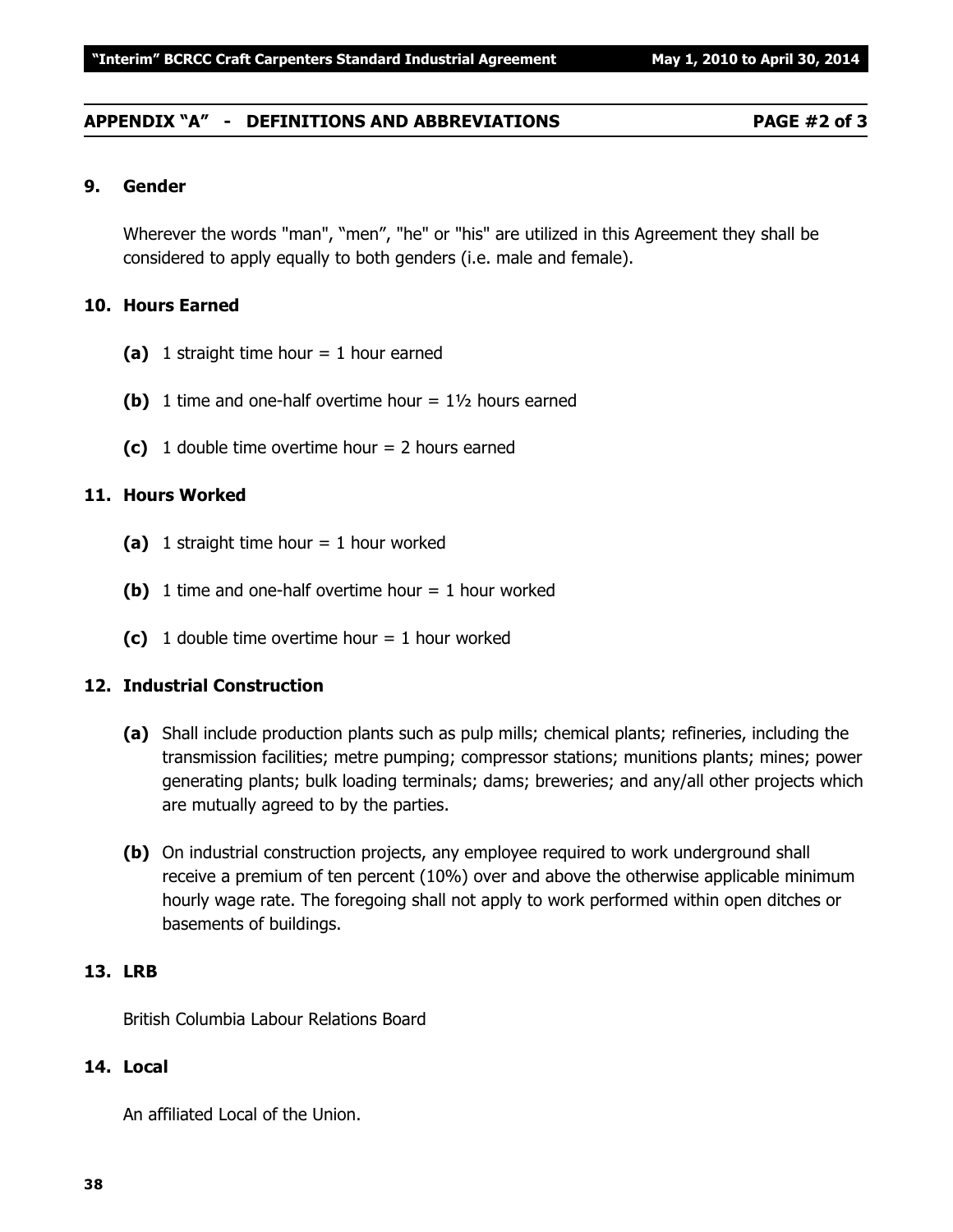#### **APPENDIX "A" - DEFINITIONS AND ABBREVIATIONS PAGE #3 of 3**

#### **15. Local Resident Employee**

An employee who resides within one hundred (100) road kilometres of the project or, where ferry travel is involved, within seventy-five (75) minutes travel time, including ferry travel and road kilometres.

#### **16. Lower Mainland/Fraser Valley**

Inclusive of West Vancouver to the west, Chilliwack to the east, and all cities, towns, municipalities, villages, communities, etc. in between.

#### **17. Union**

- **(a)** British Columbia Regional Council of Carpenters (BCRCC), acting on behalf of its affiliated Locals.
- **(b)** Where the term Union is used within this Agreement, and the context of such usage makes it appropriate and logical to regard this term as a reference to a person, as opposed to a legal entity, then such usage shall be considered to refer to an authorized representative of the Union.

#### **18. WSBC**

WorkSafe BC (the Workers' Compensation Board of BC)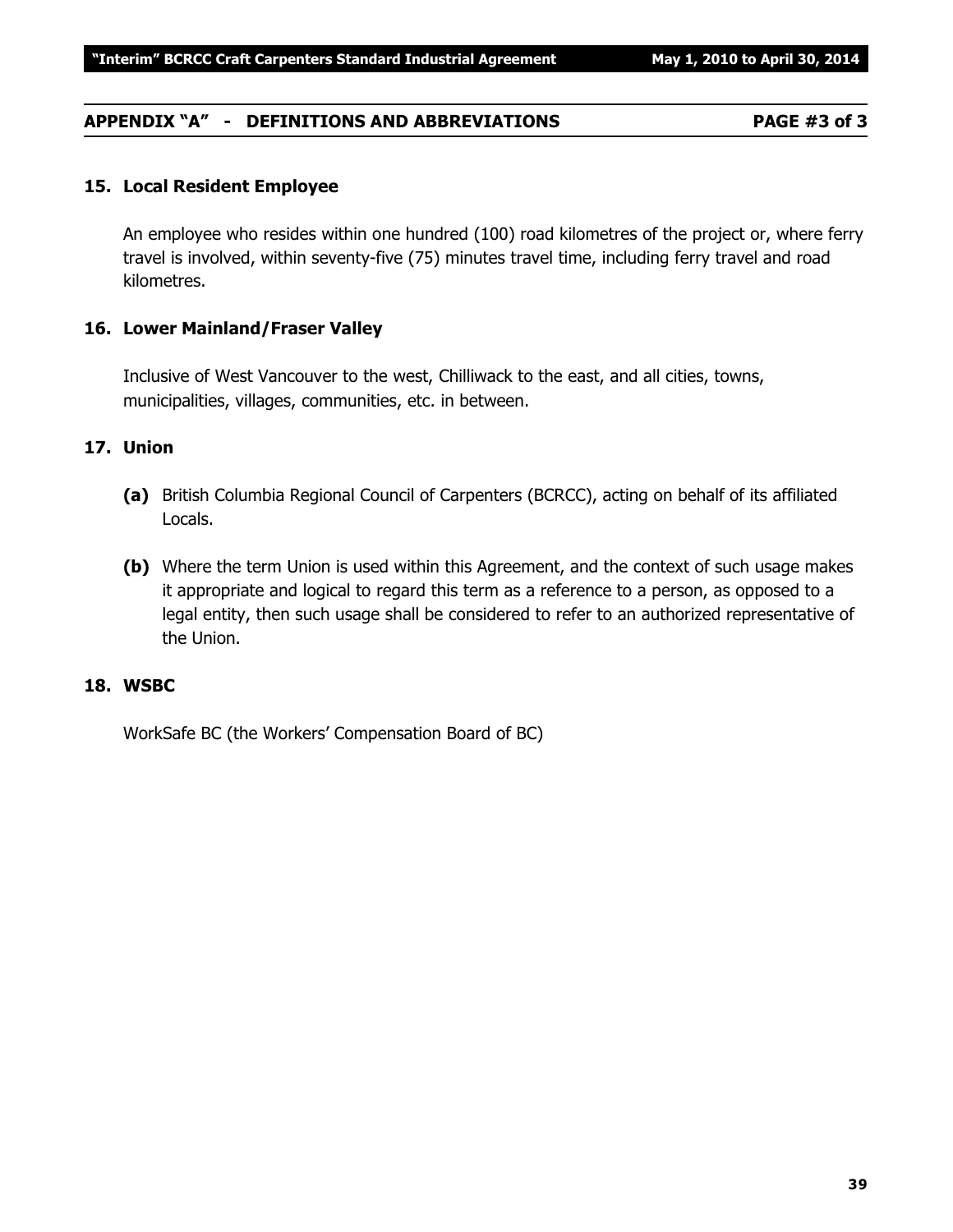#### **APPENDIX "B" - SCHEDULE OF STATUTORY HOLIDAYS PAGE #1 of 2**

The following schedule of statutory holidays shall be applicable to the interpretation of this Agreement.

#### **1. 2011**

| <b>Statutory Holiday</b>                            | <b>Actual Date</b>            | <b>Observed Date</b>          |
|-----------------------------------------------------|-------------------------------|-------------------------------|
| New Years' Day                                      | Saturday, Jan. 1st            | Monday, Jan. 3rd              |
| * Heritage Day (3 <sup>rd</sup> Monday in February) | Monday, Feb. 21st             | Monday, Feb 21st              |
| Good Friday                                         | Friday, Apr. 22 <sup>nd</sup> | Friday, Apr. 22nd             |
| Easter Monday                                       | Monday, Apr. 25 <sup>th</sup> | Monday, Apr. 25 <sup>th</sup> |
| Victoria Day                                        | Monday, May 23rd              | Monday, May 23rd              |
| Canada Day                                          | Friday, July 1 <sup>st</sup>  | Friday, July 1 <sup>st</sup>  |
| Friday before BC Day                                | Friday, July 29th             | Friday, July 29th             |
| <b>BC</b> Day                                       | Monday, Aug. 1st              | Monday, Aug. 1st              |
| * Friday before Labour Day                          | Friday, Sept. 2 <sup>nd</sup> | Friday, Sept. 2 <sup>nd</sup> |
| Labour Day                                          | Monday, Sept. 5th             | Monday, Sept. 5th             |
| Thanksgiving                                        | Monday, Oct. 10th             | Monday, Oct. 10th             |
| Remembrance Day                                     | Friday, Nov. 11 <sup>th</sup> | Friday, Nov. 11 <sup>th</sup> |
| Christmas Day                                       | Sunday, Dec. 25th             | Tuesday, Dec. 27th            |
| Boxing Day                                          | Monday, Dec. 26th             | Monday, Dec. 26th             |

\* Heritage Day and the Friday preceding Labour Day may be floated on a commercial and/or institutional project and the day therefore worked at straight time rates, with an alternate day scheduled to be taken off as mutually agreed between the Employer and the employee.

#### **2. 2012**

| <b>Statutory Holiday</b>                            | <b>Actual Date</b>               | <b>Observed Date</b>           |
|-----------------------------------------------------|----------------------------------|--------------------------------|
| New Years' Day                                      | Sunday, Jan. 1st                 | Monday, Jan. 2 <sup>nd</sup>   |
| * Heritage Day (3 <sup>rd</sup> Monday in February) | Monday, Feb. 20 <sup>th</sup>    | Monday, Feb 20th               |
| Good Friday                                         | Friday, Apr. 6 <sup>th</sup>     | Friday, Apr. 6 <sup>th</sup>   |
| Easter Monday                                       | Monday, Apr. 9th                 | Monday, Apr. 9th               |
| Victoria Day                                        | Monday, May 21st                 | Monday, May 21st               |
| Canada Day                                          | Sunday, July 1st                 | Monday, July 2nd               |
| Friday before BC Day                                | Friday, Aug. 3rd                 | Friday, Aug. 3rd               |
| <b>BC</b> Day                                       | Monday, Aug. 6th                 | Monday, Aug. 6 <sup>th</sup>   |
| * Friday before Labour Day                          | Friday, Aug. 31 <sup>st</sup>    | Friday, Aug. 31 <sup>st</sup>  |
| Labour Day                                          | Monday, Sept. 3rd                | Monday, Sept. 3rd              |
| Thanksgiving                                        | Monday, Oct. 8 <sup>th</sup>     | Monday, Oct. 8 <sup>th</sup>   |
| Remembrance Day                                     | Sunday, Nov. 11 <sup>th</sup>    | Monday, Nov. 12th              |
| Christmas Day                                       | Tuesday, Dec. 25 <sup>th</sup>   | Tuesday, Dec. 25 <sup>th</sup> |
| Boxing Day                                          | Wednesday, Dec. 26 <sup>th</sup> | Wednesday, Dec. 26th           |

\* Heritage Day and the Friday preceding Labour Day may be floated on a commercial and/or institutional project and the day therefore worked at straight time rates, with an alternate day scheduled to be taken off as mutually agreed between the Employer and the employee.